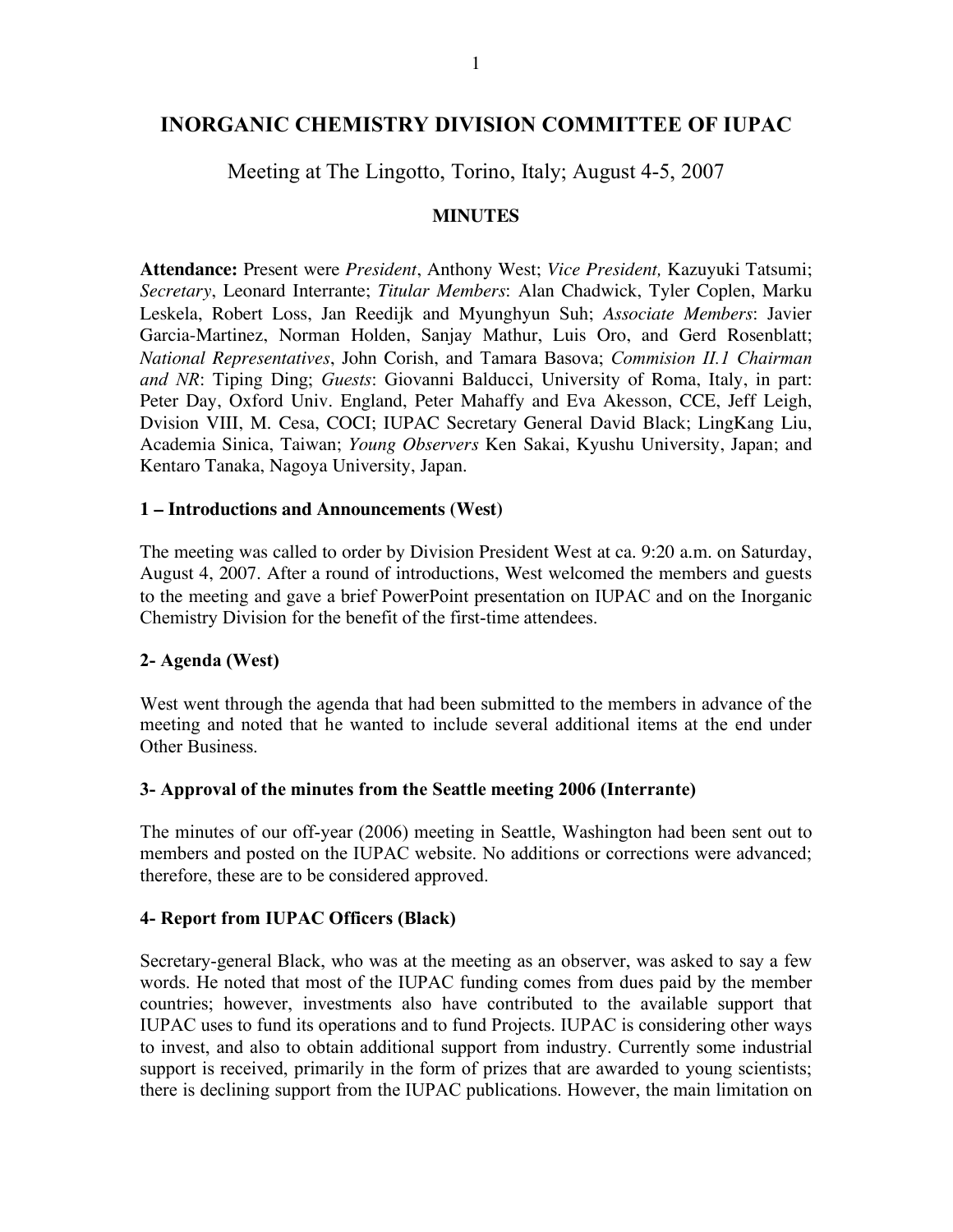funding projects comes from the lack of good proposals; all of the currently available funding for Projects will not be spent in this biennium. He encouraged the Division members and guests to submit Project proposals for funding in the current biennium, as well as in the next.

#### **5- Report from the nominating committee for the 2007 TM election (Holden)**

Holden was asked by the Division President to chair our Nominations Committee for the 2007 election of TMs. Tatsumi and Interrante were initially asked to serve on this Committee along with 3 outside members (G. Erker, K.G. Heumann, and C.N.R. Rao); however, Interrante voluntarily left the Committee after it was determined that the positions of Secretary and Vice President were also to be included on the ballot and that there had to be a minority of current Division Committee members on the Nominations Committee. The Committee completed its work in April and presented its list of nominees to the Secretariat who approved the list and conducted the election by email ballot among the current Division TM's, AM's, NR's and active Project Leaders in May, 2007. A total of 42 ballots were received (57.5%). Robert Loss was elected Vice-President for the period 2008-2011, Leonard Interrante as Secretary, and Tiping Ding, Javier Garcia-Martinez, and Luis Oro as TMs for the same period. Due to the fact that Loss was completing his term as TM when he was elected as Vice-President, and therefore was continued as a TM and Vice President, we ended up with an extra  $(11<sup>th</sup>)$ TM for the next biennium. This deviation from the IUPAC Rules was eventually approved by Secretary-general Black, when it became clear that it was a consequence of the concurrent election of TMs, which is based on the vacancies that occur when a TM reaches the end of his or her allowable term, and the Officers. This led to a discussion with Black at this meeting regarding the timing of election of the Division TMs and the Officers, who are to be elected from among the active TMs for that period. It was pointed out that if one is to implement the IUPAC Bylaws the TM election should be conducted first, separately from the Division Officers, and then the Officers elected from among the new and continuing TMs. Black agreed to look into this. He later indicated that we should, in the future, conduct two elections by email ballot, before each biennial meeting, of first the TMs and then the officers (Vice-President and Secretary, when appropriate), so that the officers are elected from the new list of TMs (effective at the start of the new biennium). As was pointed out by Rosenblatt, according to current IUPAC and Division Rules, the electorate for the first election (of TMs) should be all of the Division Committee members, including NRs, and the Project Leaders for our current Projects, whereas, in the second election, the electorate should be only the current TMs and AMs on the Division Committee.

#### **6- Review of Division budget allocations and expenditures (West, Coplen)**

Project coordinator Coplen indicated that of the \$53,200 total biennial allocation, current Project commitments total \$16,200, operational costs, \$27,290 (incl \$8.5K for Commission II.1) leaving \$9,710 still available in this biennium for projects.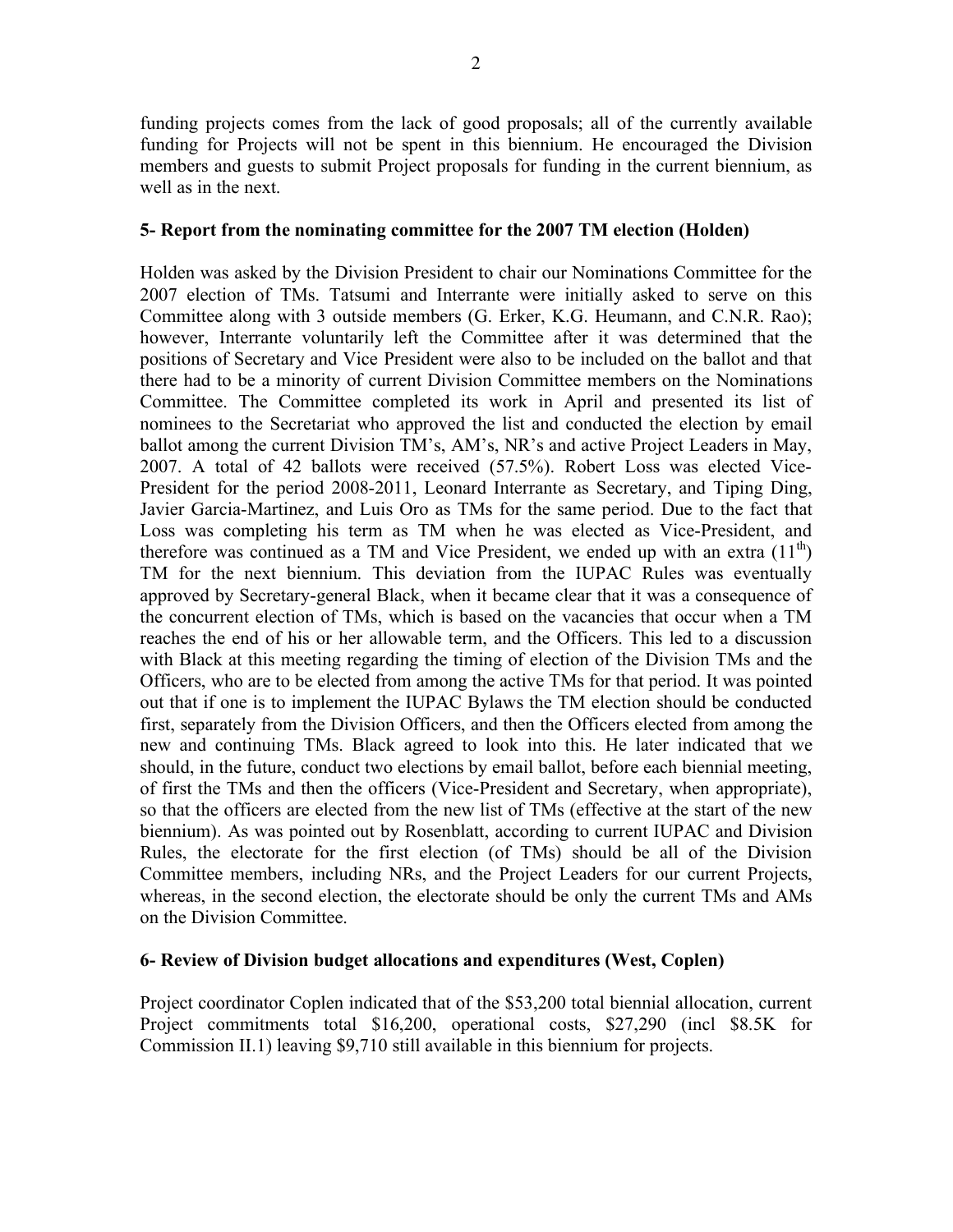### **7- Report from Commission on Isotopic Abundances and Atomic Weights (CIAAW) (Ding) and its Subcommittees (Holden, Coplen)**

Commission Chairman Ding reported on the recent Commission meeting, which was held in Pisa immediately preceding the current GA. The major activities at the meeting included evaluation of published isotopic abundances for the period, 2005-2007 and review of the atomic weights, based on the reports from the Subcommittee for Isotopic Abundance Measurements (SIAM). This Subcommittee's recommendations for changes in the isotopic abundance data for 5 elements will be reflected in the publication *Atomic Weights of the Elements 2007,* which will be submitted for publication in PAC before the end of the year. The Commission decided to dissolve the Subcommittee for Extra-Terrestrial Isotope Ratios, because the work of this subcommittee can now be funded via projects submitted to IUPAC. The Subcommittee on the Natural Assessment of the Fundamental Understanding (SNAFU) presented an extensive list of recommendations to the Commission and identified a number of issues on which the Commission needs to take a stand. Six new projects were proposed for submission to the Division for funding. The Commission acknowledged the significant contributions made by National Representatives Prof. J. R de Laeter, Prof . Dr. P De Bièvre, and Dr. N. E. Holden. A list of the current membership of CIAAW follows the full report on this meeting received from Loss in **Appendix 1**. (The remainder of this report on the Commission's activities, presented by Holden, was delayed until later in order to allow our visitor, Peter Day, to give his report before he had to leave Torino. The full details of Holden's report can be found in these Minutes after section 10)

### **8 - Report on Project 2005-001-1-200 – "Towards defining materials chemistry", Peter Day, Project Leader**

Day reported on the current status (near completion) of a Project to define "materials chemistry". The final meeting of the Project Working Group, which included Day and two Division Committee members (West and Interrante), was held simultaneously with the meeting of the Materials Chemistry Subcommittee on August 3, 2007. A prior public meeting on this subject, which was attended by Day and Project working group member, Interrante, as well as ca. 50 other participants, was hosted by the Royal Society of Chemistry in London in 2005. This meeting provided useful input to the Working Group at this early stage in the Project.

After reviewing the purpose and justification for the Project, Day presented a suggestion for a materials chemistry definition that had come out of the discussions between members of the Project Working Group and the Materials Chemistry Subdivision meeting on 8/3/07. According to this definition, "'Materials Chemistry' comprises a combination of the design, synthesis, characterisation, processing, understanding and exploitation of assemblages built from atoms and molecules that have useful or potentially useful properties, functions and applications." There was considerable discussion among the Division Committee members and guests about the proposed definition, particularly regarding what is meant by "assemblages" and "useful"; however, there was no consensus regarding these points, or the suggested definition, except that it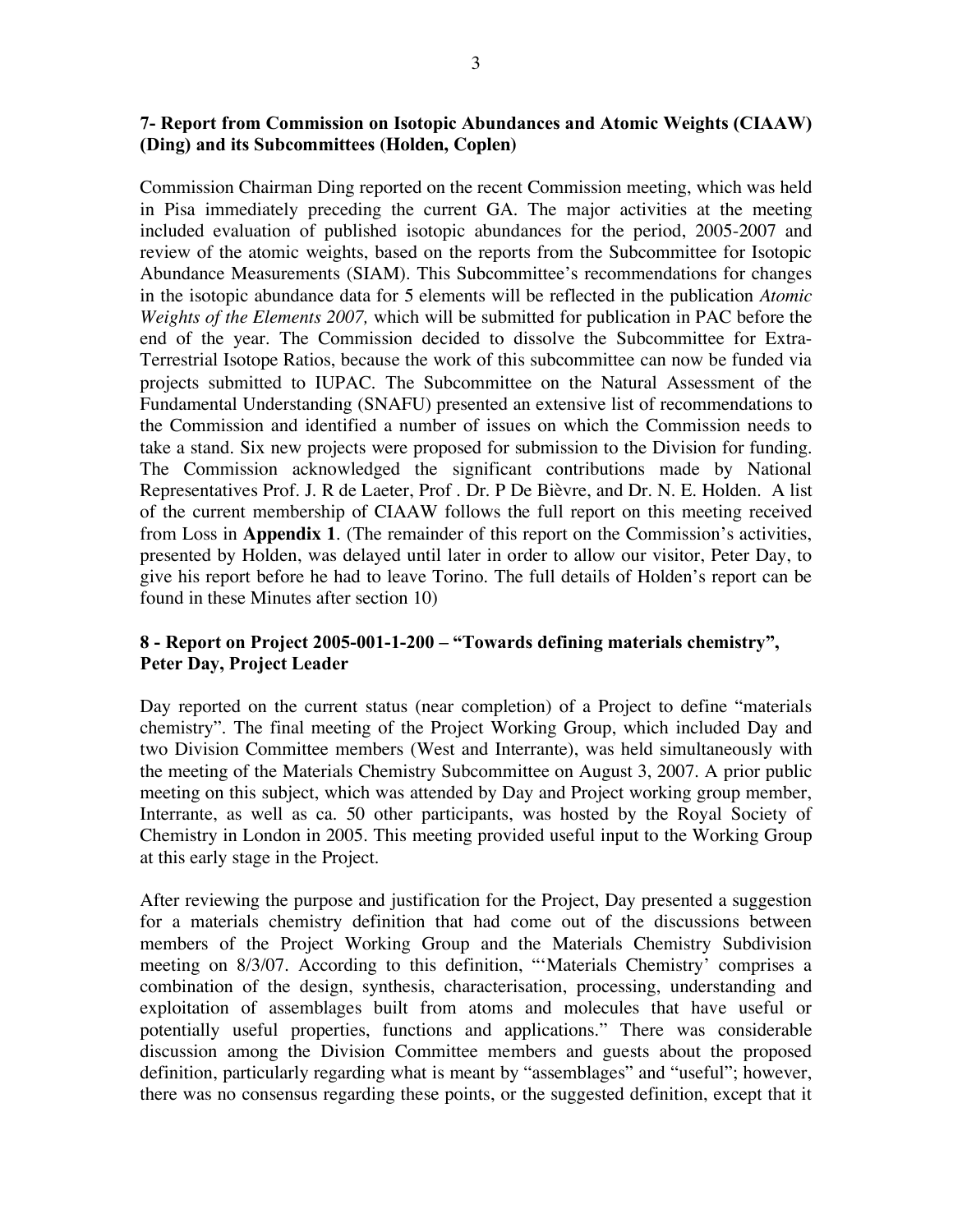seemed rather general and, therefore, perhaps not very useful. It was decided that the Working Group should attempt to resolve these questions and complete their report on this Project as soon as possible (the Project is scheduled to end in December of this year). This report would then be presented, along with the WG's suggestion(s) for a definition of materials chemistry, to the Materials Chemistry Subcommittee and the Division Committee for further discussion of the proposed definition(s) and the question of the future of materials chemistry within IUPAC, at the next meeting of the Division Committee. In the latter context, the idea, which had come up in the meeting of the Materials Chemistry Subcommittee, of proposing to IUPAC the formation of an interdivisional standing committee on materials chemistry, received much support from the Division Committee meeting participants. In the meantime, the preparation of a final project report and an article for Chemistry International based on this report was encouraged.

We then returned to item 7, above, with a report by N. Holden on the activities and outcomes of the SNAFU Subdivision. Approximately half-way into Holden's presentation, which is summarized in these minutes after the next two sections, we stopped for lunch and ca.  $1 \frac{1}{2}$  hours later, the meeting was reconvened with reports from Jeff Leigh, Associate Member of Division VIII, and Peter Mahaffy of the CCE, before returning again to Holden's report on SNAFU.

### **9 – Report from J. Leigh, Chemical Nomenclature and Structure Representation Division (VIII)**

Leigh noted that the latest edition of the "red book", on inorganic nomenclature, was published in 2006 and thus had now been out for about a year. This new edition contains several important changes in the nomenclature of coordination compounds, in particular, which were made in order to reflect major recent developments in inorganic chemistry. Moreover, it presents recommendations fully consistent with the principles of the nomenclature of organic chemistry. It is hoped that these important changes will be noted by textbook writers and journal editors, as well as authors of scientific papers, who deal with such substances. The relevant IUPAC website is:

http://www.iupac.org/publications/books/author/connelly.html. The red book has also been published in Spanish (Miguel A. Ciriano, Pascual Román Polo Prensas Universitarias de Zaragoza, Nomenclatura de Quimica Inorganica – Recomendaciones de la IUPAC de 2005, Edicion en español (2007) ISBN 978-84-7733-905-2.).

He then spoke about chemical identifiers, which are being used currently in several databases. Quoting from the relevant IUPAC website (http://www.iupac.org/inchi/):

"The IUPAC International Chemical Identifier (InChITM) is a non-proprietary identifier for chemical substances that can be used in printed and electronic data sources, thus enabling easier linking of diverse data compilations. It was developed under IUPAC Project 2000-025-1-800 during the period 2000-2004. Details of the project and the history of its progress are available from the project web site.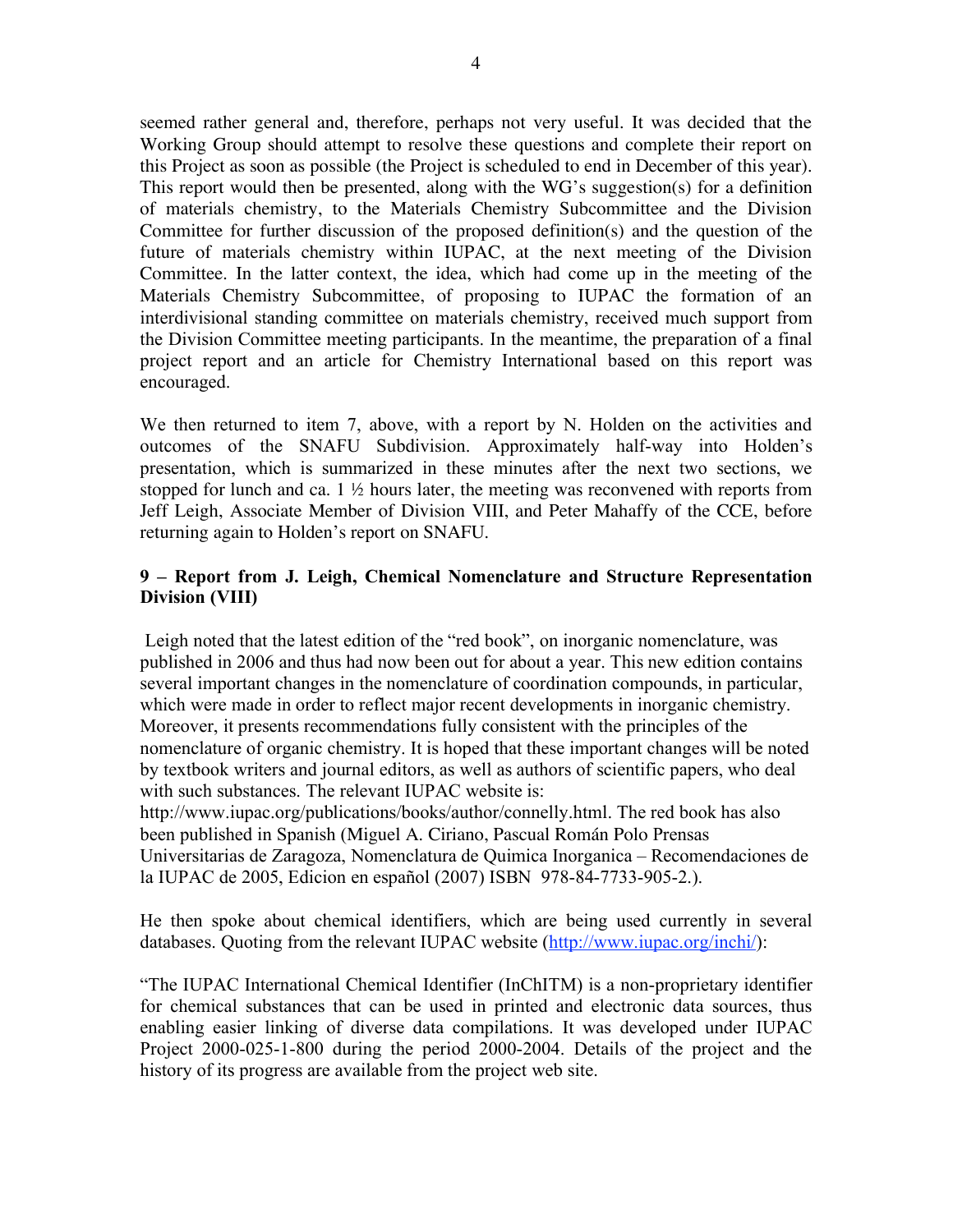The InChITM program is free software developed under the auspices of the International Union of Pure and Applied Chemistry (IUPAC).

The central token of information in Chemistry is a chemical substance, an entity that can often be represented as a well-defined chemical structure. With InChI we have a means of representing this entity as a unique string of characters, which is otherwise represented by various 2-D and 3-D chemical drawings, 'connection tables' and synonyms. InChI therefore represents a discrete physical entity, to which is associated an array of chemical properties and data..."

The U.S. National Institute of Science and Technology is the prime mover in the development of this system, which was primarily designed for organic compounds and is now finding use within the Royal Society of Chemistry, as well as in Google. These are essentially a string of numbers that contain information about the structure of the compound.

Leigh also noted the publication in PAC last year of an article on IUPAC recommendations regarding the graphical representation of stererochemical configuration (Pure Appl. Chem. 78(10), 1897-1970, 2006). An abstract is available at the following IUPAC website: http://www.iupac.org/publications/pac/2006/7810/7810x1897.html.

Another recent PAC article (Pure Appl. Chem. 79(10), 1779-1799, 2007) describes the representation of configuration in coordination polyhedra and the extension of current methodology to coordination numbers greater than six (see also http://www.iupac.org/publications/pac/2007/7910/7910x1779.html) This report makes recommendations for some geometries of coordination numbers 7, 8, and 9, but not for higher coordination numbers. With these higher coordination numbers, the concept of a coordination polyhedron has been pushed about as far as it can. For the higher CNs, the distortions are such that recognizing any kind of coordination polyhedra becomes impossible.

A book directed at summarizing and explaining the principles of nomenclature for undergraduates was published in 1998, which still provides a good description of the relevant principles and procedures (Principles of Chemical Nomenclature. A Guide to IUPAC Recommendations, G. J. Leigh, H. A. Favre, W. V. Metanomski, Blackwell Science, 1998 [ISBN 0865426856]

(see: http://www.iupac.org/publications/books/author/leigh98.html).

Finally, he noted that a project on inorganic heterocycles was in process and that a proposal to revisit nomenclature in connection with boron chemistry was under consideration.

Questions were received from Oro, who asked about nomenclature for clusters, and both Oro and Garcia, who questioned the recent departure from the use of wolfram as an alternative name for element #74 (official name: tungsten). Oro pointed out that wolfram was removed as an allowed alternative name for element number 74 from the last edition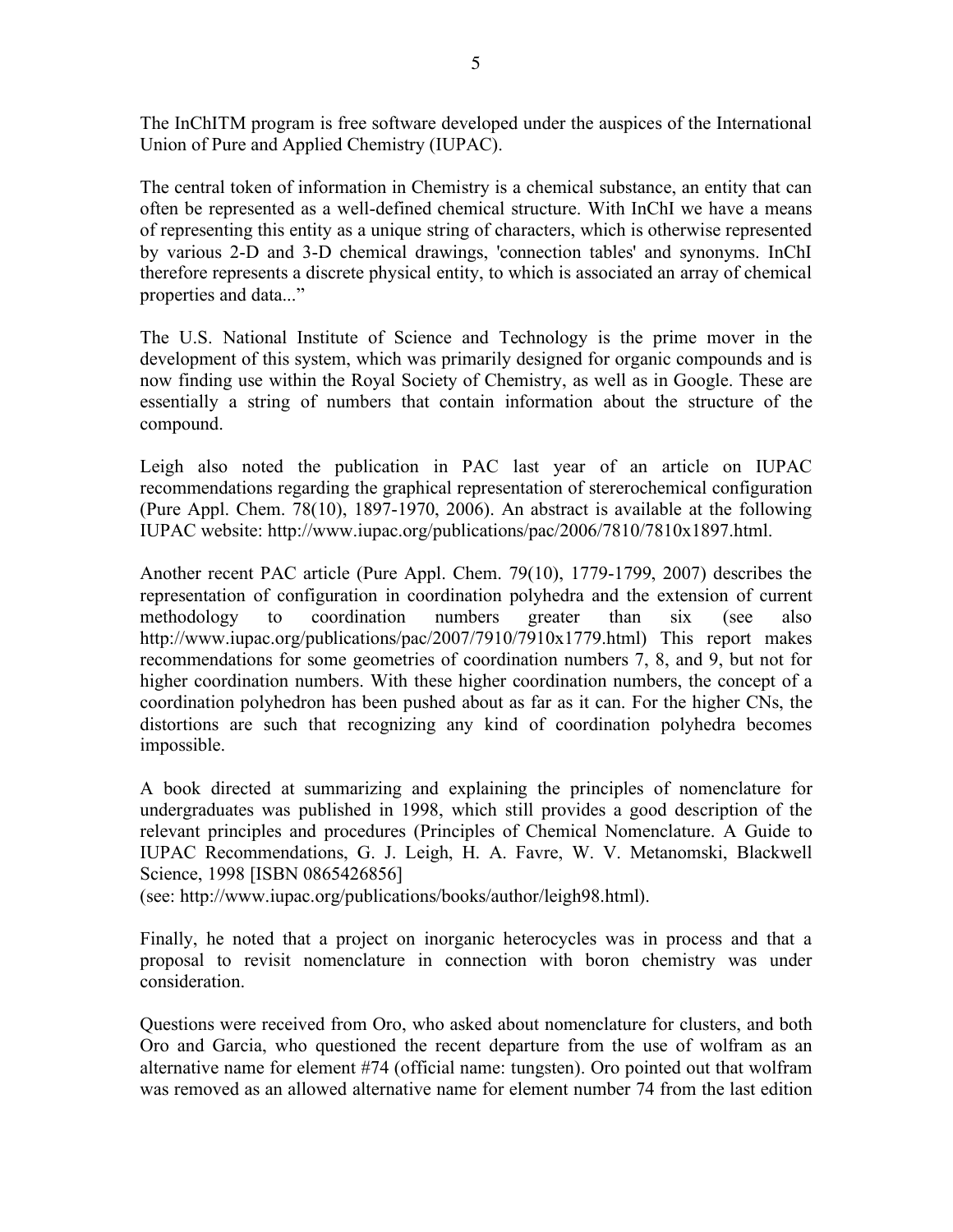of the "red book". This has caused some concern/frustration among the Spanish community, homeland of the discovers of this element, as recently described in Goya, P.; Román. P. Wolfram vs. Tungsten. *Chemistry International* 2005, 27 (4), 26–27. The removal of the name wolfram from the "red book" was done without asking Division II, which is the IUPAC body with competency on the naming of elements. Javier Garcia-Martinez gave a short presentation describing the key reasons why removing wolfram from the "red book" causes more harm than good. Briefly:

1. It is the name suggested by its discovers: Fausto y Juan José Delhuyar (1783).

2. It is the name from which the element symbol derives (W).

3. It derives not from Latin (as Na, K, …) but from the name of its ore, wolframite.

4. Geologists used this (wolframite) and not any other name for this compound of element 74.

5. It is widely used in many languages (German, Dutch, Swedish, Spanish, …).

6. Wolfram is an alternative name for element number 74 in the most relevant English dictionaries and encyclopedias (Oxford Dictionary, Merriam-Webster Dictionary, Encyclopedia Britannica, Wikipedia …) .

7. Wolfram was the only name suggested for element 74 at the XV IUPAC General Assembly, Amsterdam 1947.

Although, none of the above reasons alone will be enough, the unique combination of all them, and the unnecessary concerns produced in some countries, strongly suggest reintroducing wolfram as an alternative name for element 74.

Leigh was not familiar with the issue of the discontinued use of wolfram as an alternate name in the Red Book. After some discussion, it was suggested that we revisit the question at the next Division meeting after seeking advice from experts (President Moss) in Division VIII. At Garcia's request, Holden agreed to prepare a written document about the history of the wolfram/tungsten debate by the time of the Helsinki meeting of the Division.

### **10 – Report from the Chairman of the Committee on Chemical Education (CCE), P. Mahaffy**

We next proceeded with a presentation from Mahaffy of the CCE, who was accompanied by the CCE Secretary, E. Akesson at our meeting. They gave the members a copy of their Committee report to the Bureau and went over the bulleted items in this report. The work of CCE is carried out by its 8 Titular Members, 8 associate members representing Divisions, 21 National representatives, and 2 ex officio members through projects; its two Subcommittees, Public Understanding of Chemistry and Chemical Education for Development; and through the biennial International Conferences on Chemical Education. The priority areas identified by CCE for the current biennium are:

• To foreground the importance of learner-centered chemistry curricula, both in the developing and developed world.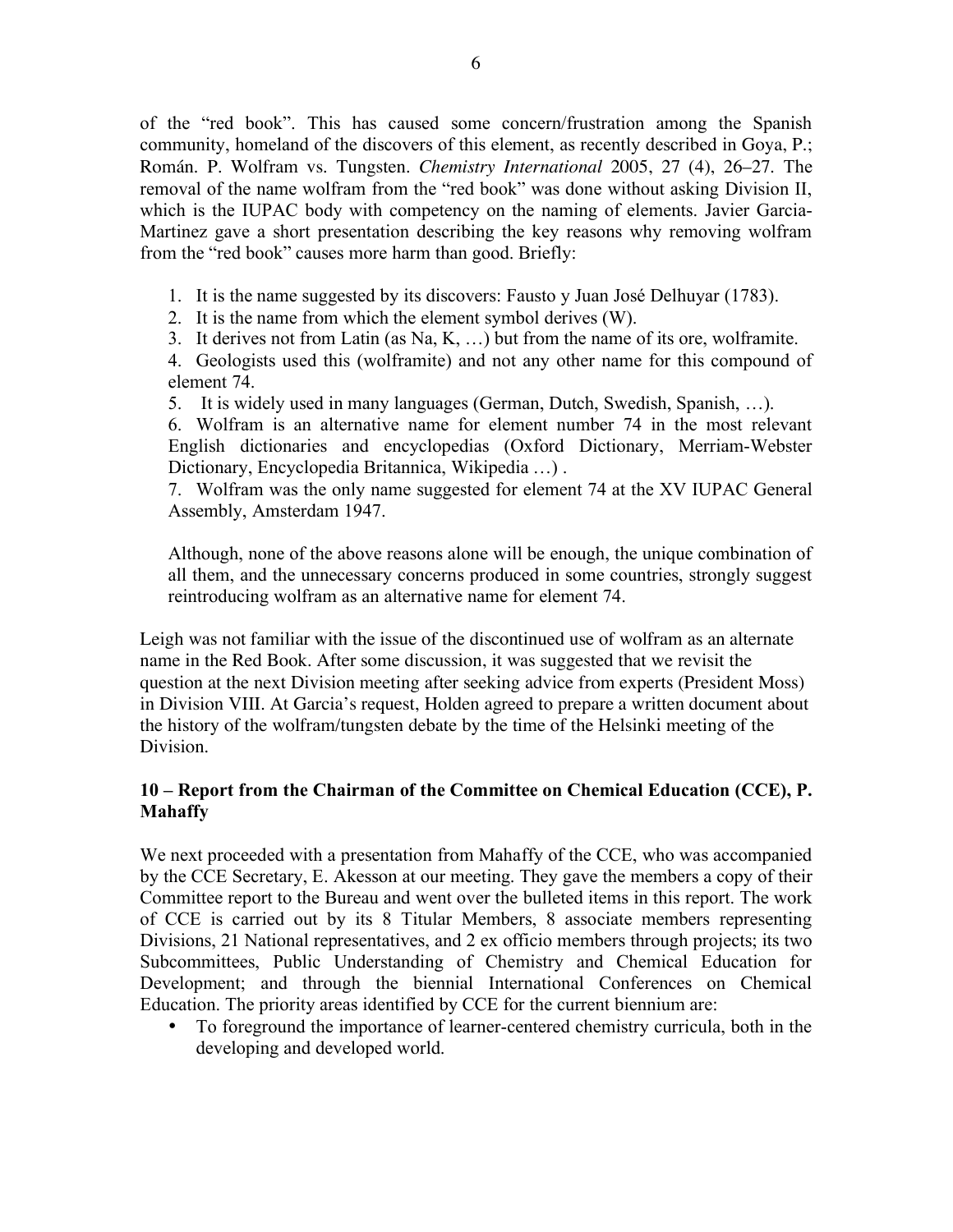- To give priority to initiatives that highlight the relationship between chemistry and sustainable development, consistent with the goals of the UN Decade for Sustainable Development.
- To continue to support initiatives that highlight ethical concerns in chemistry, including the collaboration that has developed between IUPAC and OPCW.
- To increase the public understanding of chemistry is of central importance to CCE. In this biennium we intend to work closely with COCI and Divisions to obtain broad IUPAC approval for and implementation of our report proposing a niche for IUPAC in public understanding of chemistry.
- To more fully integrate the biennial International Conferences on Chemical Education and ICCE activities into the work of CCE and use the ICCE conferences to report the outcomes of CCE projects and bring participants together to implement CCE strategies.
- To build chemistry education networks, using the full multicultural competence within CCE
- To articulate clear directions for the Chemistry Education for Development Subcommittee, and include the flying chemist program as an integral part of the work for that Subcommittee.

Each of these priority areas was discussed briefly, and some specific examples of the activities used by CCE to address each of these areas were noted. He also noted that efforts are underway to declare 2011 as the year of chemistry  $(100<sup>th</sup>$  year anniversary of M. Curie's Nobel Prize). At the request of the IUPAC Bureau, CCE has given leadership to mapping out the necessary steps for designation. This has taken shape through a project (2007-011-1-050) led by the Committee on Chemistry Education with the mandate "to submit to IUPAC a plan to secure the UNESCO (and UN) designation of 2011 as the International Year."

Finally, Mahaffy indicated that educators are constantly coming to them asking about ways to make chemistry come alive to students and that materials chemistry came to mind in this connection.

After Mahaffy's presentation, Garcia reported to the Division his active role in the organization of the Year of Chemistry in Spain during 2007, in which the centenary of Mendeleev's death in Saint Petersburg on February 2<sup>nd</sup> 1907 was celebrated.

This anniversary was celebrated by the issuing of a new stamp: "Mendeleev's Periodic Table of Elements", the first stamp dedicated to Mendeleev by a Western country and the only one on the Periodic Table ever issued. Five million copies of the stamp were issued last February 2<sup>nd</sup> probably constituting the larger dissemination of the Periodic Table ever done. The Spanish Royal Society of Chemistry published a special issue of its official journal celebrating this initiative. The formal presentation of the stamp was done the day before the centenary of Mendeleev´s death by the Spanish Minister of Homeland Affairs in Madrid.

On June 2007, an article on Mendeleev´s contributions to Chemistry was published by EL PAIS, the most widely sold newspaper in Spain (450.000 copies/day).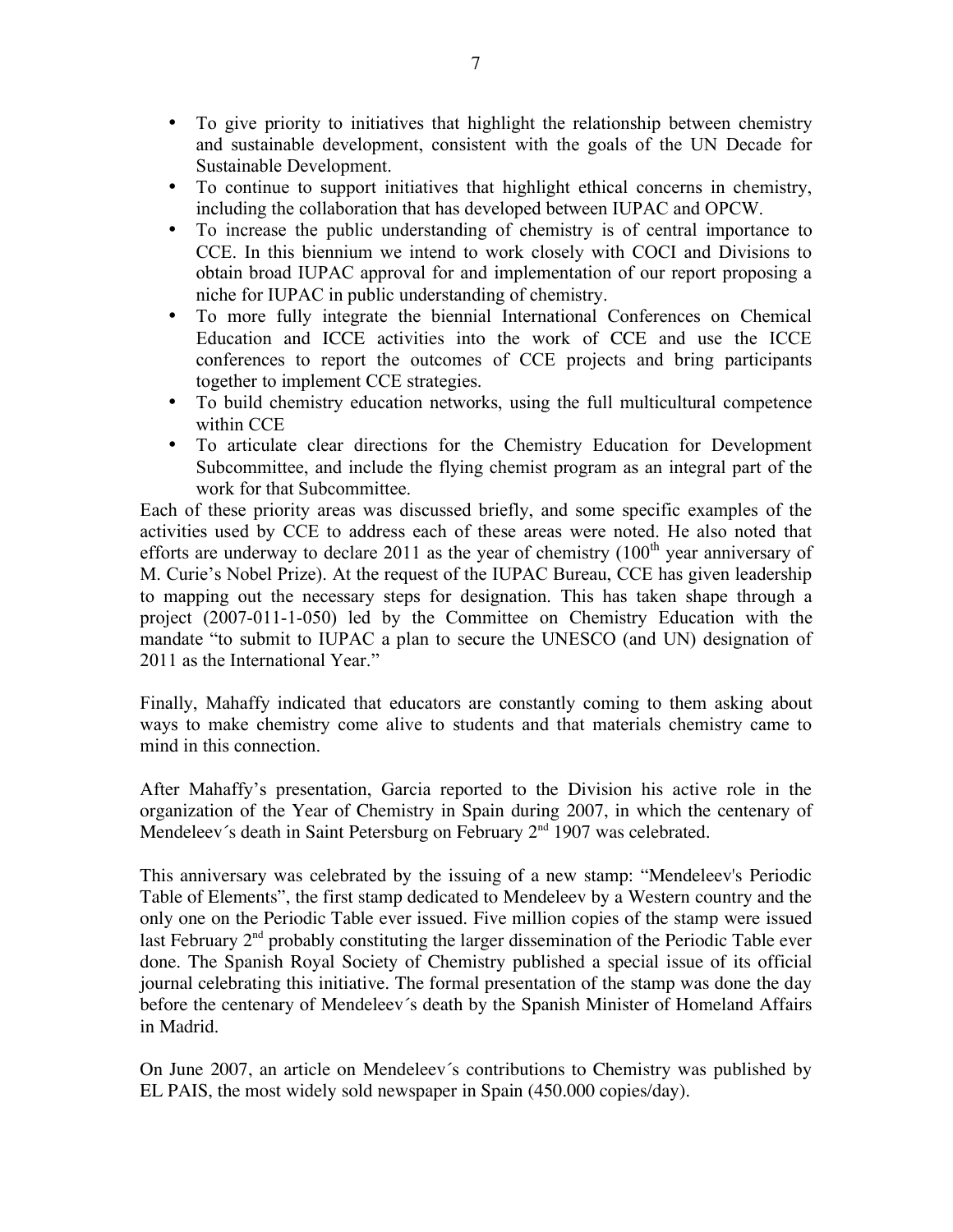Most recently, the Periodic Table Design Competition was organized. Periodic Tables from South America and Spain were received displaying a novel arrangement of the elements by physicochemical properties, historical features or artistic designs. The grand prize and award was presented to Luis Ortuño in Logroño, Spain on July 13<sup>th</sup>.

A Summer School on the History of Chemistry was held at the University of La Rioja, Spain, having Mendeleev as its central figure. The school was a great success in terms of both interest and participation.

Garcia will be writing an article for the last issue of Chemistry International of 2008 summarizing the different activities carried about in Spain during the Year of Chemistry.

Garcia will be attending the next Mendeleev´s Congress held in Moscow in September 2008 to coordinate activities to Russian chemists. He indicated that he would be happy to help with the organization of the International Year of Chemistry in 2011.

### **7- (continued) Report from the CIAAW Subcommittee on the Natural Assessment of the Fundamental Understanding (SNAFU) (Holden)**

We then continued with Holden's presentation. He indicated that the Commission plans to submit a proposal to CCE to jointly prepare a Periodic Table of Isotopic information to help educate teachers, students and the public about the use of isotopes in science. Finally, he noted a problem with the "Green book" ("*Quantities, Units and Symbols in Physical Chemistry*," 2nd edition, Mills, I.; Cvitas, T.; Homann, K.; Kallay, N. and Kuchitsu, K., Blackwell Science, 1993**),** which contains an error in using their data in an improper way (it lists standard atomic weight values for short-lived unstable chemical elements for which there are no standard atomic weight values). The issue has now been fixed and the Green book will (presumably) be appropriately corrected.

### **11- Report from the Subcommittee on Materials Chemistry (Corish)**

The Subcommittee meeting was held on the morning and afternoon of August 3, 2007 and included 7 members of the Division II Committee and C. Ober from Division IV. Also attending were guests Day and Balducci, who gave presentations on their currently active projects. A draft of the minutes for this meeting is included in these minutes as **Appendix 2.** The various Projects that are relevant to this Subdivision and their current status were reviewed. A substantial portion of this meeting was devoted to the presentation by Day on his Project (see item 8 above) and a discussion of the proposed definition of materials chemistry, again without a clear resolution, as well as the future role of materials chemistry within IUPAC. In the latter context, the consensus of the Subcommittee members was that the current status of materials chemistry within IUPAC, as a Subcommittee of the Inorganic Division, did not accurately reflect the breadth of this subject and its importance to the worldwide chemistry profession. Moreover, as a practical matter, the current subdivision structure had not proven to be conducive to full participation by members of other Divisions and did not provide an optimal mechanism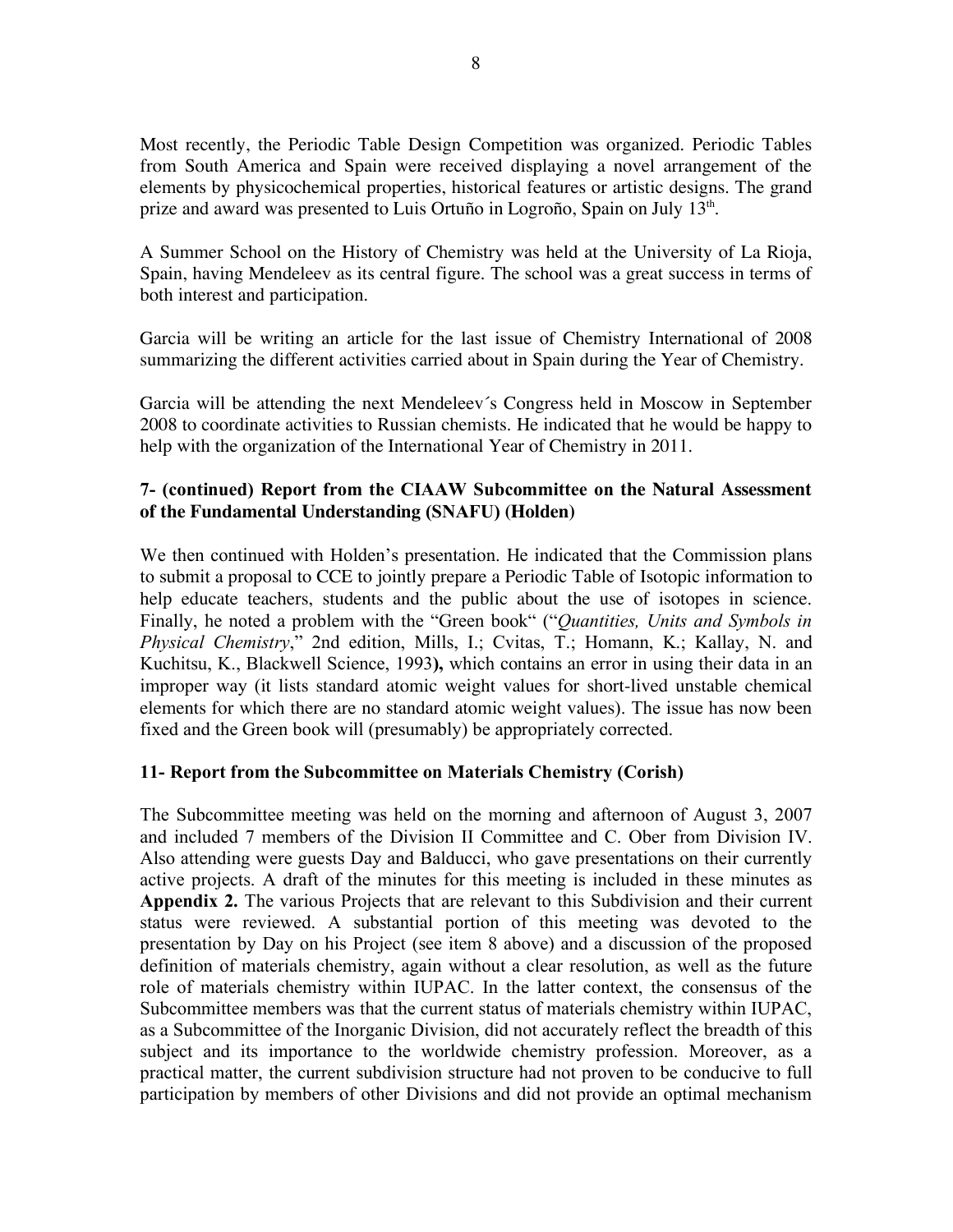for the generation and management of projects, particularly in areas that are inherently interdisciplinary in nature or that center on topics that are clearly outside of "inorganic chemistry". In this discussion, Rosenblatt suggested that there were four options for this sub-committee (assuming that dissolving the sub-committee is not an option), i.e., (1) continue with a strengthened membership; (2) create a new standing committee, like chemical education with representation from each division in IUPAC; (3) re-name the Inorganic Division; for example, as Inorganic and Materials Chemistry; or (4) create a new Division. It seemed that option (2) is the most preferred at this stage; however, it was not clear how best to progress toward this objective. One possibility would be to have a chairman from another division (Corish is due to leave this division soon). This person could come from Divisions I or IV, where there are people with materials interests. It was felt that at this stage there were no formal actions that would be appropriate and that informal soundings were required of Council and Bureau for a suitable way forward. West and Rosenblatt agreed to undertake these soundings.

The status of two long-standing Division sponsored, materials-related conferences and workshops was summarized. The Workshops on Advanced Materials (WAM) series has reached a bit of a snag; the status of WAM IV is currently uncertain. A proposal from Thailand was accepted but did not fly due to a change in IUPAC avenues of funding. There was also a problem with the planned nature of this particular workshop, which did not seem to conform to the original intent of the WAM series, which should involve a strong participation from students and local scientists. The original proposal was scrapped and they are now back to the original plan for Thailand, but probably will delay to 2009 rather than 2008. A report on the WAM IV is attached as **Appendix 3**.

High Temperature Materials Chemistry (HTMC) is set for 2009 in Davis, Calif. with A. Navrotsky as Chairperson. The next one will be in 2012 and the organizing committee is being revised to select the site.

Mathur reported that he was preparing a revised proposal on terminology in nanotechnology and that it will be resubmitted soon.

### **12- New Elements: Validation of Claims and Naming (Corish)**

Corish indicated that one of the responsibilities of this Division was to oversee evaluation of claims for the discovery of new elements, which is carried out by a joint IUPAC/IUPAP Working Party. Claims for the discovery of elements of atomic number greater than 111 were invited and the scientists named below have submitted the following claims:

Dr. Amnon Marinov, The Hebrew University, Jerusalem, Israel; for element 112 Dr. Kosuke Morita, The Institute of Physical and Chemical Research, Riken, Japan; for element 112 (in part) and element 113

Dr. Sergey Dimitriev, Joint Institute for Nuclear Research, Dubna, Russia; for elements 112, 113, 114, 115, 116, and 118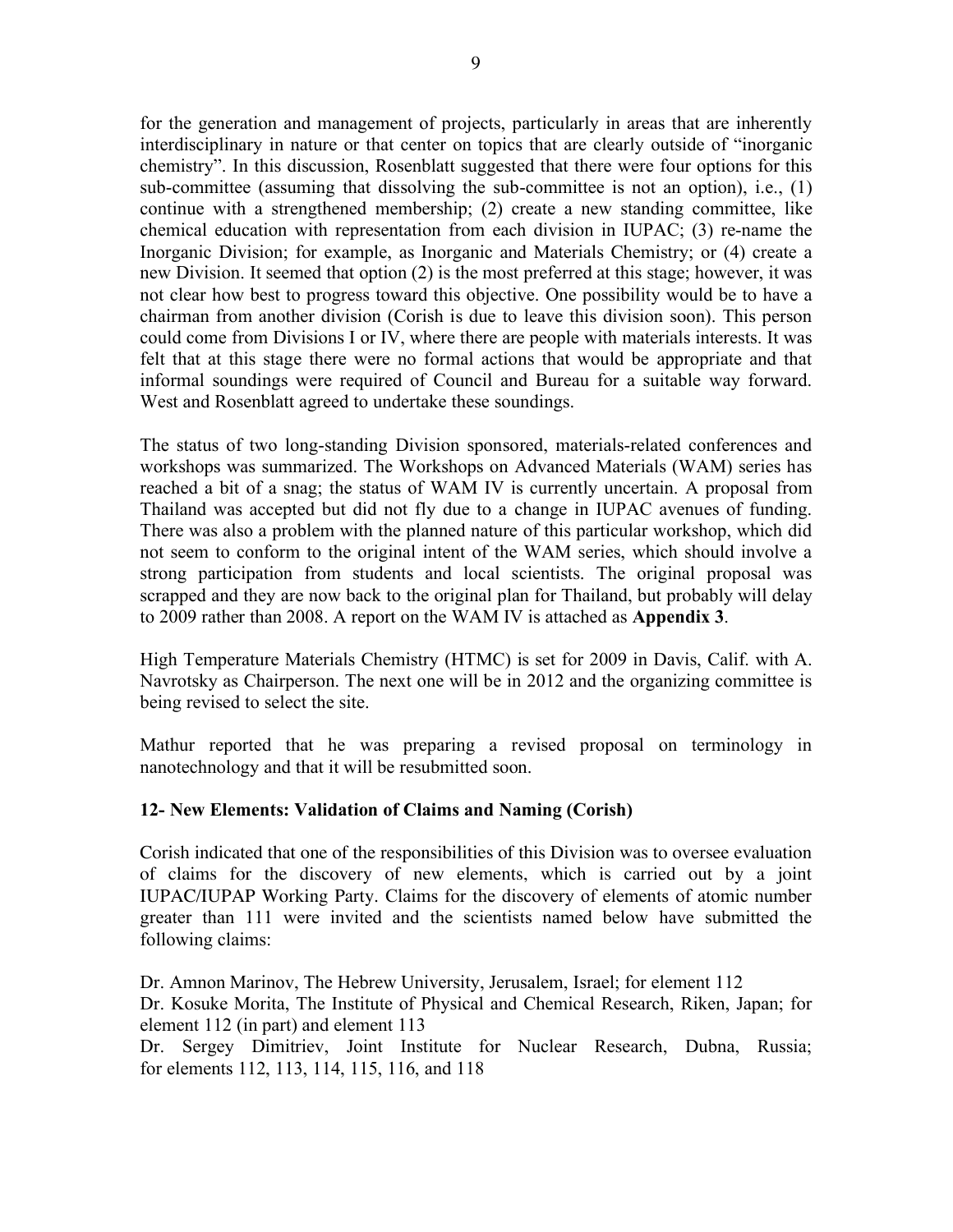Dr. Sigurd Hofmann, Gesellschaft fur Schwerionenforschung mbH, Darmstadt, Germany; for element 112

A short report regarding these claims was published in CI by Corish ("Priority Claims for the Discovery of Elements with Atomic Number Greater than 111", *Chemistry International* January-February 2007, pg 18). He reported that the work of the Joint Working Party is proceeding well and that they decided to split their report into two parts, one dealing with elements below 112 and the other above. These reports will be published as technical reports, probably early next year. A written report to the Division on the Authentication and Naming of New Elements was submitted by Corish and is attached to these Minutes as **Appendix 4**.

#### **13- Reports from other IUPAC bodies and Affiliated Organizations Interdivisional Committee on Terminology, Nomenclature, and Symbols (Corish)**

Corish provided a written report to the Secretary, which is attached to these Minutes as **Appendix 5**.

**Committee on Chemistry Education** (see item 10 above)

**Chemical Nomenclature and Structure Representation Division (Leigh)** (see item 9 above)

**Committee on Chemical Industry (presented later in the meeting by M.C. Cesa, COSI Chair, see Item 18, below)**

**International Union on Geological Sciences IUGS (Holden)** (see item 15, Project 2006-016-1-200)

### **14- Reports on recent and planned Division-sponsored conferences (see item 11, above)**

### **15- Project-by-project review of project status (Coplen, etc.)**

Project Coordinator Coplen reported that there were 16 funded projects at the time of the Seattle meeting; 10 of these projects were extending past the due date. The current situation looks better – two are overdue out of 13; which places us  $2<sup>nd</sup>$  in order of the Divisions. On the other hand, we are also  $2<sup>nd</sup>$  from the bottom among the Divisions in terms of the number of active Projects. Two of the previous projects were abandoned (the money was sent back to IUPAC).

**1999-049-1-200 Thermodynamic characterization of high-temperature superconductors in the yttrium-barium-copper-oxygen system (Voronin); planned ending date: 31-Dec-2002; Division monitor: West**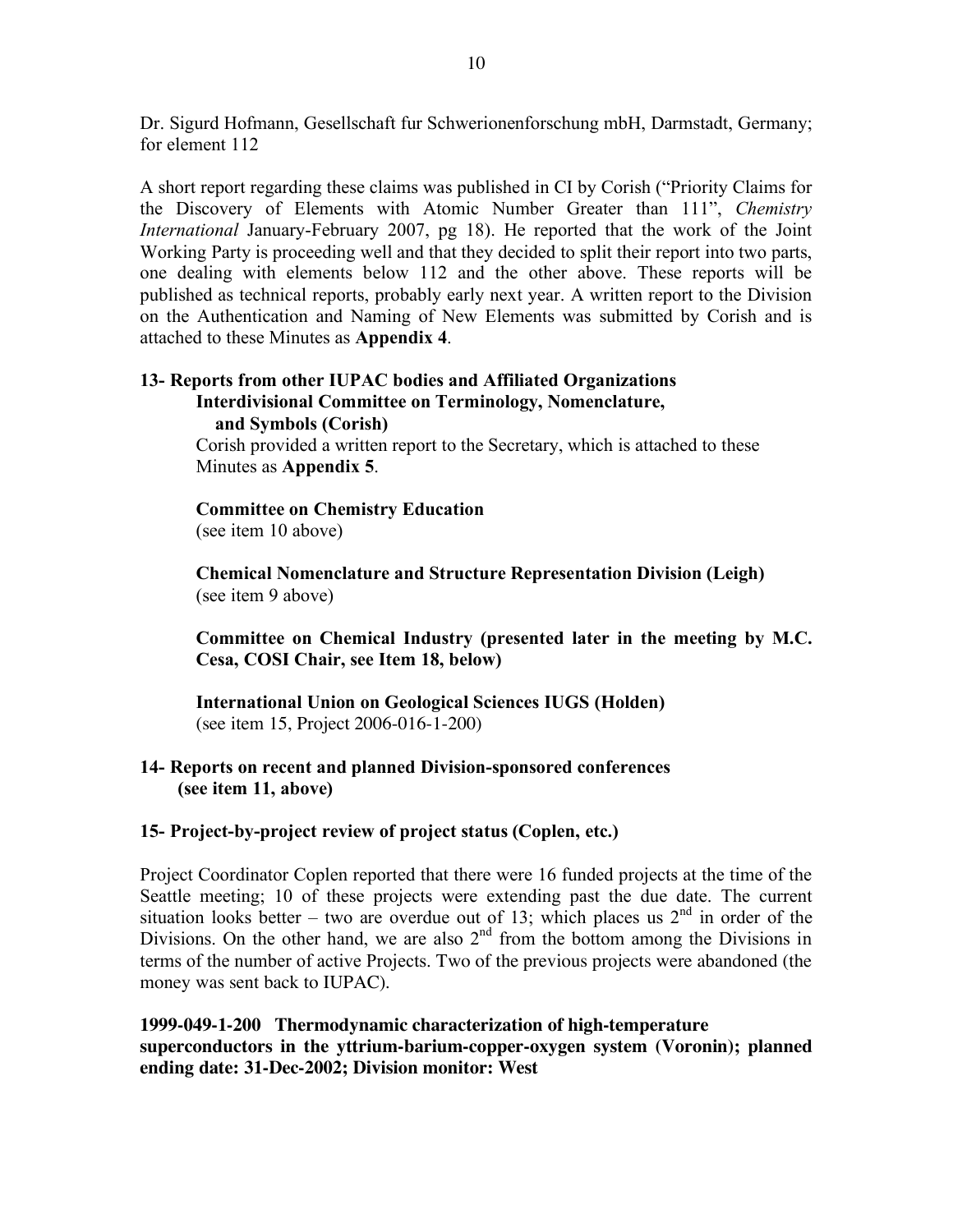\$5,764 out of \$5K allocated has been spent, but no update was received from Voronin on progress. This is one of our two overdue projects, with the initially planned ending date of Dec. 31, 2002.

### **2000-024-2-200 Teaching High Temp Materials Chem (Balducci); planned ending date: 31-Dec-2007; Division monitor: Rosenblatt**

Balducci, who attended our meeting, gave an oral report on this project, the complete written version of this report is included as **Appendix 6**. Thus far only \$257 was spent out of \$4,800. Good progress has been made – he expects to be finished soon.

### **2001-015-1-100 Standard potentials of radicals (Stanbury); Division monitor: Rosenblatt**

\$15,000 (with Division I) was originally allocated to this project; of this amount, \$1554 is unspent. The planned ending date for this project was December 31, 2004; however, the following update was received from Stanbury, indicating that the project is near completion.

"The Task Group had its fourth (and likely final) meeting in Braunwald, Switzerland, over the weekend of June 9, 2007. During this meeting we reviewed and debated the progress to date, and we made final plans for publication of the work. Since Review 3 we have evaluated or revised 73 different reaction equilibria or redox potentials. We have achieved consensus on almost all of the main reference redox couples, including some rather contentious ones such as promethazine. Almost all of the important inorganic radicals have now been reviewed. The task-group website is working quite well, and we have decided to include it in our final published report. Thus, the report will consist of a printed introduction and tables summarizing the recommended data; the publisher of this printed report will also host a copy of the task-group web site (edited for public viewing) that will give the detailed evaluations and references for each recommendation. We sadly note the passing of Dave Armstrong in July '06, one of our task-group members; he contributed greatly to the project, providing evaluations of redox potentials for most of the organosulfur compounds, and he provided valuable guidance in many other aspects of our work.

We have set a deadline of Dec. 31, 2007 for completion of the first draft of our report to be submitted for publication. About two inorganic redox potentials remain to be evaluated, and several of the organic redox potentials need to be revised in light of adjustments made to some of the reference potentials. The main introductory text needs to be completed."

### **2001-019-2-200 Guidelines for mass spec measurements (Walczyk); planned ending date: 31-Dec-2007; Division monitor: Coplen**

\$2,000 was allocated to, and spent on, this project, which has been completed within the projected time. The outcomes of the project have included presentations by Walczyk at the EU Institute of Reference Materials and Measurements (IRMM), Geel, Belgium, June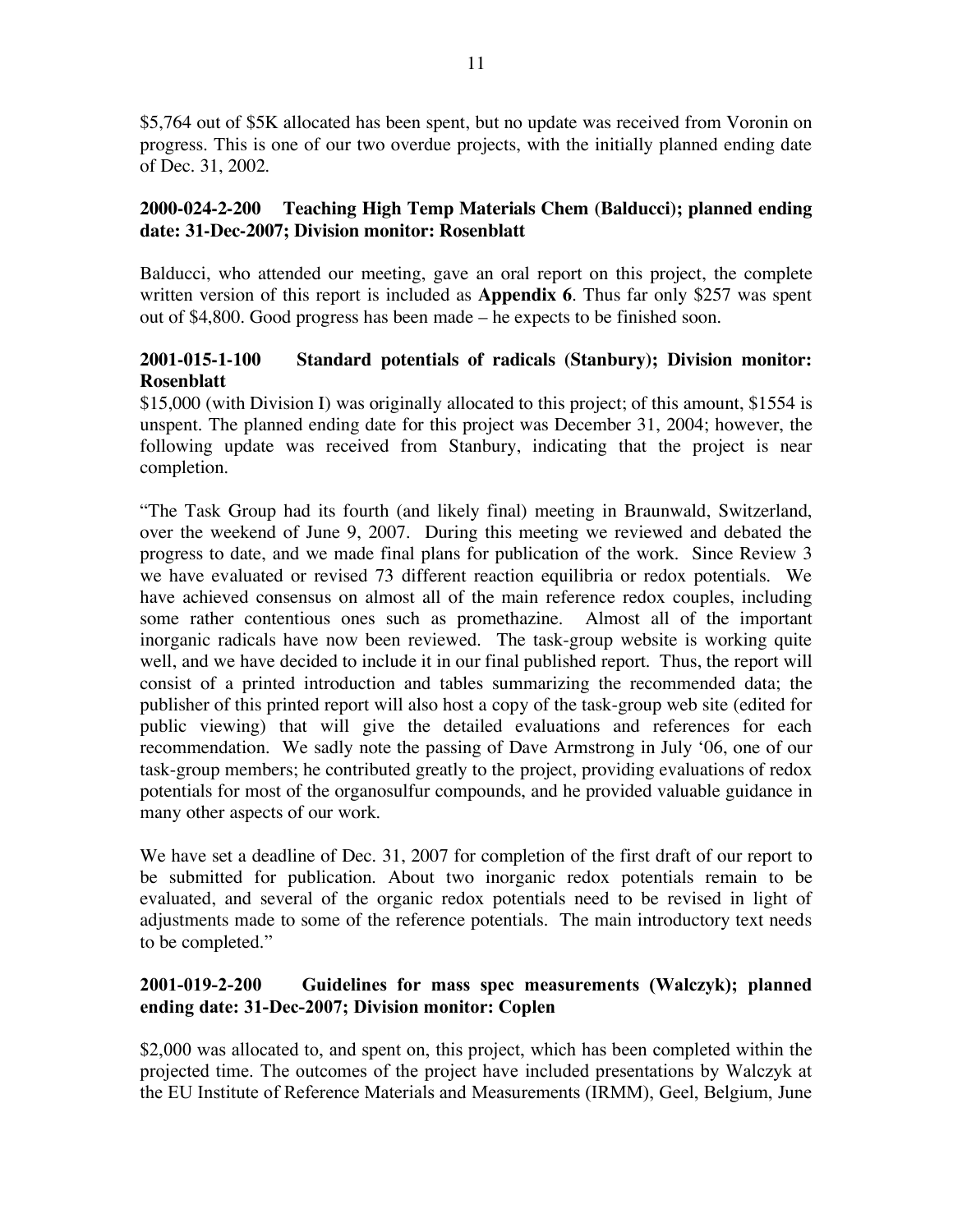21-22, 2004, the Winter Plasma Conference, Fort Lauderdale (FL), Jan 5-10, 2004 and the Fourth International Conference on High Resolution Sector Field ICPMS, Venice, Oct 15-17, 2003, as well as a publication (Anal. Bioanal. Chem. 378, 229-231 (2004)).

### **2001-042-1-200 Review of Isotopic Abundances in Extraterrestrial Materials: Part 1 (Ebihara)**

This project was not completed and has been abandoned.

The meeting was adjourned for the day at 5:30pm and resumed on Sunday, August 5, 2007 at 9:20am with R. Loss' presentation:

### **2002-049-2-200 A new comprehensive report on the isotopic compositions of the elements for global users communities (RICE phase I) (Loss/Taylor); Allocated: \$8,000; spent: \$7,699; Division monitors: Coplen and Holden; status: completed.**

Started in 2002, this project led on to RICE II (2006) (Project #2005-027-1-200) with Bergland as Chairman. R. Loss gave an oral presentation on the progress of this project, and that of Weisner (2003-033-1-200) (see list below), which are key projects of the Subcommittee for Isotopic Abundance Measurements (SIAM). The objectives of Project 2005-027-1-200 involve the evaluation of published isotopic ratio data and new techs (i.e., ICPMS) used in evaluating Atomic Weights (AWs) and then to recommend new AWs to the Commission. They use data from publications that employ validated methods and procedures. New values for Ar (best measurement of the isotopic composition), Ni, Zn and Mo (new atomic weights) have resulted from this work. A news release was generated for IUPAC based on the results and will be transmitted by West to the Bureau (**Appendix 7**).

**2003-031-1-200 Isotopic Compositions of Selected Elements (Berglund); Planned Ending Date: 31-Dec-2007; allocated: \$12,000; spent: \$12,513; Division monitor: Loss.** See previous Project report; this Project should be finished by December 2007.

### **2003-033-1-200 Determination of Atomic Weights Using New Analytical Techniques (Wiesner); Planned Ending Date: 1-May-2008; allocated: \$14,899; spent: \$12,200; Division monitor: Loss**

By decision of Leiv Sydnes this project was funded in early 2004 at no cost to Division II. (see report by Loss on Project 2002-049-2-200 above)

**2003-034-1-200 Classification,, Terminology etc of Borophosphates (Kniep); planned end date 31-Dec-2006; allocated \$16,000; spent: \$0; Division montor: West** The last report on this Project was received at the Beijing GA in 2006: Prof. Jing-Tai Zhao indicated that the task group would meet on 6-7 August 2007 in China to review the latest progress and formulate a report based on a recent review by Bastian Ewald, Ya-Xi Huang, and Rüdiger Kniep titled "Structural Chemistry of Borophosphates, Metalloborophosphates, and Related Compounds", Z. Anorg. Allg. Chem. (in press).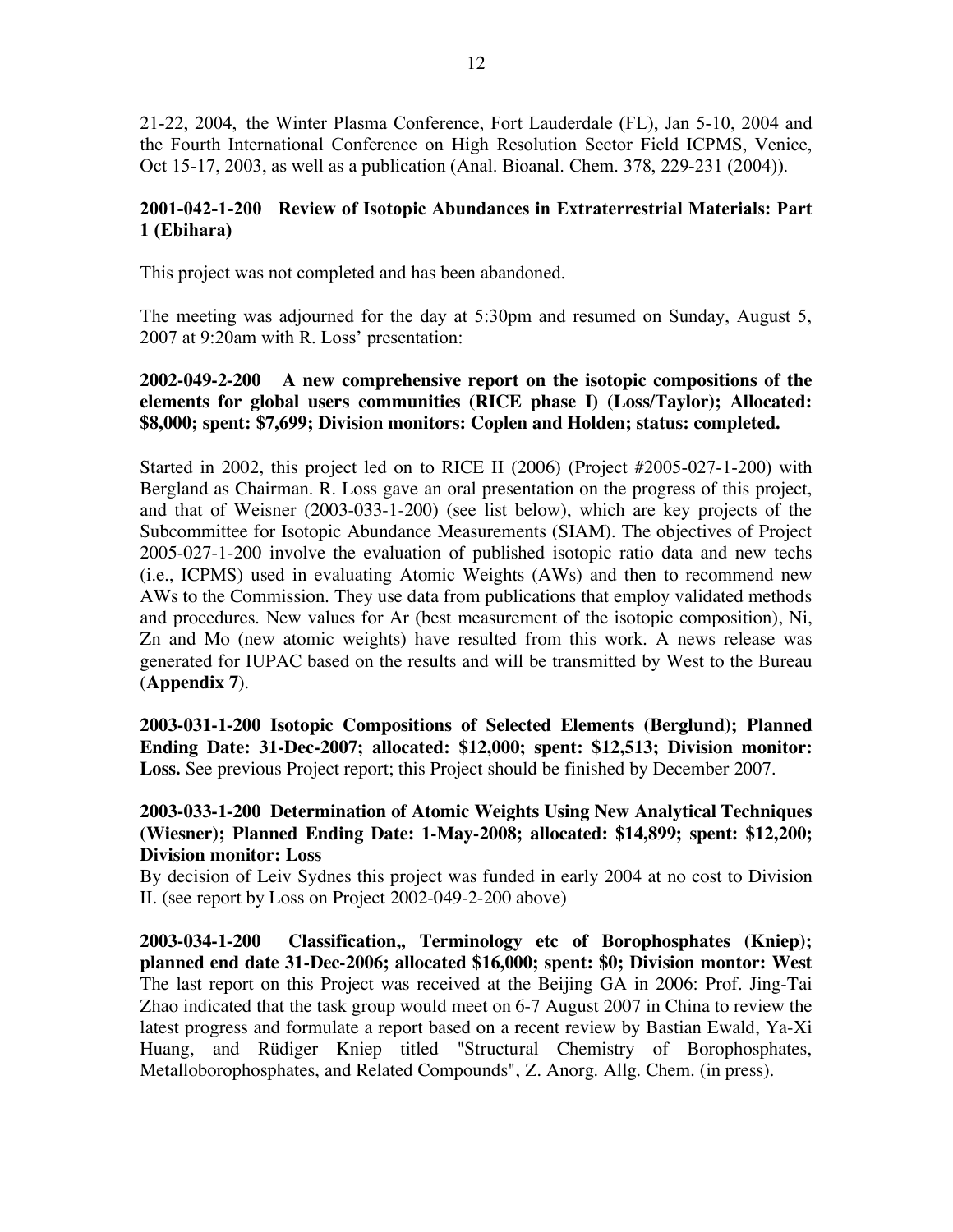**2005-001-1-200 Towards Defining Materials Chemistry (Day); Allocated: \$8,000; spent: \$571; Planned Ending Date: 31-Dec-2007; Division monitor: West** (see item 8, above)

### **2005-022-1-200 Calibration of Organic and Inorganic Oxygen-bearing Isotopic Reference Materials (Brand/Coplen); planned ending date: 31-Dec-2007; Division monitor: Coplen**

Coplen reported that the goal of this Project is that the "measurement of the same homogeneous sample by any laboratory worldwide should yield the same delta value within analytical uncertainty". The aim was to calibrate 3 waters, 3 sulfates, 3 nitrates, and 2 organic isotopic reference materials. This task proved to be far more difficult that anticipated. Multiple labs were involved, with more than 5,000 measurements. The task group recently met in Prague to discuss the analytical results. A report and completion of the Project is expected in a few months. Thus far, \$10,896/\$12000 has been spent.

**2005-027-1-200 Evaluated Published Isotope Ratio Data (2005-2007) (Berglund); planned ending date: 31-Dec-2007; Allocated: \$9,800; spent \$8,050 ; Division monitor: Loss** (also, see above, under Project No. **2002-049-2-200**) A full report on this Project was submitted to the Secretary and is attached as **Appendix 7**.

### **2005-043-2-400 Terminology for self-assembly and aggregation of polymers (Ober**); **planned ending date: 1-April-2009; total funding allocated:** \$**6,000 (\$2K from Div II); Spent \$3,303. Division monitor: Chadwick**

Chadwick reported that this Project was proceeding on schedule.

### **2006-016-1-200 Recommendations for Isotope Data in Geosciences (Renne); planned ending date: 30-Sept-2008; Division monitor: Holden**

N. Holden gave a brief report on this Project whose objective is to update and harmonize recommendations on half-lives and isotopic compositions between the International Union of Geological Sciences (IUGS) and IUPAC. \$2,900 was allocated by the Division for the Project; additional funds were obtained from other sources. Although no funds have been expended, meetings have been conducted by various task group members; Villa (IUGS), Holden (Div II), Loss (Div II) and DeBievre (Div V) met twice prior to the General Assembly to discuss the methods used by IUGS to obtain the decay constants of geological samples and Villa has agreed to prepare and circulate a short document detailing these methods. Initial work is being concentrated on the three most important elements for dating samples in the geochronology community. Most of the work will be carried out via the use of e-mail but at least one face-to-face meeting is anticipated. It is hoped that work will be completed on the three elements prior to the end of the project in October 2008.

**2006-025-1-200 Assessment of fundamental understanding of isotopic abundances and atomic weights of the chemical elements (Holden); Allocated: \$9,800, Spent \$6,906; planned ending date: 1-Oct-2008; Division monitor: Holden**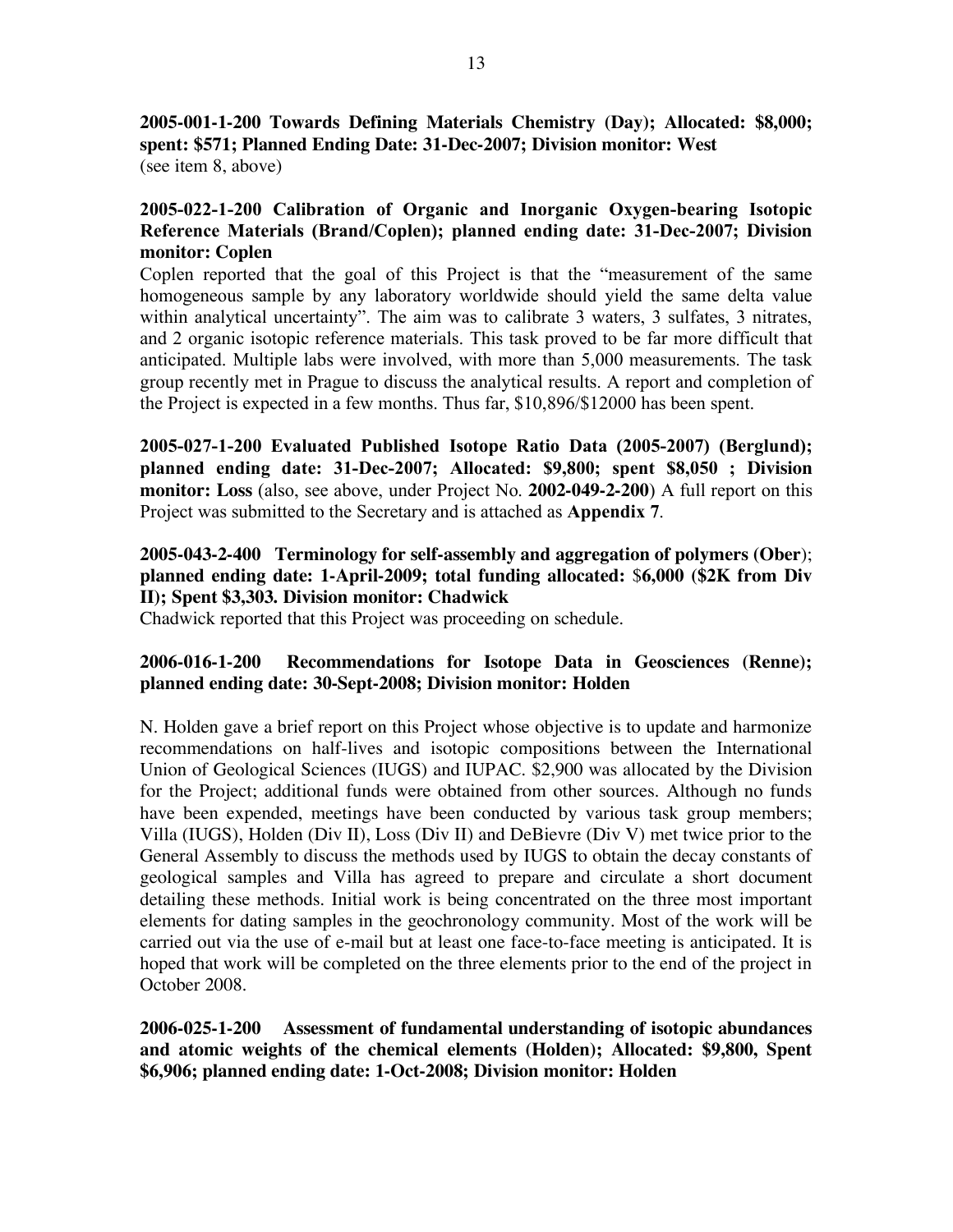The objective of the Project is to review fundamental issues and concerns that have been raised by members of the Commission on Isotopic Abundances and Atomic Weights.

See Item 7 for further details - Holden added that a final report on this Project is hoped to be available by late Spring, 2008, prior to the October 2008 deadline.

### **2006-028-1-400 Terminology for conducting, electroactive and field responsive polymers (Ober); planned ending date: 1-Sept-2009; Allocated:\$6,000 total (with Division IV); Spent: \$2,096; Division monitor: Chadwick**

With recent advances in the realm of organic electronics for displays, solar cells, and other applications, the entire field of electroactive polymers is of growing importance. This project is aimed at proposing a list of terms and definitions to be accepted and respected by chemists and others working as materials scientists within academia and industry.

#### **2006-046-1-200 Priority claims for the discovery of elements with atomic number greater than 111 (Karol/Corish); Division monitor: Corish**

Nothing allocated, nothing spent (of IUPAC funds) – See Item 12.

| Review of Project proposals: Four Projects were funded at cost of \$16.2k total, i.e., |       |
|----------------------------------------------------------------------------------------|-------|
| 2005-043-2-400 Ober & Jones, Terminology for                                           | \$2 k |
| self-assembly and aggregation of polymers                                              |       |
| 2006-016-1-200 Renne, Recommendations for isotope                                      | 2.4k  |
| data in geosciences                                                                    |       |
| 2006-028-1-400 Ober & Vohlidhal, Terminology for                                       | 2 k   |
| conducting, electroactive and field-responsive polymers                                |       |
| 2006-025-1-200 Holden, Assessment of fundamental                                       | 9 8 k |
| understanding of isotopic abundances and atomic                                        |       |
| weights of the chemical elements                                                       |       |

The following is a **list of the current Division II projects** (as listed on the IUPAC website):

2000-024-2-200 - Teaching high temperature materials chemistry at University

2001-019-2-200 - Guidelines for mass spectrometric isotope ratio measurements

2003-031-2-200- Isotopic compositions of selected elements

2003-033-1-200 - Determination of atomic weights using new analytical techniques

2003-034-1-200 - Classification, terminology and nomenclature of borophosphates\*

2005-001-1-200 - Towards defining materials chemistry\*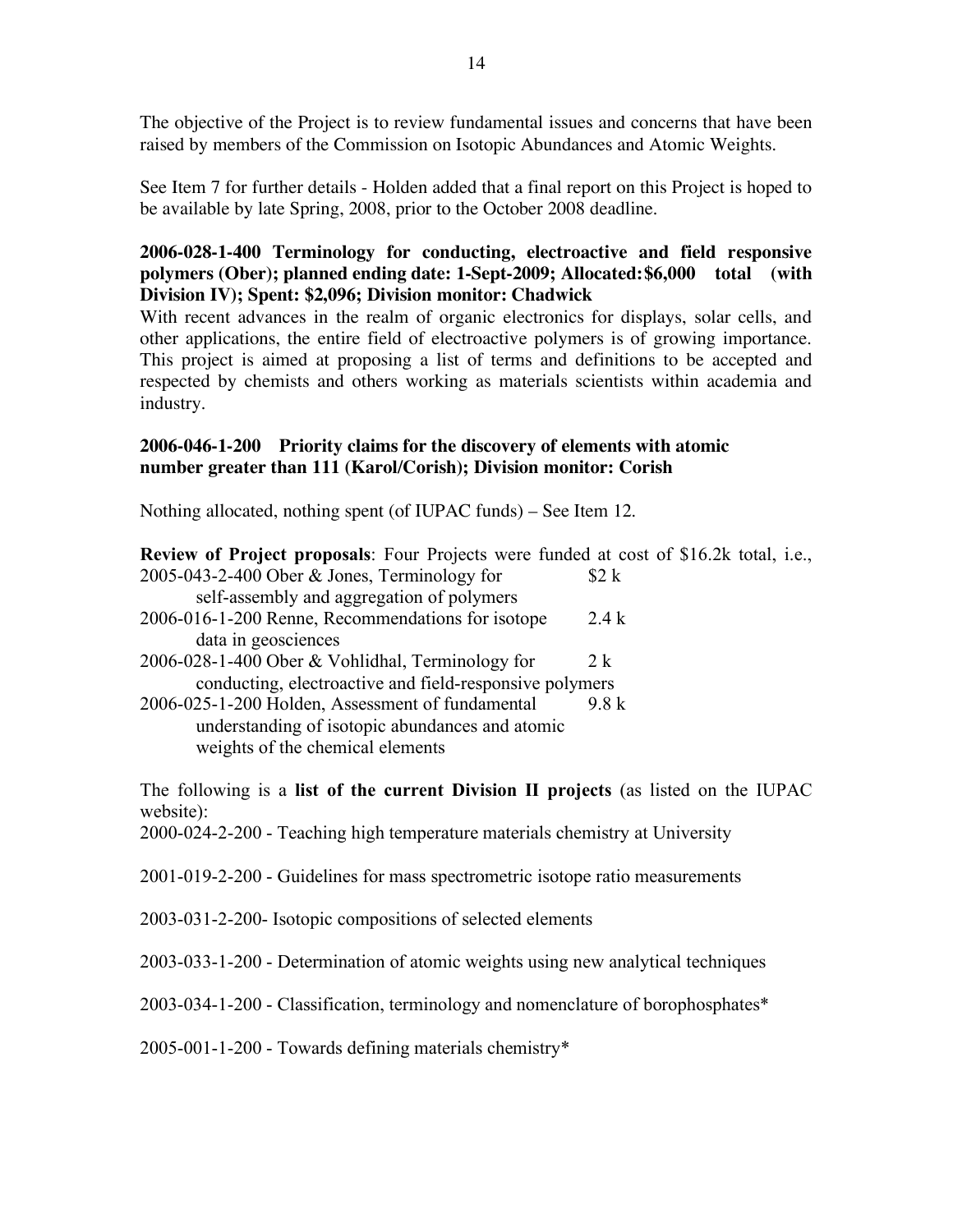2005-022-1-200 - Calibration of organic and inorganic oxygen-bearing isotopic reference materials

2005-027-1-200 - Evaluated published isotope ratio data (2005-2007)

2006-016-1-200 - Recommendations for isotope data in geosciences\*

2006-025-1-200 - Assessment of fundamental understanding of isotopic abundances and atomic weights of the chemical elements

2006-046-1-200 - Priority claims for the discovery of elements with atomic number greater than 111

\* Interdivisional project

## **16- Status of pending project proposals (Coplen)**

None have been officially received but several are expected before the end of the current biennium.

## **17- Review of any new project proposals (Coplen)**

Garcia gave a presentation on the current status of the Mathur/Garcia proposal. There was some discussion about the best way to present (and the timing of) this proposal.

We broke for coffee at 10:55pm

After coffee – at ca. 11:20 we moved to another room for a short time which had access to the internet and Coplen demonstrated the new web site that the commission had developed regarding its activities, with links to the IUPAC website (which did not have good access via Google and other search engines).

### **18- Discussion on solicitation of new projects (West)**

Coplen went through a particular example of a successful project proposal to show the new members, in particular, what was involved in preparing such a proposal. Basically the only thing that you can request are travel funds for face-to-face meetings of the task group. Under "Criteria for Retrospective Evaluation" – the number of citations for the published article(s) can be used; Referees – should not be currently associated with IUPAC. How are these proposals evaluated? The first step is a Divisional review; if it passes this, the Division Project Coordinator sends it to IUPAC. IUPAC evaluation generally takes a couple of months; in general the proposal has to be reviewed and the Division has to look at the reviews and decide whether to allocate the funds. This should be doable in the time available in the current biennium if submitted in the next 30 days.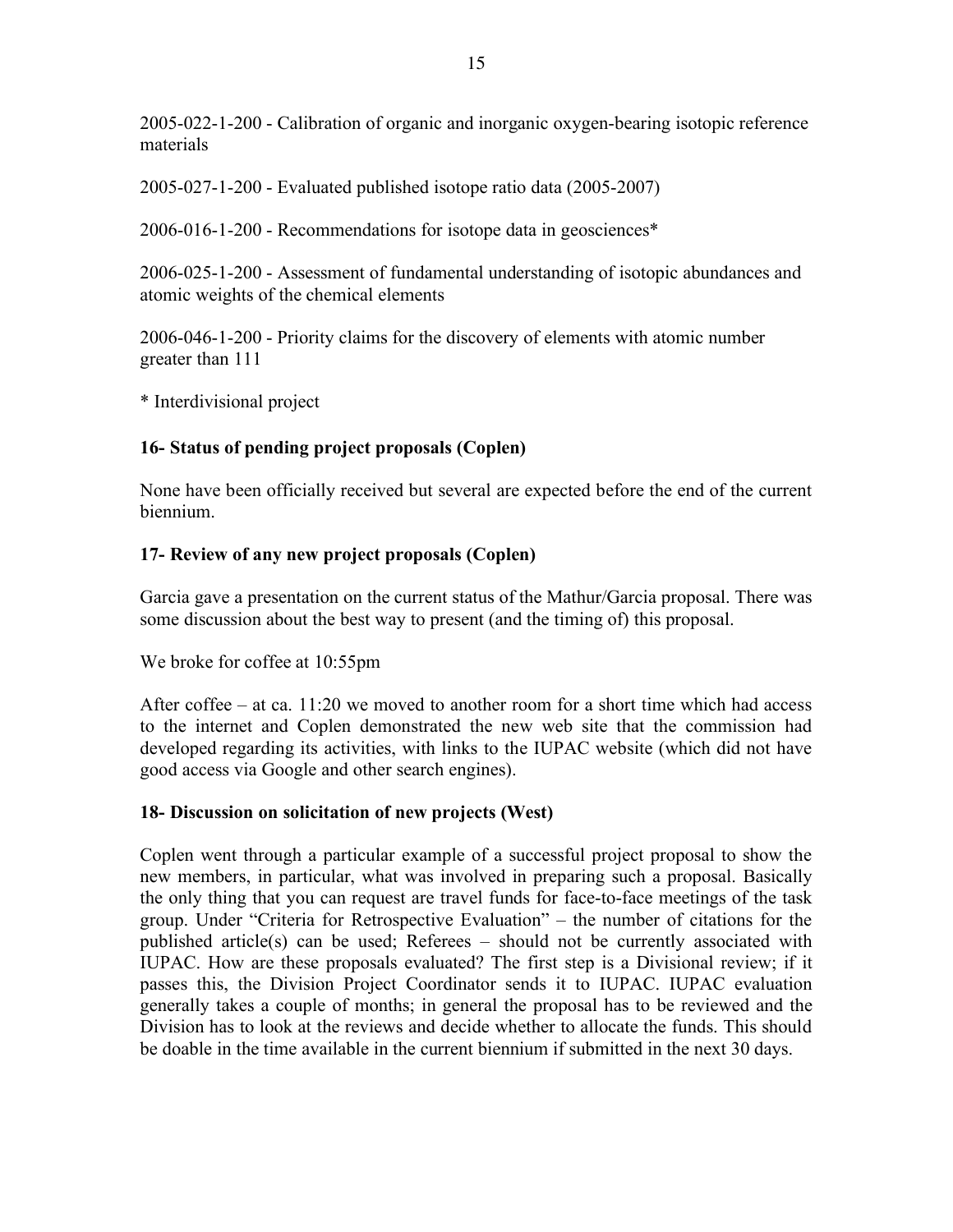We then had a presentation from **Mark Cesa on "the structure and Functions of COCI"**. He is visiting all of the Divisions to explain what they are doing and how they can interact with the Division (see listing under item 13).

We asked about the potential interest on the part of COSI in Projects dealing with terminology in nanotechnology. He indicated that they would definitely be interested in such a proposal. Interrante suggested as a potential symposium topic for Glasgow, "Applications of Nanotechnology in Industry". Mark indicated that this would be appropriate and that they would look into the idea.

We then went back to a discussion of possible projects. Ty presented a proposed project on behalf of SIAM to be led by M. Bergland for \$12,800 (for travel to Glasgow) that he would like to submit to the Division on evaluating isotope ratio publications between 2007 and early 2009, to determine the "best isotope ratios", etc. The Division indicated that we would approve submission of this proposal (the priorities for funding among the submitted proposals will be determined later). Another project proposal for \$13,750 was presented that they would like to submit for funding by the Project Committee, joint with the Analytical Division. A 3rd project proposal to be submitted with CCE that is also to go to the Projects Committee was in preparation. This proposal will be directed at the educational arena. Finally, two more proposals that relate to heavy element isotopic abundance variations were in preparation in which SNIF diagrams would be the main output. Norm had one other proposal that he will present after the lunch break. We decided that Coplen would propritorize their proposals and give us them in order and that we would put Mathur's revised proposal, if received, first among the proposals to be submitted by the Division for funding under the current biennium.

We broke for lunch at 1pm and started again at 2:12pm with a presentation by Holden on his proposal – to evaluate isotopic abundance variations of selected radiogenic elements. \$6400 will be proposed for a 4 year period.

Reedijk indicated that he intended to submit a proposal in the area of bioinorganic chemistry terminology, asking for \$3k. We agreed to put this second in order of priority for funding in the current biennium, if submitted in time.

### **19- Comments on the Division report for the next Council meeting: suggestions for verbal update. (West)**

Reedijk suggested that we should note the problems with the IUPAC website. Tony indicated that this was an item for the Bureau meeting but not the Council meeting. The reason for the elimination of Wolfram from the list of alternative names of the elements came up for discussion. We agreed to add this to the agenda for our next meeting.

### **20- Discussion of the proposal to institute an "Action Item List" as part of the Minutes for each Division Meeting (Holden)**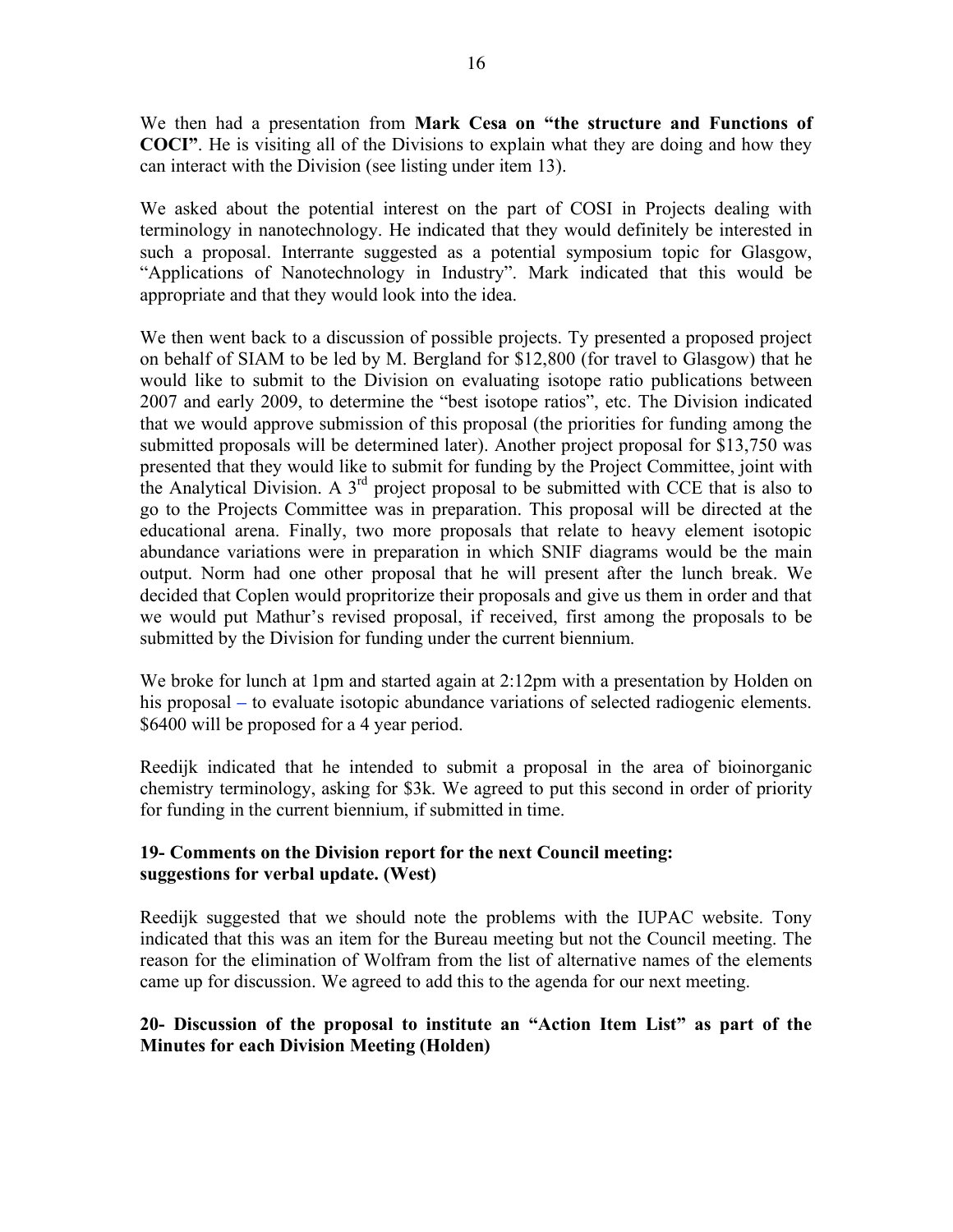We adopted this suggestion for the current meeting and Alan Chadwick was asked to make a list of Action Items during the meeting. We will go over this list at the end of this meeting.

### **21- Preparation of an Information Packet for new Division members (West)**

Loss and Garcia agreed to do this for future additions to the Division Committee.

### **22- Status of the Division Rules (Rosenblatt)**

Shortly before the Turin GA Rosenblatt sent a report to Interrante, West and Tatsumi on the history of the current rules, along with copies of the rules that had been approved by Council at the 2005 Beijing GA and of the "model rules" the Division had received from the Secretary General in 2002 which are the basis of the current rules. The Division II Rules are available on the IUPAC website (but may be difficult to find; see http://www.iupac.org/news/archives/2005/43rd\_council/Item\_18-1\_DivII.pdf). Rosenblatt volunteered to e-mail the rules and accompanying material to any Division member that requested them. He noted that Black has agreed to return to the dual election

procedure implicitly required by the IUPAC Bylaws and Division Rules in the future (see Item  $5$ ).

### **23- Report by Reedijk on the plans to form an Inorg Chem Division within the EUCHEMS (Federation of Chemical Societies in EU) and on the Division VIII (Nomenclature Committee) meeting**

Regarding the Nomenclature Committee meeting, he noted that an ongoing project of Division 8 deals with a follow-up of Red Book 2005 and its use. Major changes in RB-2005 are now being advertised. An important one deals with proper use of additive nomenclature: **all** anionic ligands have simple  $-\text{o}$  replacing the  $-\text{e}$ . *No trivial names are recommended anymore.* In particular, **Since 2005** all anionic ligands now end with the letter -o, so that the last –e of the anion is changed into –o, **when used in a name**.

**So in names:** acetato, chlorido, methoxido, oxido, azido, hydroxido, azido, phenoxido, sulfido, benzoato, bromido, fluorido, hexafluoridophosphato, tetrafluoridoborato, tetraoxidoperchlorato (or perchlorato), etc.

**compare**: tetrachloromethane (organic substitutive) and tetrachloridocarbon (inorganic additive); or tetrabromostannane, vs. tetrabromidotin for SnBr4.

Another major project is the development of Preferred Inorganic Names (PIN), in analogy with organic preferred names. The users should be able to choose THE PREFERRED NAME. Difference inorganic: organic; Additive versus Substituted. So users should be able to see whether  $SiCl_4$ ,  $SiCl_3(CH_3)$ ,  $Pb(OAc)_4$ ,  $Pb(Me)_4$  are organic or inorganic!

**For the moment**: solid state structures, zeolites, polymers are left out. The first stage is molecular inorganic compounds where a central element can be defined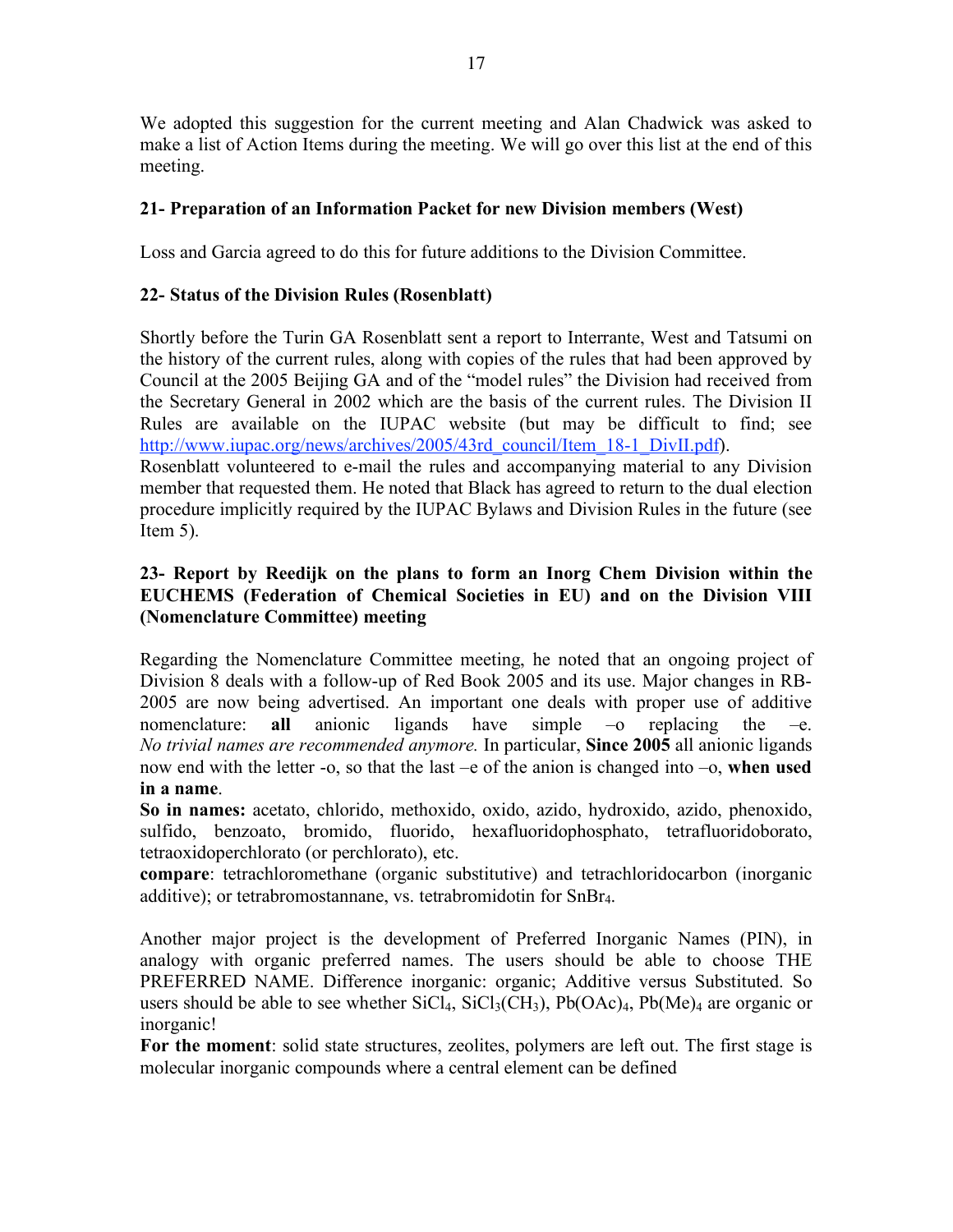Reedijk also reported on the progress in the development of a Division of Inorganic Chemistry within EuCheMS in Europe (EuCheMS: European association on Chemistry and Molecular Sciences). EuCheMS will have their have their 2008 meeting in Turin on Sept.15-20. The Division structure of EuCheMS and the structure of the Inorganic Division (ID), in particular, are currently under development. The founding meeting of the ID (with a representative from each member country) was held in Vienna, July 2007.

He also shared a few thoughts about possible Projects for Division II. Bioorganometallic chemistry is rapidly appearing, and is using terminology developed "on the spot", or from e.g. organometallic, coordination, bioinorganic chemistry; they are about to start an international association that coordinates their conferences. A small Div. II project group, joint with Div. VIII, might be useful to clear up ambiguities, and develop a joint terminology in this area and applications, like biomonitoring (as studied by COCI; in a later part of the GA meeting, after consulting COCI members informally, it turned out COCI was on a different track and more medicinal, so that a joint project is less likely)

**Another topic of possible interest**: metal-organic frameworks (coordination-based zeolites), but only for after 2007 (with prof. M.P. Suh)

Finally on the topic of tungsten vs. wolfram, this issue is back to Division II for discussion at the 2008 Division Meeting. Now RB-2005 only allows different names (SPELLING) for Cs and Al.

### **24- Other business**

The location of our off-year meeting was discussed; we decided to accept Leskela's suggestion of a meeting in early August  $(2<sup>nd</sup>-3<sup>rd</sup>$  week) in Finland.

Garcia is representing the Division this year at the IUPAC Torino Congress and has organized a session. 75 contributions were received from a host of different countries, including a number of developing countries. Ca. 40 posters and a number of oral presentations are scheduled.

Regarding the "job assignments" for TMs in the coming biennium, Loss agreed to handle the proposed Division Newsletter; this will sent to all of the Division officers and their Project Leaders, and placed on the Division web site. Reedijk agreed to take over the job of Project Development Officer after receiving proper instructions; Leskela, will be our representative on COCI; West will prepare the summary for CCE rep; Garcia will take over as the Division rep on CCE.

Chadwick had prepared a list of Action Points resulting from the current meeting. These were briefly discussed and are attached to these Minutes as **Appendix 9.**

West discussed the planning for the Glascow IUPAC World Chemistry Congress; the organization of this meeting is already well in hand; he then went over the 8 themes for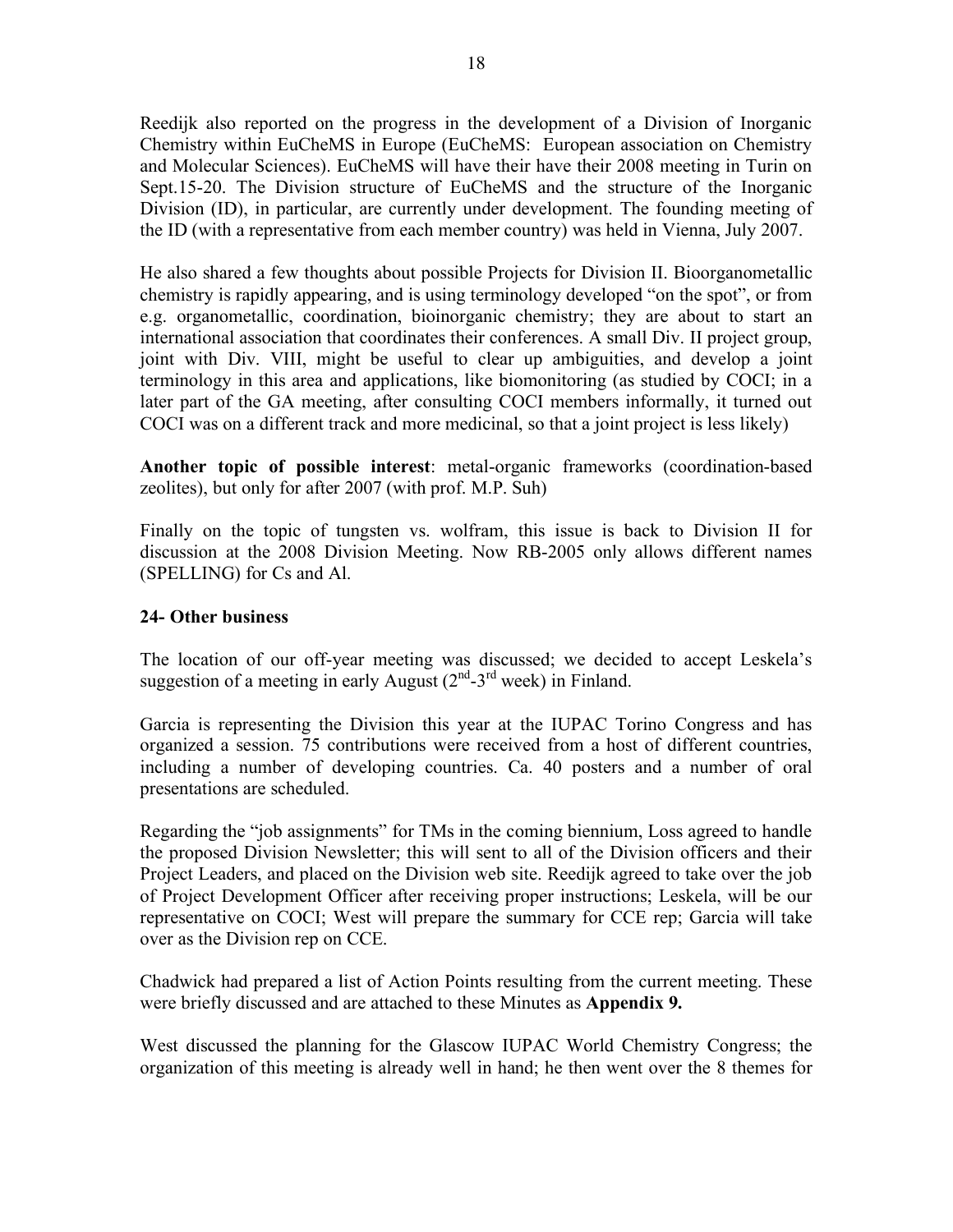the Conference. Reedijk is on the international advisory board for this Congress. The dates of next GA in Glasgow, will be August 3-9, 2009

The meeting ended at 4pm with an acknowledgement and sincere "thank you" from all of the Division members to Rosenblatt for his long-standing service to the Division.

The membership of the Division II Committee for 2008-2009 is attached to these Minutes as **Appendix 10**.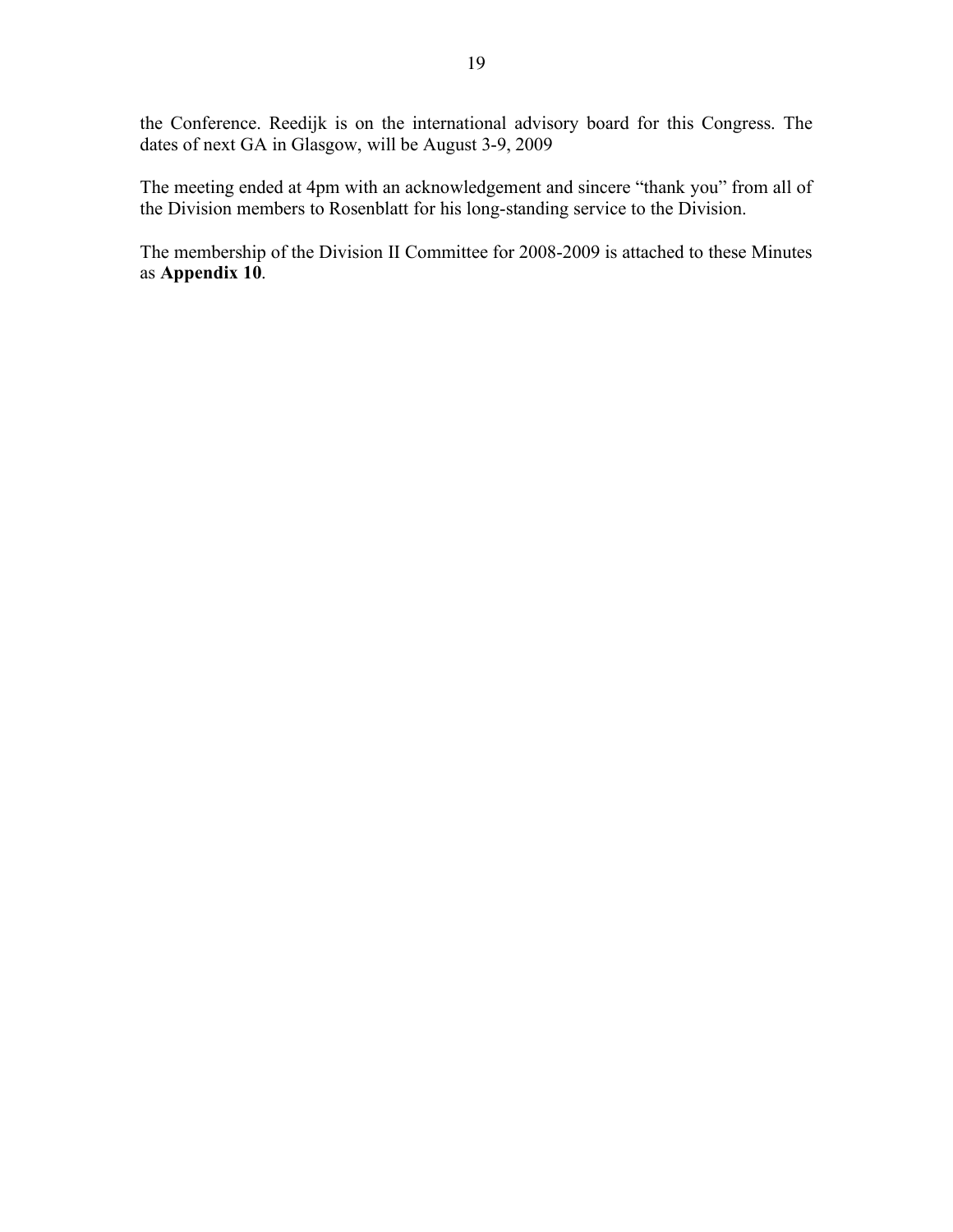# **Report** for the Inorganic Division  $(31 – 7 – 07)$ **Commission Isotope Abundances & Atomic Weights (CIAAW) Report for 2005-2007**

The Titular and Associate members, National Representatives and Observers present at the Commission on Isotope Abundances and Atomic Weights Meeting in Pisa were: W. Brand (Germany), T. Ding (Chair, China), J.K. Böhlke (USA), T. Coplen (USA), T. P. De Bièvre (Belgium), J. R. de Laeter (Australia), M. Ebihara (Japan), A. R. Gonfiantini (Italy), M. Gröning (Germany), T. Hirata, N. E. Holden (USA), R.D. Loss (Australia), N.E. Holden (USA), R. Schönberg (Germany), S. Tonarini (Italy), T. Walczyk (Switzerland), M Wieser (Canada), S. Yoneda (Japan),

An evaluation of published isotope abundance measurements for the period 2005– 2007, review of the atomic weights, based on the reports from the Subcommittee for Isotopic Abundance Measurements (SIAM), continues to be the major activity of the Commission. The SIAM met on July 24 and 25, 2007 at the CNR in Pisa, and evaluated isotopic abundance data in 14 publications covering 13 elements and made recommendations to change or modify entries for the following polyisotopic elements: Ni, Zn, Mo, Yb, and Lu.

The changes to Standard Atomic Weight were as follows

- 1. A<sub>r</sub>(Ni) to 58.6934 (4) from 58.6934 (2)<br>2. A<sub>r</sub>(Zn) to 65.38 (2) from 65.409 (4)
- 2. A<sub>r</sub>(Zn) to 65.38 (2) from 65.409 (4)
- 3. A<sub>r</sub>(Mo) to 95.96 (2) from 95.94 (2)
- 4. A<sub>r</sub>(Yb) to 173.054 (5) from 173.04 (3)<br>5. A.(Lu) to 174.9668 (1) from 174.967 (
- $A_r(Lu)$  to 174.9668 (1) from 174.967 (1)

These recommendations will be reflected in the publication *Atomic Weights of the Elements 2007,* which will be submitted for publication in PAC before the end of the year.

The recommended value for the isotope amount ratio of  ${}^{40}Ar/{}^{36}Ar$ , which is of importance to geochronologists has been changed to to 298.56 (31) from 296.03 (53).

Dr. W. Brand will collaborate with Dr. Assonov (paper evalutated by the Commission: Assonov, S.S. and Brenninkmeijer (2003) On the <sup>17</sup>O correction for CO2 mass spectrometric isotopic analysis. Rapid Comms in Mass Spect. 17, 1007 – 1016) to calculate a new  ${}^{17}O/{}^{16}O$  isotope amount ratio based on the latest calibrations of  $13^{\circ}C/12$ C for use by researchers engaged in assessing climate change by means of the global  $CO<sub>2</sub>$  cycle.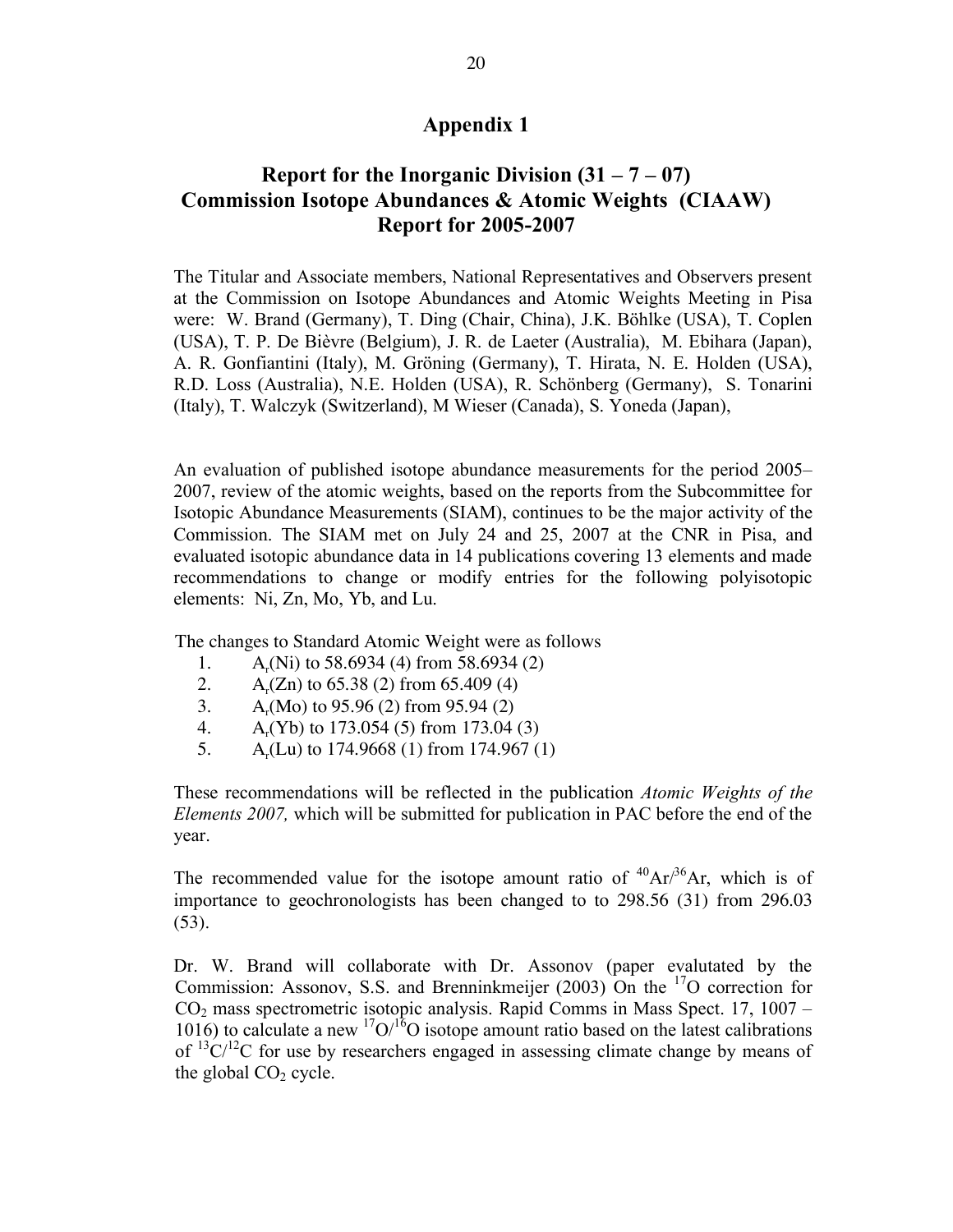In addition to the SIAM, the Subcommittee on the Natural Assessment of the Fundamental Understanding (SNAFU) presented an extensive list of recommendations to the Commission. Numerous issues were identified upon which the Commission needs to take a stand so the output of the Commission can continue to provide the scientific community with reliable, evaluated atomic weight and isotope abundance data. Significant outcomes include a communication to be sent to the CCQM to advise them of the work of the Commission to eliminate the need for the CCQM to setup an atomic weights evaluation program of its own; the Commission should form subcommittees, consisting of appropriate experts, to address specific issues related to atomic-weight variations for poly-isotopic elements; the Commission should consider the use of asymmetric uncertainties for the "Standard Atomic Weights" of elements that exhibit atomic weight variation; the Commission should work cooperatively with IUPAC's Committee on Chemical Education and carry out an integrated marketing strategy to create CDs, posters, etc to disseminate a Periodic Table of the Isotopes and information on isotopic abundances and atomic weights; the Commission should publish biennially two tables of standard atomic weights abridged to five and four significant figures to serve the needs of the educational and scientific communities; the creation of a Commission website to disseminate the publications of the Commission and inform the educational and scientific communities on isotopic abundances and the atomic weights.

New analytical techniques for isotope amount ratio determinations have made a significant impact on how data are collected and reported. In the case of Zn, for the first time in the history of the Commission, an atomic weight based on a new best measurement determined by multiple collector inductively coupled plasma mass spectrometry was recommended.

It was recommended to the Commission that the Subcommittee for Extra-Terrestrial Isotope Ratios be dissolved, because the work of this subcommittee can now be funded via projects submitted to IUPAC. The Commission should continue to highlight the significance of non-terrestrial isotopic variations in its reports.

Following the meeting the members of CIAAW formed working parties to work on several projects most of which will be submitted to IUPAC before the end of the Assembly period:

- 1) Evaluation of the isotopic composition of the elements 2007-2009;
- 2) Survey and evaluation of Isotopic Reference Materials;
- 3) Educational outreach regarding variability of atomic weights in nature via posters, CDs, webpages, *etc.*;
- 4) Developing a vocabulary specific to isotope amount ratios and atomic weights;
- 5) Report on the stable isotope fractionation of selected elements (*i.e.* Cr, Fe, Ni,  $Cu, Mo);$
- 6) Report on the radiogenic isotope amount variations of selected elements.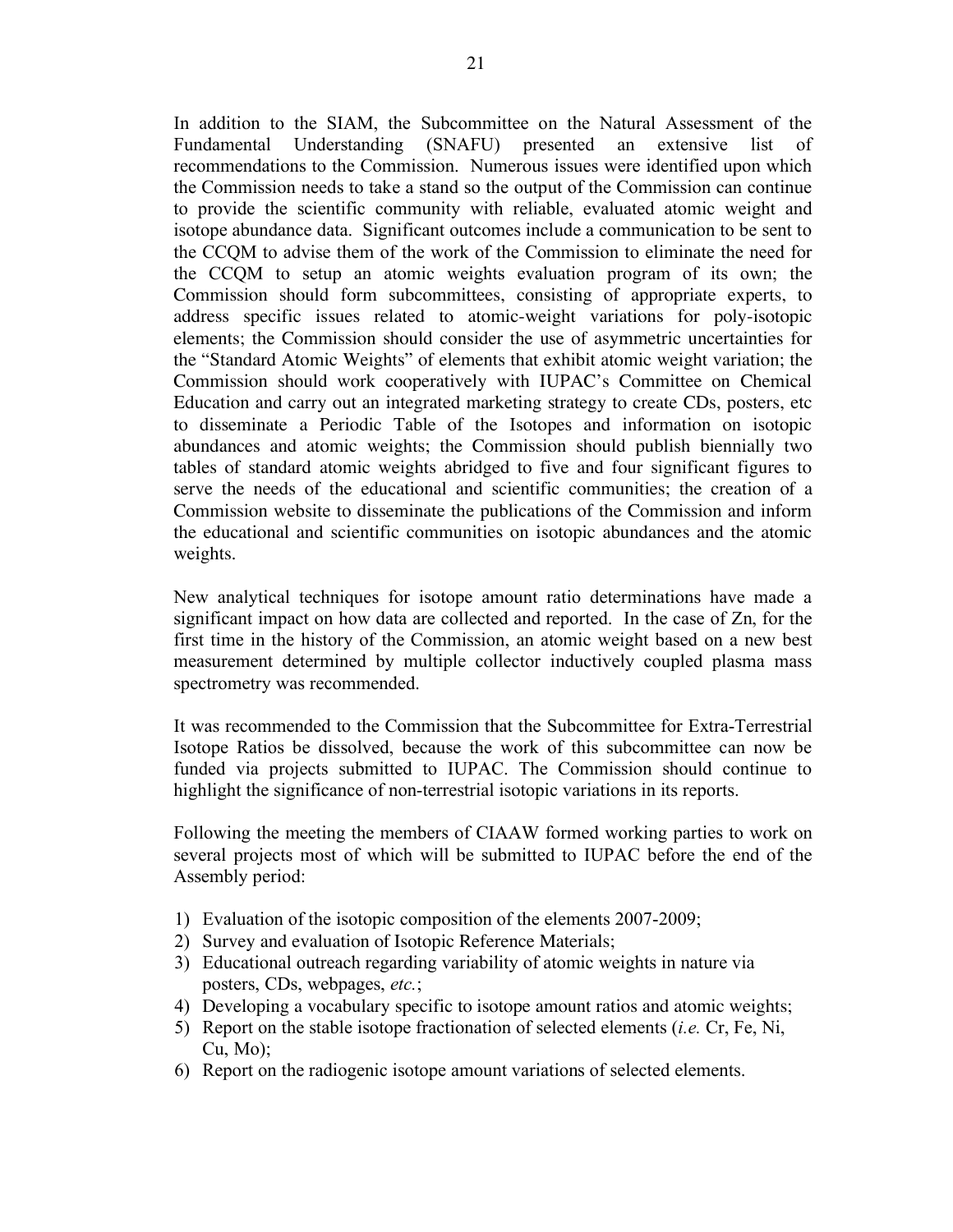The Commission acknowledges the significant contributions made by National Representatives Prof. J. R de Laeter, Prof . Dr. P De Bièvre, and Dr. N. E. Holden. The Commission emphasizes the importance of the participation of these individuals for the evaluation of atomic weight data over the next two years.

#### **Commission Members 2008 - 2009:**

- (a) Titular Members Prof. Roberto Gonfiantini (Chair) Dr Michael Wieser (Secretary) Dr. Michael Berglund Dr. Manfred Gröning Dr. Thomas Walczyk Dr. Shigeku Yoneda
- (b) Associate Members:
	- Dr. Willi Brand Dr. Takafumi Hirata
	- Dr. Ronny Schönberg
	-
	- Dr. Xiang Kun Zhu
- (c) Membership of the Subcommittee for Isotopic Abundance Measurements (SIAM) Dr. Michael Berglund (Chairman) Dr. John Karl Böhlke Dr. Willi Brand Dr. Tyler B. Coplen Prof. Paul De Bièvre Prof. John R. De Laeter Prof. Tiping Ding Dr. Roberto Gonfiantini Dr. Manfred Gröning Dr. Takafumi Hirata Dr. Norman E. Holden Dr. Robert D. Loss (Secretary) Prof. Etienne Roth Prof. Kevin J. R. Rosman Dr. Ronny Schönberg Dr. Robert Vocke Dr. Thomas Walczyk Dr. Michael Wieser Dr. Shigeku Yoneda Dr. Xiang Kun Zhu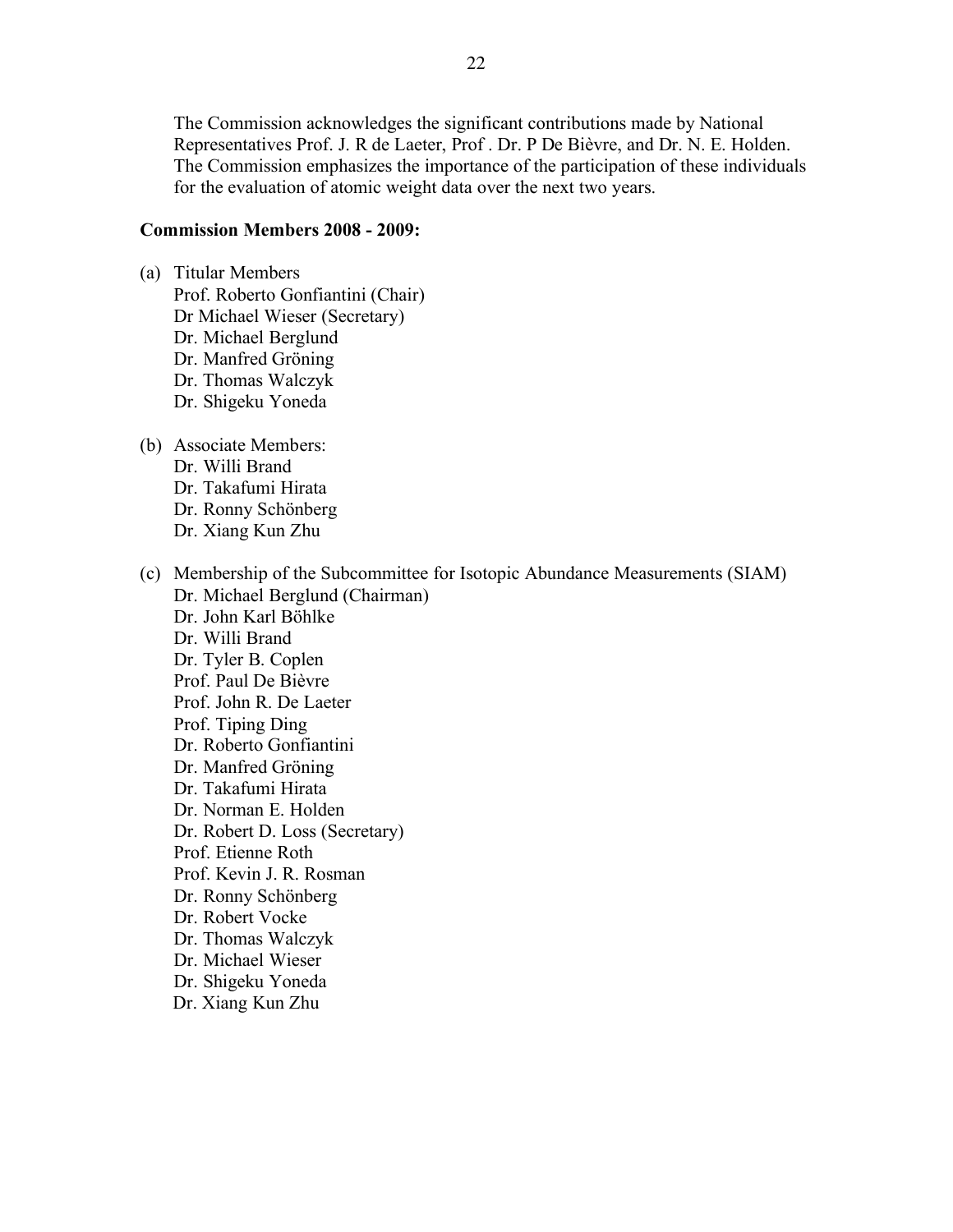# **Interdivisional Sub-Committee on Materials Chemistry**

# **Minutes of the Meeting on 3rd August 2007 in Turin**

**Present:-** John Corish (Chairman), Alan Chadwick (Secretary), Tony West, Len Interrante, Sanjay Mathur, Javier Garcia-Martinez, Gerd Rosenblatt, Peter Day (invited attendee), Chris Obers (Division IV), Gianni Balducci.

**Apologies for Absence:-** Dick Jones (Division IV)

# **1. Welcome**

The Chairman welcomed the members of the Sub-Committee to the meeting. He particularly welcomed Peter Day for attending the meeting and for his report on the project 'Towards Defining Materials Chemistry'.

# **2. Minutes of the last meeting**

The minutes of the last meeting of this Sub-Committee at Seattle had been circulated and were accepted. Matters arising from the minutes were covered by items in the current agenda.

# **3. Reports of progress on projects**

# (**a) Current projects (an asterisk denotes an inter-divisional project)**

### *1999-049-1-200 - Thermodynamic characterization of high-temperature superconductors in the yttrium-barium-copper-oxygen system- GF Voronin*

At this meeting there was no information on this project. [At the Division II meeting it was reported that the budget has now been spent (apparently for a meeting at a conference in Vienna) however no report has been submitted to IUPAC]

**[Action:- Tony West to contact Voronin for the report on this project]**

*2000-007-1-400 - Glossary of terms relating to polymeric gels and networks, hybrid inorganic polymeric materials and the processing thereof \*- RG Jones*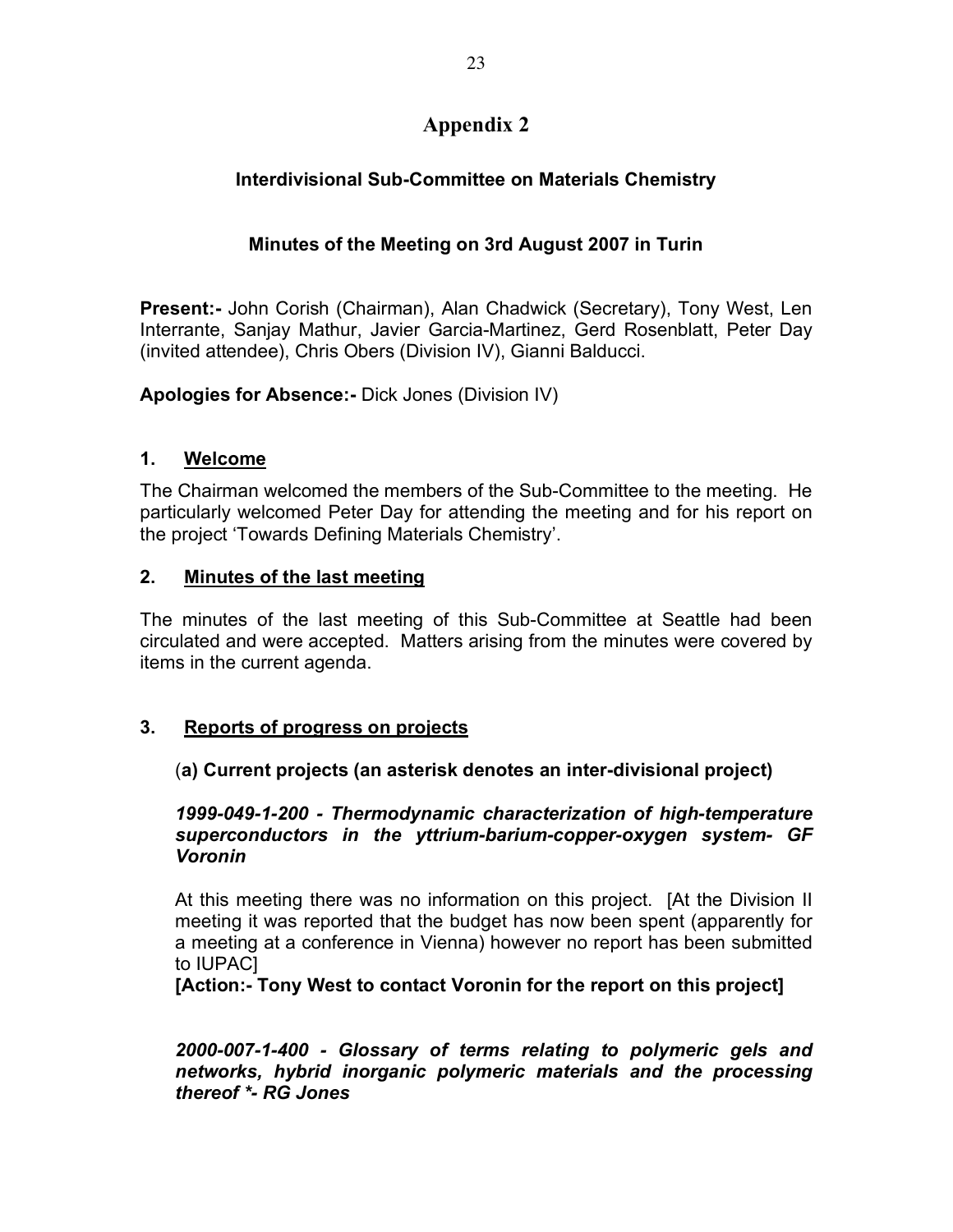This project is now completed. It has gone through ICTNS and will appear in PAC in the autumn 2007.

## *2000-024-2-200 - Teaching high temperature materials chemistry at University-G Balducci*

This project is nearly completed. A meeting was held last year in Vienna at HTMS-XII. A draft copy of the report is available. Gerd Rosenblatt has read and edited the report. The report has been discussed with Fabienne Meyer. She said in addition to the report going onto the Web it should also be archived somewhere within IUPAC. Tony West suggested it might go into J. Chem. Ed. Gerd Rosenblatt felt this might be inappropriate in current form. There are old (30 years) articles by Brewer on this subject.

## **[Action:- Gianni Balducci to send an electronic copy to the Secretariat for circulation to this sub-committee]**

### *2003-034-1-200 - Classification, terminology and nomenclature of borophosphates-R Kniep*

At this meeting it was believed that this project had been abandoned and the status needs to be verified. It is certain that Kniep is no longer involved in the project. [At the Division II meeting it was reported that this project was still active although no funds of a relatively large budget had been spent. At that meeting there was an action on Tyler Coplen to investigate the status of this project]

## *2005-043-2-400 - Terminology for self-assembly and aggregation of polymers-C. Obers*

## *2006-028-1-400 - Terminology for conducting, electroactive and fieldresponsive polymers-C. Obers*

These two projects originated from Division IV. Chris Ober reported that good progress had been made on both projects. The first is focused on selfassembly using weak forces and a draft report has been prepared and will be refined during the GA. The second project is on electroactive materials. Chris Obers was co-chairing the task force but has handed this to Francois Schué. The project is going well with input from both chemical and physical communities and is on schedule. Further meetings of the task group are planned for later this week.

### *2005-001-1-200 - Towards defining materials chemistry-P Day*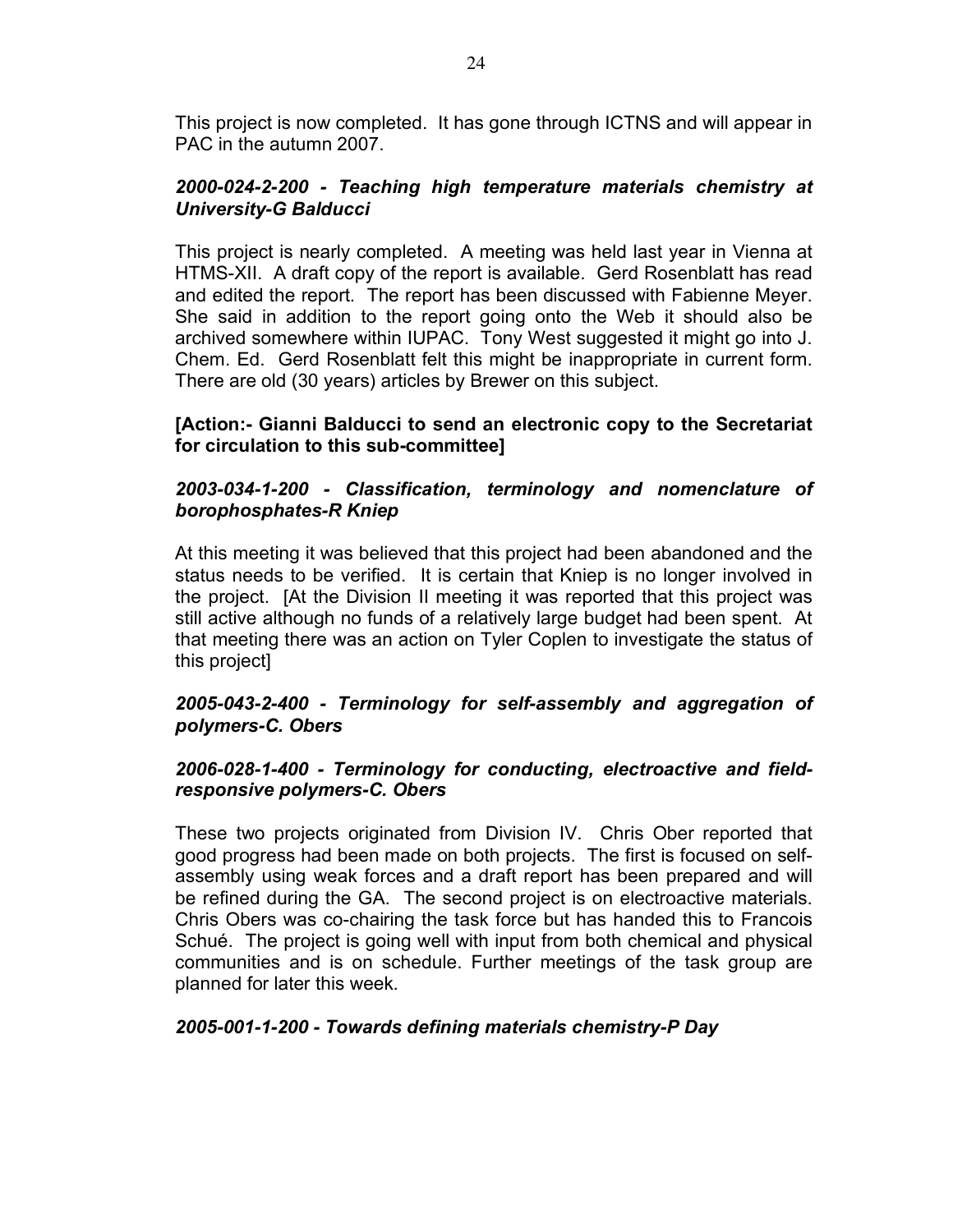This project was discussed by the task force before this meeting. The Chairman thanked Peter Day again for the presentation and for attending this meeting. A number of key points arose from discussion on the project.

### *1. A definition of 'Materials Chemistry' for general use.*

There is still work to come to a final definition. Peter is proposing something on the lines of:-

**'***Materials chemistry' comprises a combination of design, synthesis, characterisation, processing, understanding or exploitation of molecular or atomic assemblages that have useful or potentially useful properties, functions and applications.*

This is being worked on by the task force but completion is expected very soon.

# *2. Publication outputs from the project.*

The results of the project will be a report and a publication in Pure and Applied Chemistry. Gerd Rosenblatt also suggested that a more general article in Chemistry International would help the cause of materials chemistry within IUPAC. A model could be the article in the Sept – Oct 2006 issue by Jesper Sjostrom (p. 9) which looked at the role of biomedical chemistry,

## **3***. How does MC fit into IUPAC?*

This was discussed later in the agenda

# *4. What does IUPAC do?*

The next stage is that the Sub-committee passes the report on to Division II after more revision. Further discussion of the role of materials chemistry was conducted here and later in the agenda; the minutes of the discussion are below under 6.

# **4. WAM IV**

Sanjay Mathur reported on what had happened. Thailand had been chosen however difficulties arose as this country was not an NAO. However, Prof. El-Sayed was contacted who said that the original WAMs were advanced institutes with only a few invited, senior scientists – not local scientists. This is not the type of meeting that was required by this Sub-committee. However, the local organisers sent invitations to senior scientists as speakers for a beach meeting in Thailand. This was done without a formal application being made to IUPAC for funding. The plan was scrapped, which annoyed one of the local organisers who felt let down by IUPAC; however it must be stressed again that they had gone ahead without approval or even an application for sponsorship. Thus we are back to the original plan. One of the local organisers, Joydeep Dutta at Asian Institute of Technology in Klong Luang Pathumthani, is still willing to organise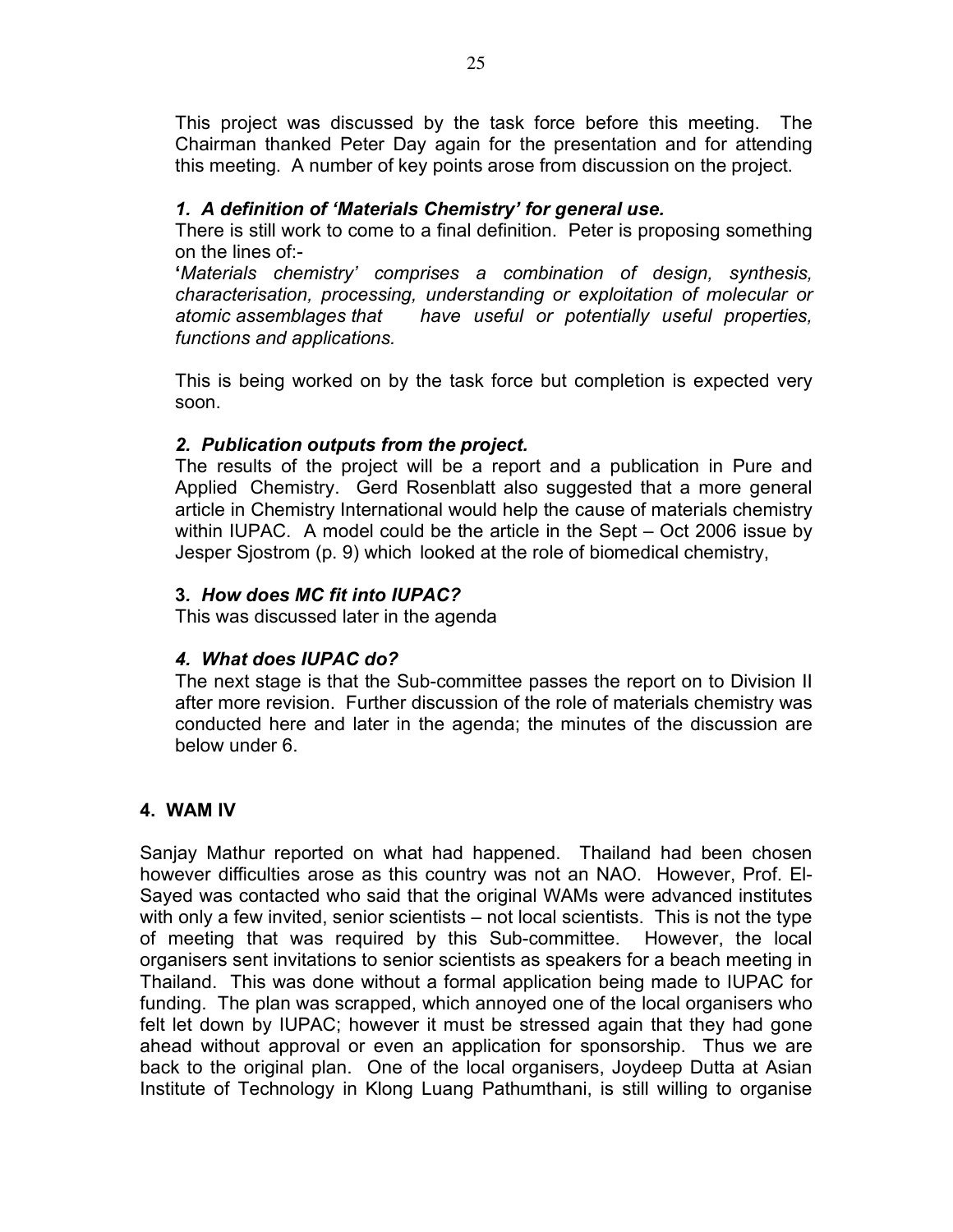WAM, but an application needs to be made. A WAM in 2008 is now regarded as impractical and the meeting should be planned for 2009.

# **[Action:- The Chairman to contact Dr Dutta to elicit a proposal for sponsorship as soon as possible]**

# **5. HTMC Conferences.**

HTMC-2006 in Vienna was successful. A report is on the Web and a report appeared in Chemistry International.

[http://www.iupac.org/publications/ci/2007/2902/cc4\_170906.html]

HTMC-2009 will be in Davis California and will be organised by Alexandra Navrotsky. Organisation plans are well in hand.

HTMC-2012. IUPAC and particularly this group have always been involved with this conference series. Gerd Rosenblatt and Gianni Balducci have been involved for many years and been on the committee to select the conference venue. However they are leaving that committee and a new member is required to chair the selection committee. Gerd Rosenblatt suggested that as Tony West is part of the selection committee that he should be proposed as chairman. Tony West was lukewarm but agreed to take the post until a new chairman is selected. This would maintain continuity and links – as this conference series has been a responsibility of this division – used to be part of the sub-commisssion.

**[Actions:- Tony West to act as temporary chair of HMTC selection panel. Gerd Rosenblatt to seek new chairman for the selection panel]**

# **6. Future of the Sub-committee.**

There was discussion of this topic at various points in the meeting, particularly after the presentation be Peter Day. After some discussion Gerd Rosenblatt summarised the points and suggested that there were four options for this subcommittee (assuming that dissolving the sub-committee is not an option).

1. Continue with a strengthened membership,

2. New standing committee, like chemical education. With representation from each division in IUPAC.

3. Re-name Inorganic division; for example, as Inorganic and Materials Chemistry.

4. Create a new division.

It seemed that option 2 is the most preferred at this stage, however to get there the membership needs to be strengthened. One way this might be done would be to have a chairman from another division (John Corish is due to leave this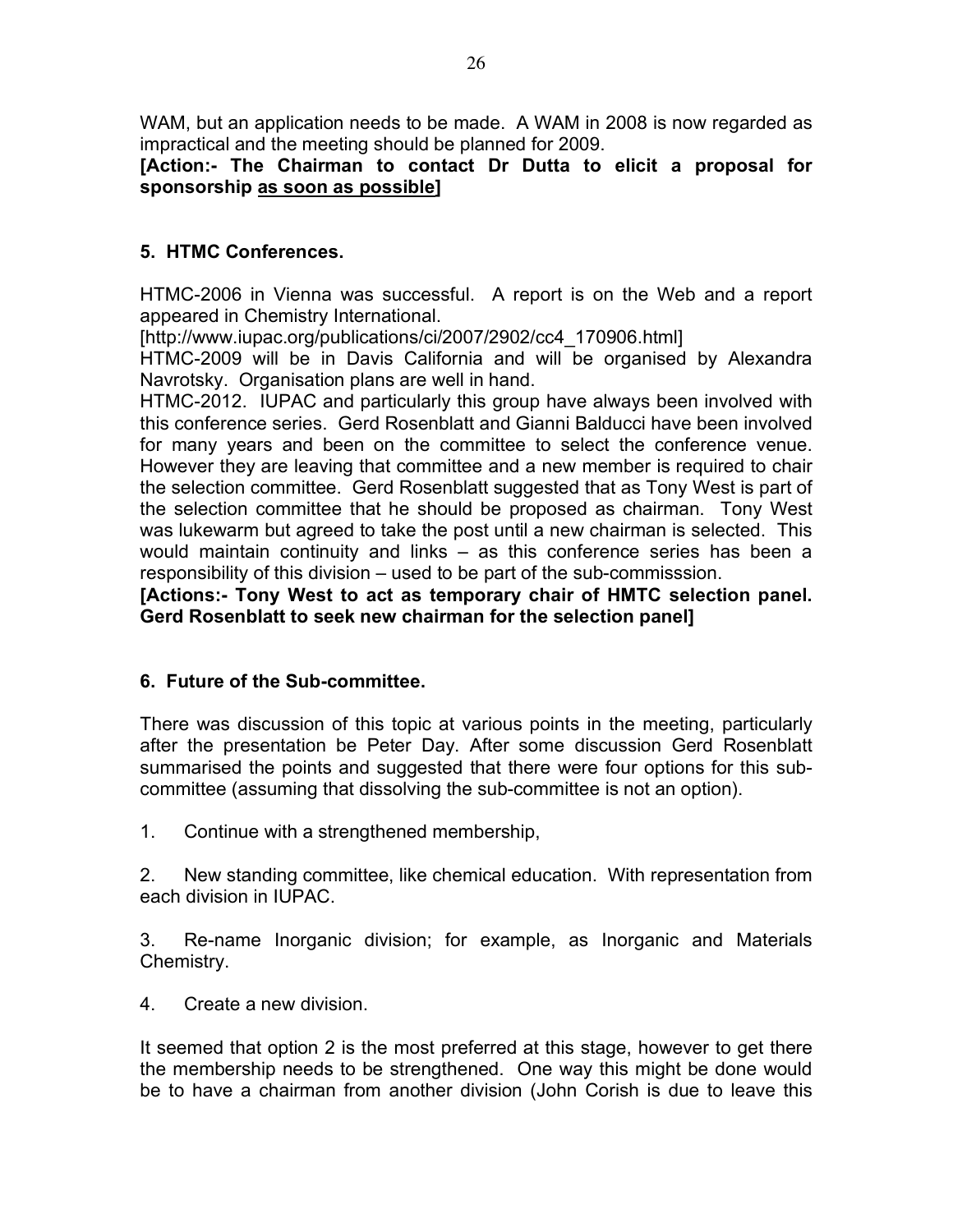division soon). This person could come from Divisions I or IV, where there are people with materials interests,

The question arose as to the role of a standing committee. It would clearly report to Council and therefore have a high profile. It would play a major role in organising the Congress. The 2009 Congress will involve Paul O'Brien (Manchester Chemistry) as one of the organisers so there will be a strong materials and nanochemistry bias – which would be good for this proposed standing committee. As a standing committee it would have representation from all divisions and there is large materials interest that is untapped; probably leading to more projects. It would also be involved with HTMC and WAM.

It was felt that at this stage there were no formal actions that would be appropriate and that informal soundings were required of Council and Bureau for a suitable way forward. The chairman, Tony West and Gerd Rosenblatt agreed to undertake these soundings.

**[Action:- The Chairman, Tony West and Gerd Rosenblatt to make informal enquiries of Council and Bureau as the best way to advance materials chemistry within IUPAC]**

## **7. Any other business**

Sanjay Mathur and Javier Garcia-Martinez had started on a proposal on the nomenclature in nanomaterials. They have done some groundwork and already have started on the glossary. Some discussion indicated that there may be a need for funds for a project to define the project; the initial project would prepare an overview. Then a terminology project(s) would follow. This would be discussed further at the Division meeting.

A new chairman is required as John Corish will probably move on from this Division. Several names were suggested from other divisions (not minuted); a Chairman from another division was regarded as a move to strengthen the subcommittee.

### **8. Date of next meeting**

The 'off-year' meeting of the Division will be in Helsinki in August 2009. This Sub-committee will meet again as part of this meeting.

Alan Chadwick 06 August 2007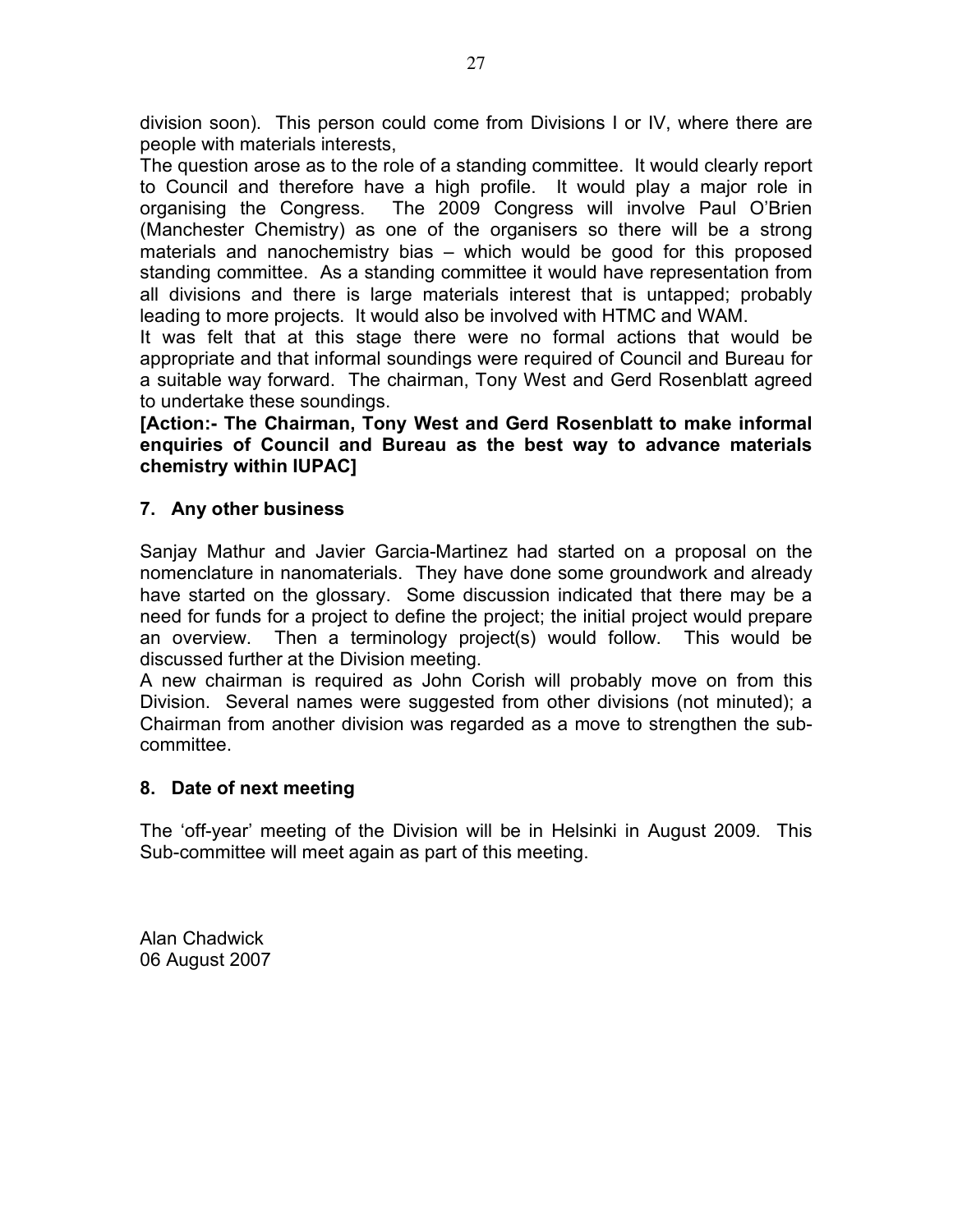#### *Report to Inorganic Chemistry Division on the Workshop on Advanced Materials 2008, WAM IV*

Following the acceptance at Seattle of a bid from Thailand to host the fourth in the series of Workshops on Advanced Materials WAM IV discussions were held to decide between possible sites and alternative arrangements. Some misunderstandings had arisen over the nature and mission of the WAM meetings. Difficulties had also arisen because Thailand is not an NAO and therefore cannot host an IUPAC sponsored conference. Incidentally, this represents a change in the IUPAC rules from the time at which the first WAM meeting had been held in Hong Kong. There is one possible scheme open that could be followed to allow the Union to provide some funding for WAM IV and this had been brought to the attention of the original proposer in more recent correspondences. There is therefore a good chance that the original proposal, which was completely in line with the objectives of the WAM series, can be reinstated although the time line for the organisation of conference is now quite short.

> John Corish, Trinity College Dublin, August 2007.

### **Appendix 4**

### *Report to Inorganic Chemistry Division on Authentication and naming of New Elements*

The IUPAC/IUPAP Joint Working Party as reconstituted in 2005, again under the chairmanship of Professor Paul Karol, has continued to consider claims submitted for six new elements 112, 113, 114, 115, 116, and 118. The first call for documentation had a deadline of January 2006 but as new documentation emerged an ancillary call formally extended the deadline to June 2007. During the course of its deliberations the JWP reported informally that its work had progressed well and that it had reached the conclusion that it would be both most expedient and effective to split its next report into two sections. The first will deal with  $Z = 112$  and the second with elements with  $Z > 112$ . The first section of the report is currently in final draft form and is expected to issue as an IUPAC Technical report in the near future. When this report has issued and has been accepted then, provided the claims for the discovery have been verified and accepted, the formal process of naming the new element can begin.

One member of the JWP, Prof H.W. Gäggeler, has decided that he should not continue to serve because of a possible conflict of interest and his resignation has been accepted. The JWP has indicated, through its chairman, that it does not require a replacement at this time.

> John Corish, Trinity College Dublin, August 2007.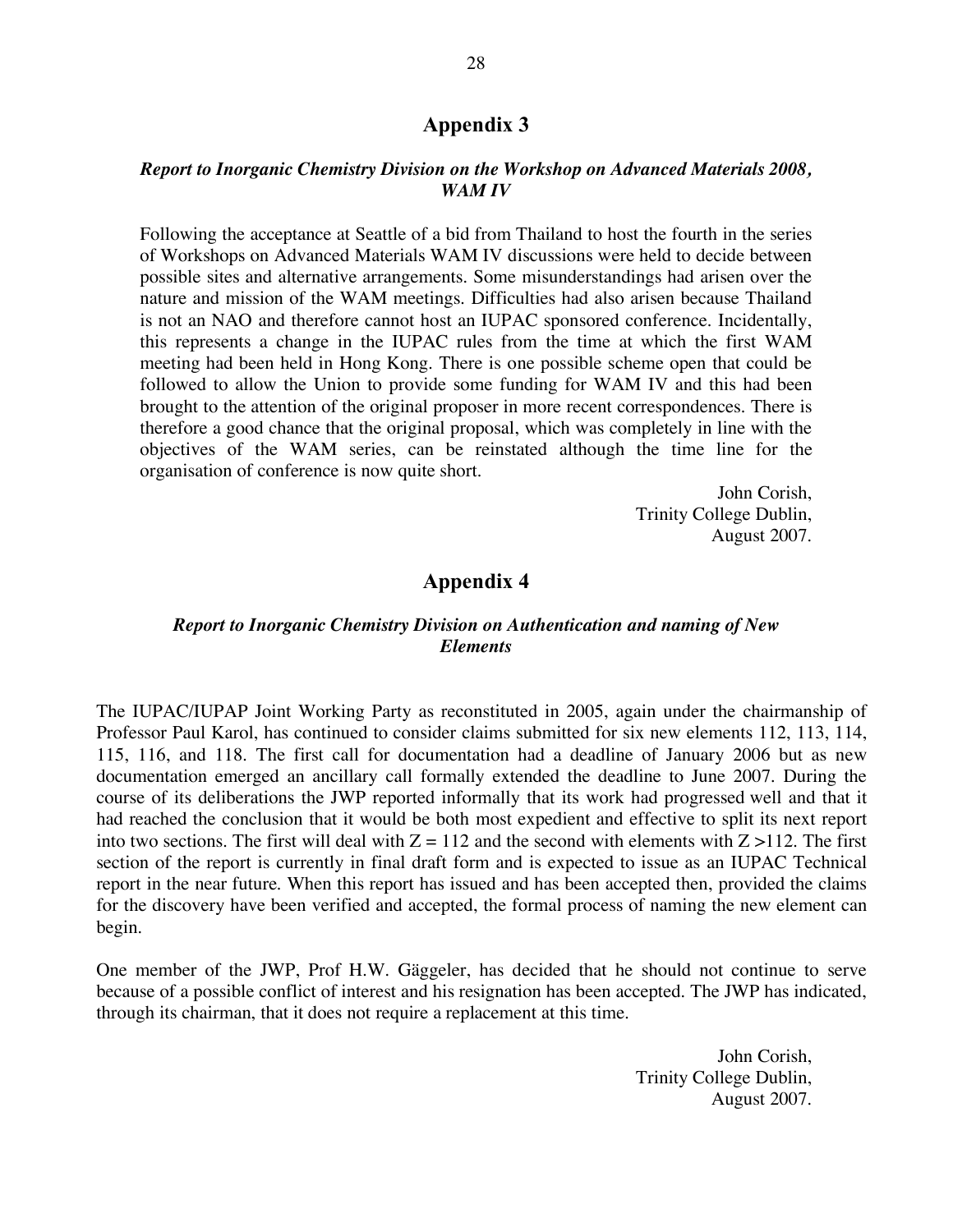#### *Report to Inorganic Chemistry Division on ICTNS 2005-2007*

*(taken from the Report from ICTNS to Council)*

During the biennium August, 2005 to August 2007, ICTNS continued its activities on behalf of IUPAC in reviewing and approving Technical Reports and Recommendations submitted to IUPAC. Most of these Technical Reports and Recommendations were, or are about to be, published in *Pure and Applied Chemistry*. A few comprise what are essentially research papers containing new results but emanating from IUPAC projects, and these have been reviewed with publication recommended in research journals. A few others emanated from publications in preparation or prepared by international bodies of which IUPAC is a member; these were reviewed in the usual way. Finally, several of the "color" books have undergone revision during the biennium, and these have been reviewed by ICTNS. They include:

• Nomenclature of Inorganic Chemistry (Red Book), 2005

- Compendium of Chemical Terminology, on-line XML version (Gold Book), 2006
- Quantities, Units and Symbols in Physical Chemistry (Green Book),  $3<sup>rd</sup>$  ed. In press, 2007
- Terminology and Nomenclature in Polymer Chemistry (Purple Book), 2<sup>nd</sup> ed.

Still under revision - publication expected late 2007or 2008.

ICTNS monitored and was consulted on IUPAC's interactions with international metrological societies

on which IUPAC has representation.

ICTNS acted as a resource for the Secretariat in answering many questions received from a wide

variety of students and professionals on terminology, symbols, units and general scientific questions.

The publications approved by ICTNS during the period were

*IUPAC Recommendations, 10m publications, Total pages published: 370 IUPAC Technical Reports, 14 publications, Total pages published: 296*

PAC-REP-06-03-01. Atomic Weights of the Elements 2005 (Wieser - Div. II). PAC **78**, 2051-2066 (2006), 16 pp.

*Publications reviewed and approved by ICTNS for publication elsewhere than in PAC, 5 publicatioins*

#### *Recommendations*

PAC-REC-04-04-03. Nomenclature of Inorganic Chemistry (Revised "Red Book") (Connelly). RSC Publishing (2005). PAC-REC-05-11-10. Quantities, Units and Symbols in Physical Chemistry, 3<sup>rd</sup> ed. ("Green Book") (Quack - Div. I). In press. RSC Publishing.

*Technical Reports (reviewed, edited and approved as noted), 3 publications.*

Only those of interest to Division II are specifically listed here: a full listing is available in the Report from ICTNS to Council.

> John Corish, Trinity CollegeDublin, July 2007.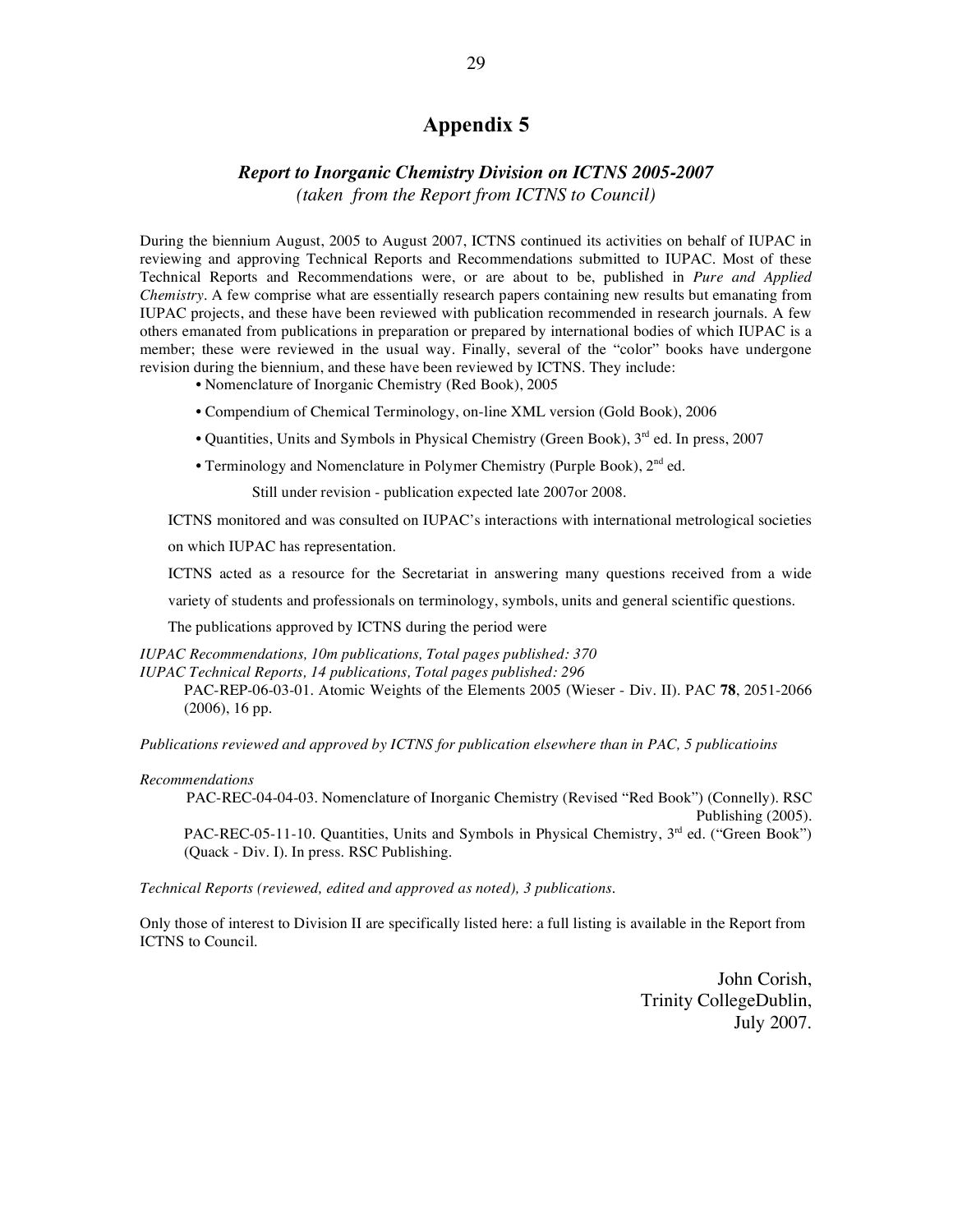# **Report on the status of the IUPAC Project: 2000-024-2-200 Balducci: "***Teaching of high temperature materials chemistry at university"*

The project is practically completed. A very close-to-final draft has been prepared in the last months and distributed a few weeks ago to TG members and other colleagues expert in the field of HTMC. With respect to the previous draft submitted in 2006 this report has been considerably enriched: the list of topics has been rearranged and enlarged, the helpful bibliography implemented and adjourned by adding where possible web site addresses. This work of "restyling" has been much helped by suggestions sent to me by TG members and some other colleagues. Further inputs came from discussions I have had with colleagues during my participation in the last IUPAC sponsored HTMC-XII conference held in Vienna in September 2006.

The syllabus is constituted by an introduction and eight main headings, each one with a number of subtopics. The aims of the first part are, initially, to define high temperature chemical behaviour of inorganic materials and give an overview of historical developments leading to the emergence of high temperature chemistry; subsequently the "core" part is to describe high-temperature reactivity of materials based mainly on equilibrium thermodynamics and kinetics, determination of thermodynamic data from experiments and computations and their use. The last section covers more specific topics, mostly concerning technological applications of high temperature materials and processes, and in part, reflecting objectives and results of researches currently carried out and presented at the principal international venues in the field such as the IUPACsponsored HTMC and Gordon Research Conferences on high temperature materials, processes and diagnostics.

As next (and final) step, the final version of the report (shared with all the TG members) will be made ready for dissemination.

G.Balducci July 3, 2007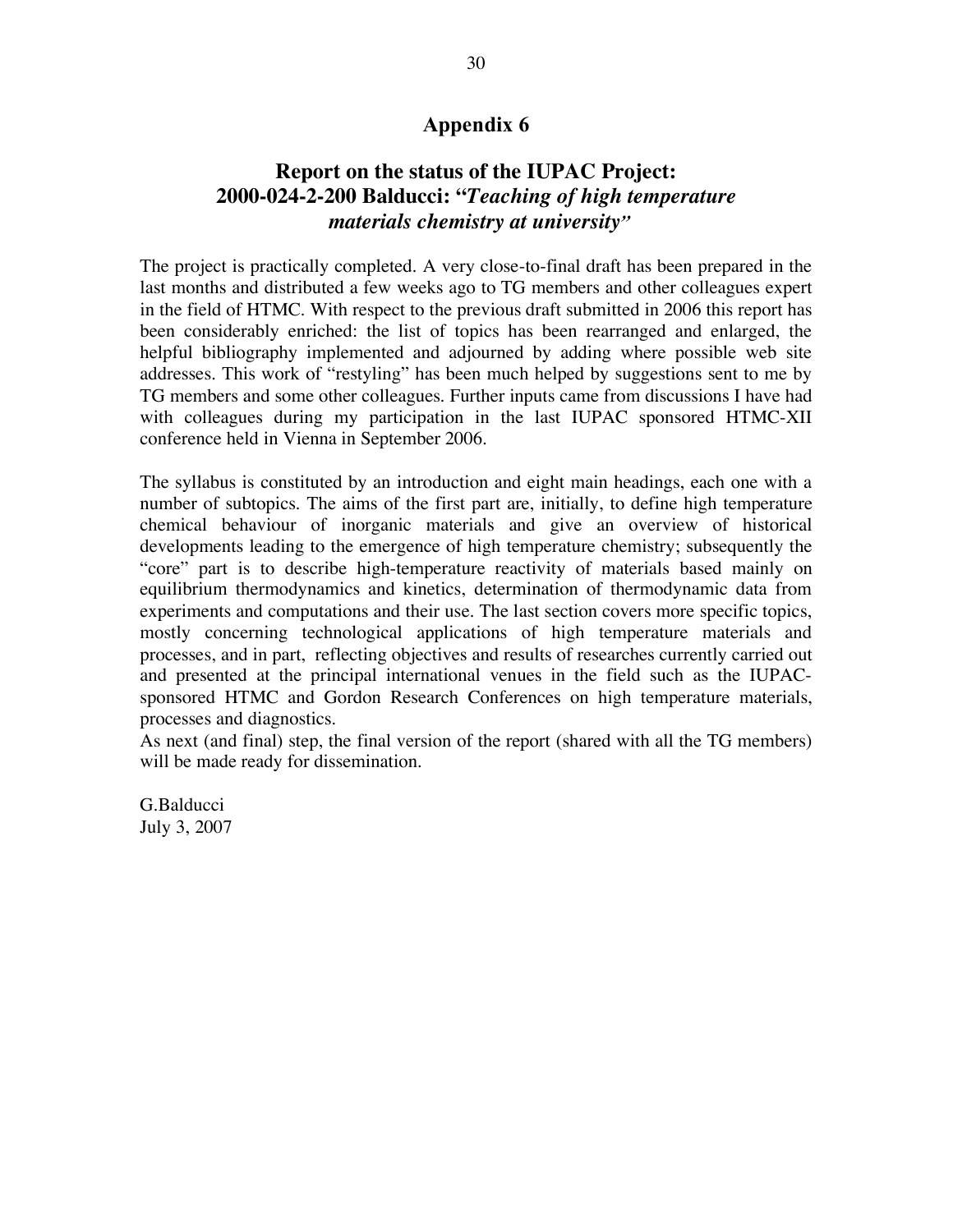# **Inorganic Chemistry Division (II)**

# **Project Report**

**Project Number:** 2005-027-1-200

**Title:** Evaluated published isotope ratio data (2005-2007)

**Task Group Chairman:** Michael Berglund

**Members:** John Karl Böhlke, Tyler B. Coplen, Paul De Bièvre, John R. De Laeter, Tiping P. Ding, Roberto Gonfiantini, Manfred Groening, Norman E. Holden, Robert D. Loss, Kevin J.R. Rosman, Etienne Roth, Thomas Walczyk, Michael Wieser, Mo-tian Zhao, Xiang Kuo Zhu, and Shige Yoneda.

**Addition co-opted experts:** M. Hirata, Ronny Schönberg, Sonia Tonarini

**Objective:** The primary aim of this project was to evaluate isotope ratio publications between early 2005 and early 2007, to recommend "best isotope ratio measurements" for compilation and publication in the next TICE and where appropriate recommend "new" standard atomic weights to the Commission for Isotopic Abundances and Atomic Weights (CIAAW). The recommendations once approved by CIAAW will be published as the "Atomic Weights of the Elements 2007" in Pure and Applied Chemistry, which will also include a table of relative atomic masses and half-lives of selected radio-nuclides.

**Description/Outcomes:** The task group evaluated isotope ratio data for 13 elements (Ar, Br, C, Cl, Cd, Lu, Mo, Ni, O, Si, Ti, Zn, Yb) in 16 publications reported between mid-2005 and mid 2007 (see list of references). Particular attention was paid to evaluations of uncertainties, the types of materials analysed, and the variability of isotope ratio measurements reported.

Of equally importance to the approval of the new data was the attention paid by the task group to high precision isotopic ratio measurements reported for elements such as Cd, Ti, and Ni for which changes to best measurements were **not** made. This highlighted the need for specialist analysts to be called on to address issues related to specific analytical techniques.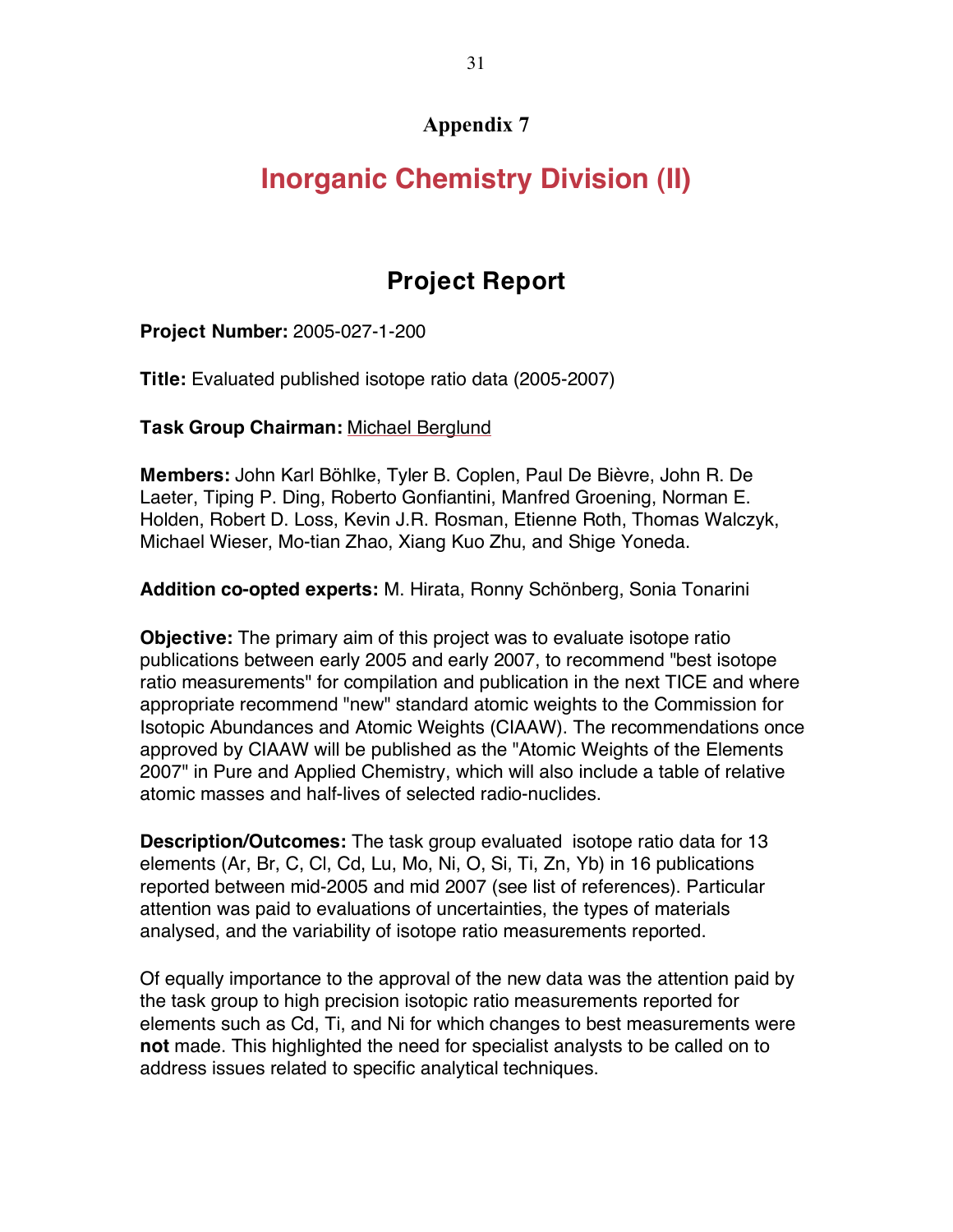Final uncertainty calculation and expansions were performed using the principles and procedures proposed by IUPAC Project number 2003-031-2-200 (RICEII) using full GUM procedures. For the elements requiring changes, appropriate uncertainty expansion factors were used to ensure compatibility with current CIAAW accepted evaluation procedures. A full implementation of RICEII proposals in this type of work awaits CIAAW approval.

At the 24-27 July Pisa meeting of the Subcommittee on Isotopic Abundance Measurements the new "best isotope ratio" data for Ar, Lu, Mo, Yb and Zn were recommended to CIAAW for inclusion in the next (2009) CIAAW Table of Isotopic Composition of the elements (TICE). In addition, new Standard Atomic Weights were also recommended for Lu, Mo, Ni, Yb and Zn to be published in "Atomic Weights of the Elements 2007" prepared for Pure and Applied Chemistry. A subsequent, publication in J. Phys. Chem. Ref. Data is also anticipated. Details of the evaluations and the recommendations are shown in the attached minutes of the SIAM meeting.

### **EVALUATED ISOTOPE ABUNDANCES**

The following Tables show data for the six elements for which changes were recommended.

| Table 1        |                          |                            |
|----------------|--------------------------|----------------------------|
| Ar             |                          | isotope amount abundances  |
| <i>Isotope</i> | Current TICE Best Meas + | New Rec Best Meas $(1s)^*$ |
| 36             | 0.003365(6)              | 0.003336(4)                |
| 38             | 0.000632(1)              | 0.000629(1)                |
| 40             | 0.996003(6)              | 0.996035(4)                |

+ specific author defined uncertainties

 $T_{\text{max}}$ 

\* Recommended Best Measurement taken from Lee et al. (2006)

**NO CHANGE** to Standard Atomic Weight

| apie z         |                           |                        |                   |                  |
|----------------|---------------------------|------------------------|-------------------|------------------|
| Lu             | isotope amount abundances |                        |                   |                  |
| <i>Isotope</i> | Current                   | <b>Current TICE</b>    | New Rec Best Meas | SIAM AW          |
|                | <b>TICE</b>               | <b>Best Meas</b> (2se) | $(2s)^*$          | calculation (6s) |
| 175            | 0.9741(2)                 | 0.97416(5)             | 0.974013(12)      | 0.974013(12)     |
| 176            | 0.0259(2)                 | 0.02584(5)             | 0.025987(12)      | 0.025987(12)     |

\* Recommended Best Measurement taken from *de Laeter and Bukilic (2006)* Recommended Standard Atomic Weight be changed from 174.967(1) to 174.9668(1)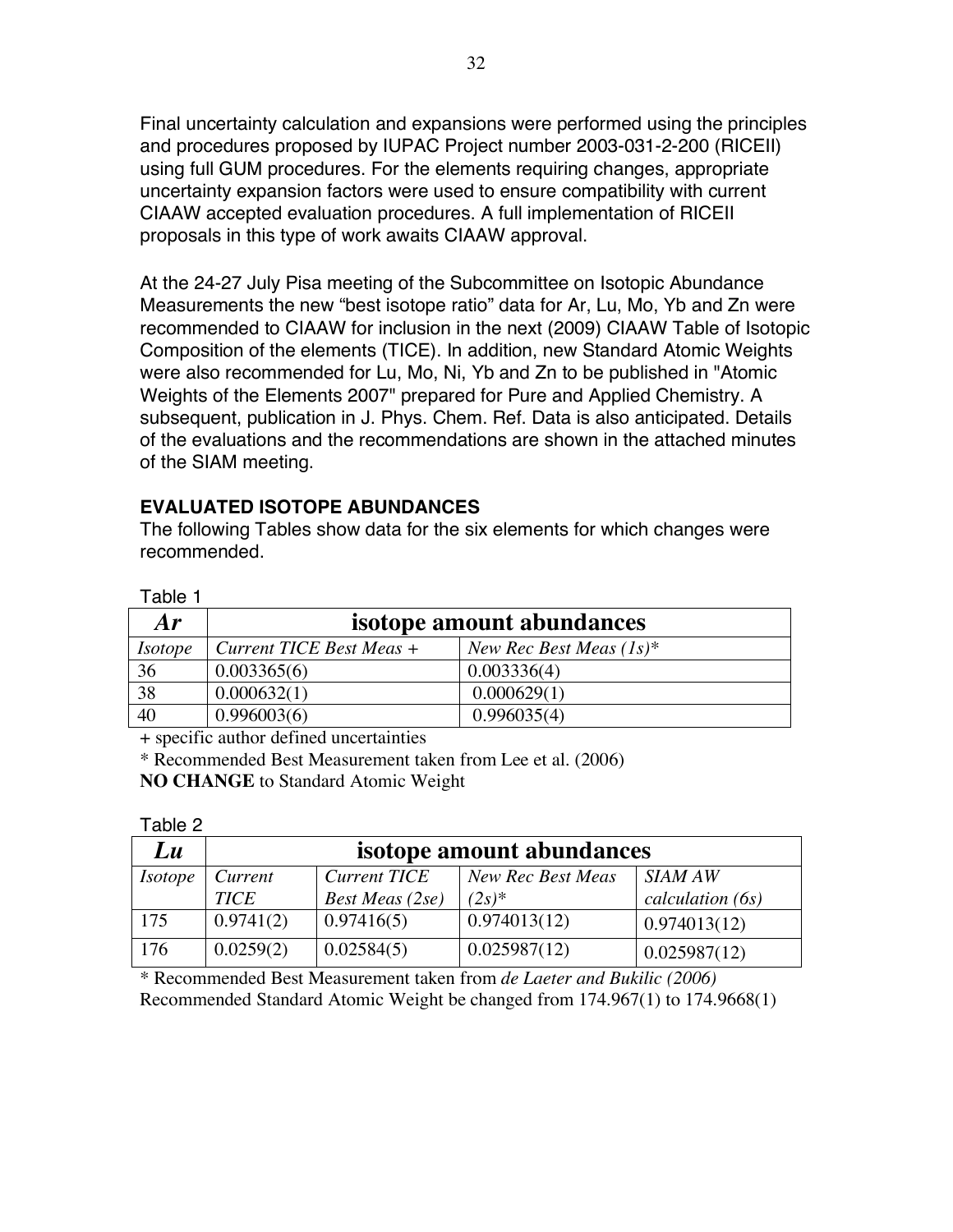| Table 3        |                           |                     |               |                  |
|----------------|---------------------------|---------------------|---------------|------------------|
| $\bm{Mo}$      | isotope amount abundances |                     |               |                  |
| <i>Isotope</i> | <b>Current TICE</b>       | <b>Current TICE</b> | New Rec Best  | <b>SIAM AW</b>   |
|                |                           | Best Meas $(2s)$    | Meas $(2s)*$  | calculation (6s) |
| 92             | 0.1477(31)                | 0.14769(1)          | 0.145246(15)  | 0.1453(31)       |
|                |                           |                     | but actually: |                  |
|                |                           |                     | 0.14525(15)   |                  |
| 94             | 0.0923(10)                | 0.09228(1)          | 0.091514(74)  | 0.0915(9)        |
| 95             | 0.1590(9)                 | 0.159022(4)         | 0.158375(98)  | 0.1584(11)       |
| 96             | 0.1668(1)                 | 0.16676(7)          | 0.16672(19)   | 0.1667(15)       |
| 97             | 0.0956(5)                 | 0.095618(7)         | 0.095991(73)  | 0.0960(14)       |
| 98             | 0.2419(26)                | 0.241959(6)         | 0.24391(18)   | 0.2439(37)       |
| 100            | 0.0967(20)                | 0.096671(4)         | 0.09824(50)   | 0.0982(31)       |

\* Recommended Best Measurement taken from *de Laeter and Bukilic (2006)* Recommended Standard Atomic Weight be changed from 95.94 (2) to 95.96 (2)

#### Table 4

| Ni             |                     |                         |                                |
|----------------|---------------------|-------------------------|--------------------------------|
| <i>Isotope</i> | <b>Current TICE</b> | Current TICE Best Meas. | $SIAMAW$ calculation $-$       |
|                |                     | (2s)                    | uncert reflect variability $*$ |
| 58             | 0.680769(89)        | 0.680769(59)            | 0.68077(16)                    |
| 60             | 0.262231(77)        | 0.262231(51)            | 0.26223(13)                    |
| 61             | 0.011399(6)         | 0.011399(4)             | 0.011399(12)                   |
| 62             | 0.036345(17)        | 0.036345(11)            | 0.036345(35)                   |
| 64             | 0.009256(9)         | 0.009256(6)             | 0.009255(17)                   |

\* variability range taken from Tanimizu et al (2006)

NO CHANGE to Best IC measurements – only delta variations reported.

Recommended Standard Atomic Weight be changed from 58.6934 (2) to 58.6934 (4) to cover to variability in nature.

### Table 5

| Yb      | isotope amount abundances |                     |                   |                  |
|---------|---------------------------|---------------------|-------------------|------------------|
| Isotope | <b>Current TICE</b>       | <b>Current TICE</b> | New Rec Best Meas | <b>SIAM AW</b>   |
|         |                           | Best Meas. (2se)    | $(2s)*$           | calculation (6s) |
| 168     | 0.0013(1)                 | 0.00127(2)          | 0.001232(4)       | 0.001233(29)     |
| 170     | 0.0304(15)                | 0.0304(2)           | 0.02982(6)        | 0.02982(38)      |
| 171     | 0.1428(57)                | 0.1428(8)           | 0.14086(20)       | 0.1409(13)       |
| 172     | 0.2183(67)                | 0.2183(10)          | 0.21686(19)       | 0.2168(13)       |
| 173     | 0.1613(27)                | 0.1613(7)           | 0.16103(9)        | 0.16103(62)      |
| 174     | 0.3183(92)                | 0.3183(14)          | 0.32025(12)       | 0.32026(78)      |
| 176     | 0.1276(41)                | 0.1276(5)           | 0.12995(13)       | 0.12996(81)      |

\* Recommended Best Measurement taken from *Wieser and de laeter, 2006)*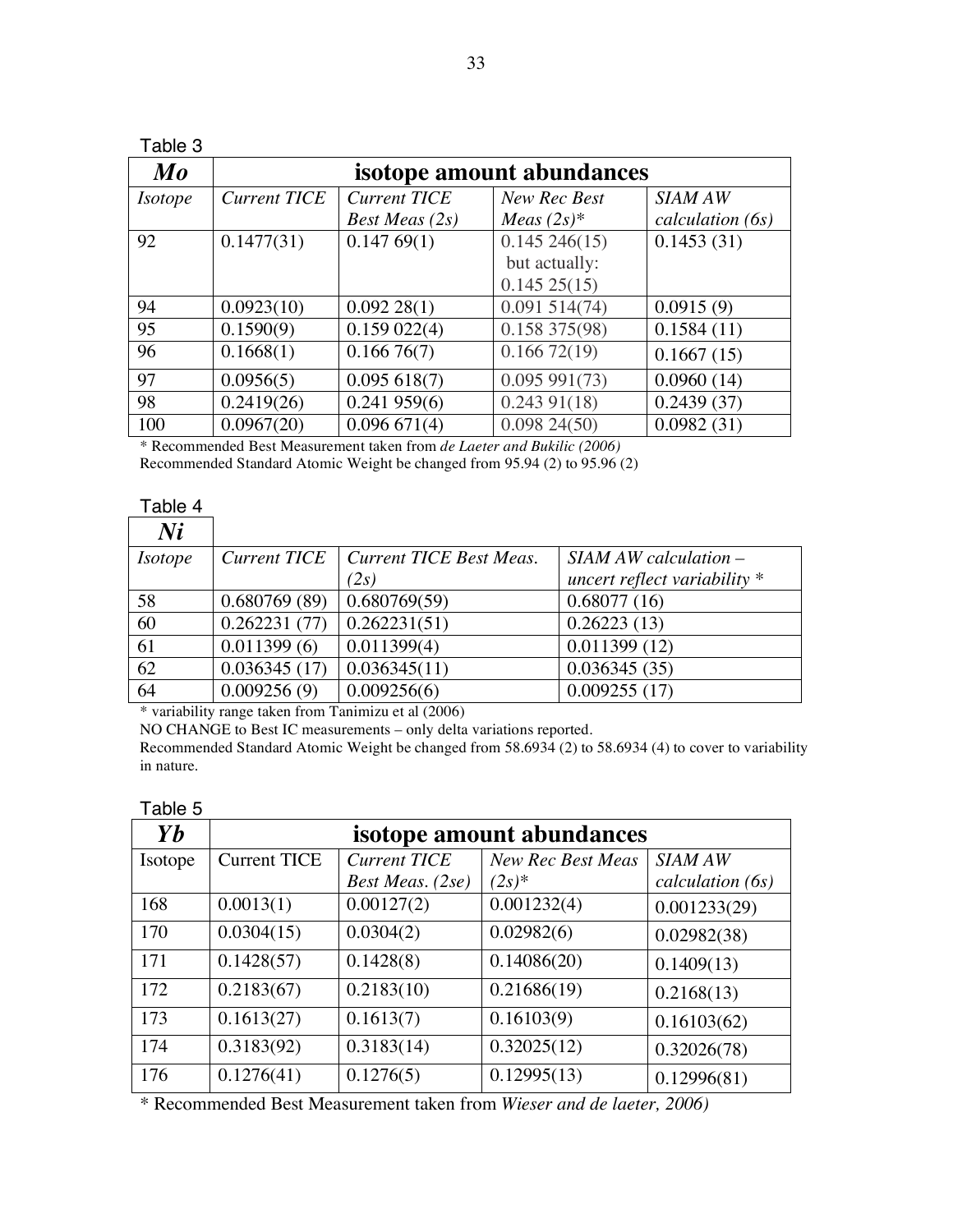| Table 6        |                           |                     |                          |                |
|----------------|---------------------------|---------------------|--------------------------|----------------|
| $\mathbf{Z}n$  | isotope amount abundances |                     |                          |                |
| <i>Isotope</i> | <b>Current TICE</b>       | <b>Current TICE</b> | <b>New Rec Best Meas</b> | <b>SIAM AW</b> |
|                |                           | Best Meas. $(2s)$   | $(2s)^{*}$               | calculation    |
|                |                           |                     |                          | (range based)  |
| 64             | 0.48268(321)              | 0.48268(214)        | 0.491704(83)             | 0.49170(25)    |
| 66             | 0.27975(77)               | 0.27975(51)         | 0.27731(11)              | 0.27731(33)    |
| 67             | 0.04102(21)               | 0.04102(14)         | 0.040401(18)             | 0.04040(5)     |
| 68             | 0.19024(123)              | 0.19024(82)         | 0.184483(69)             | 0.18448(21)    |
| 70             | 0.00631(9)                | 0.00631(6)          | 0.006106(11)             | 0.00611(3)     |
|                |                           |                     |                          |                |

Recommended Standard Atomic Weight be changed from 173.04 (3) to 173.054(5)

\* Recommended Best Measurement taken from *Ponzevera et al (2006)* Recommended Standard Atomic Weight be changed from 65.409 to 65.38 (2) to account for variability.

### **References:**

1. Assonov, S.S. and Brenninkmeijer (2003) On the  $^{17}$ O correction for  $CO<sub>2</sub>$  mass spectrometric isotopic analysis. Rapid Comms in Mass Spect. 17, 1007 – 1016.

2. Assonov, S.S. and Brenninkmeijer (2003) A redetermination of the absolute values for  $\mathrm{^{17}R_{VPDB\text{-}CO2}}$  and  $\mathrm{^{17}R_{VSMOW.}}$  Rapid Comms in Mass Spect. 17, 1017 – 1029.

3. Barkan, E. and Luz, Boaz (2005) High precision measurements of <sup>17</sup>O/<sup>16</sup>O and  $18$ O/ $16$ O rations in H<sub>2</sub>O. Rapid Comms in Mass Spect. 19, 3737 – 3742.

4. De Laeter, J.R. and Bukilic, N., (2006) The isotopic composition and atomic weight of Ytterbium, International Journal of Mass Spectrometry, 252, 222 - 227

5. De laeter, J.R. and Bukilic, N., (2006) Solar Abundance of 176Lu and sprocess nucleosynthesis. (2006) Physical Review C, 73,

6. Lee, J-Y., Marti, K. Severinghaus, J.P., Kenji, K., Yoo, H-S, Lee, J,B. and Kim, J.S. (2006) A redetermination fo the Isotopic abundances of Atmospheric Ar. Geochmicia et Cosmochmica Acta , 70, 4507 -4512.

7. Leya, I., Schonblacker, M., Wiechert, U., Krahenbuhl, U. and Halliday, A.N. (2006) High precision titanium isotope measurements on geological samples by high resolution MC-ICPMS. International Journal of Mass Spectrometry, 262, 247 - 255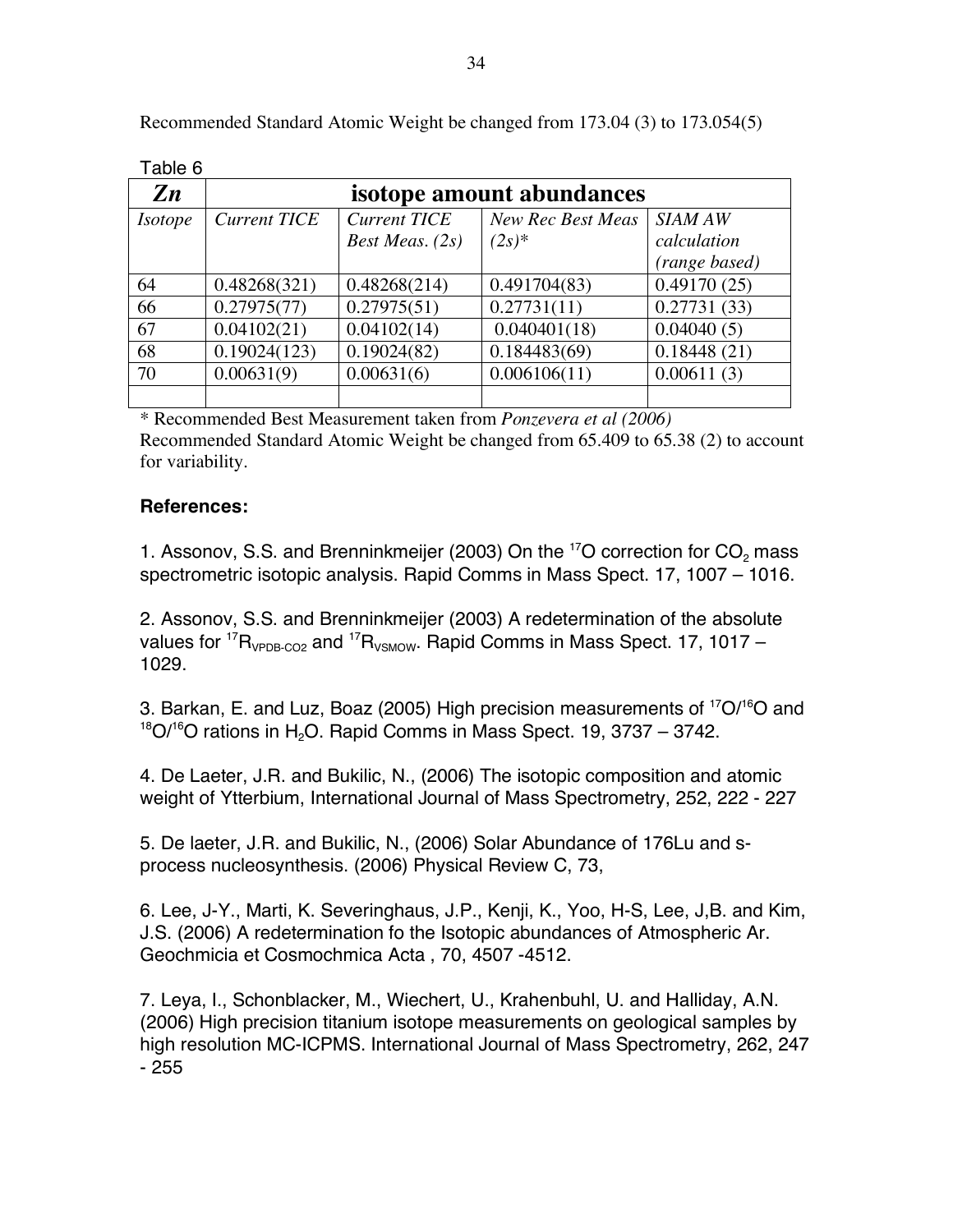8. Mann, J.L. and Kelly, W.R. (2005) Measurement of sulfur isotope composition (d34S) by multiple collector thermal ionization mass spectrometry. Rapid Comms in Mass Spect. 19, 3429 – 3441.

9. Ponzevera, E., Quetel, C., Bergland, M., Taylor, P., Evans, P., Loss, R.D., Fortunato, G. (2006) Mass Discrimination during MC-ICPMS Isotopic Ration Measurements: Investigation by means of synthetic isotopic Mixtures (IRM-007 Series) and Application to the Calibration of Natural-like Zinc Materials (Including IRMM-3702 and IRMM-651). J Am Soc Mass Spect (17) 1412 – 1427.

10. Pritzkow, W., Wunderli, S., Vogl, J. and Fortunato, G. (2007) .The isotope abundances and the atomic weight of cadmium by a metrological approach. International Journal of Mass Spectrometry, 261, 74 - 85

11. Reynolds, B.C., Georg, R.B., Oberli, F., Wiechert, U. and Halliday, A.N. (2006) Re-assessment of silicon isotope reference materials using high reolution ICP-MS. J. Anal. Atomic Spectroscopy. 21, 266 -269.

12. Shouakar-Stash, O, Alexeev, S.V., Frape, S.K., Alexeeva, L.P. and Drimmie, R.J. (2006) Geochemistry and stable isotopic signatures , including chlorine and bromine isotopes, of deep groundwaters of the Siberian Platform, Russia, Applied geochemistry , 22, 589 - 605

13. Sturchio, N. C., Böhlke, J. K., Gu, B., Horita, J., Brown, G. M., Beloso, A., Jr., Patterson, L. J., Hatzinger, P. B., Jackson, W. A., and Batista, J. R., 2006, Stable isotopic composition of chlorine and oxygen in synthetic and natural perchlorate, in Gu, B., and Coates, J. D., eds., Perchlorate: Environmental Occurrence, Interactions and Treatment, Chapter 5: New York, Springer, p. 93-109

14. Tanimizu , M. & Hirata, T. (2006) Determination of natural Isotopic variation in Nickel using inductively coupled mass spectrometry. J. Anal. Atomic Spectroscopy. 21, 1423 – 1426.

15. Valkiers, S. Varlam, M. Russe, K., Berglund, M., Taylor, P., Wang, j., Milton, M.J.T. and De Bièvre, P. (2007) Preparation of Synthetic Isotope Mixtures for the Calibration of Carbon and Oxygen isotope ratio measurements (in carbon dioxide) to the SI. International Journal of Mass Spectrometry, 264, 10 – 21.

16. Wieser, M.E. and De Laeter, J.R. Absolute isotopic composition of molybdenum and the solar abundances of p-process nuclides 92.94Mo. (2007) Phys Rev C, 75 55802-1:8,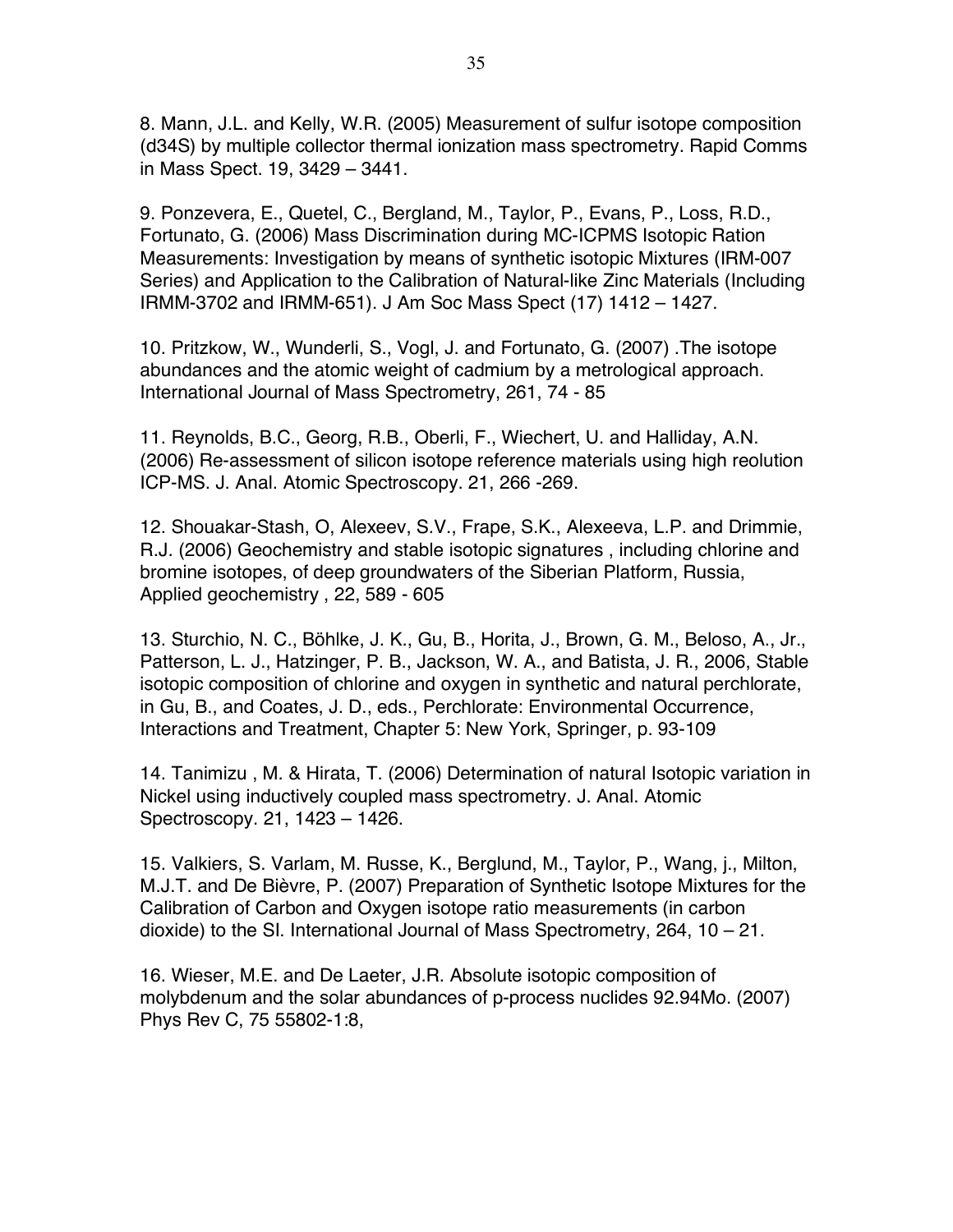### **Appendix 8: News Release**

## **Summary of Minutes of Commission Meeting at IUPAC General Assembly, Torino, Italy, 30-31 July 2007.**

The Commission on Atomic Weights and Isotopic Abundances (II.1) met for two days of evaluations and discussions under the chairmanship of Professor Tiping Ding during the 44st IUPAC General Assembly in Torino, Italy.

The standard atomic weights of five chemical elements have been changed based on new determinations of isotopic abundances and reviews of previous isotopic abundances and atomic masses.

The changes to Standard Atomic Weight were as follows

- 6. A<sub>r</sub>(Ni) to 58.6934 (4) from 58.6934 (2)
- 7.  $A_r(Zn)$  to 65.38 (2) from 65.409 (4)
- 8. A<sub>r</sub>(Mo) to 95.96 (2) from 95.94 (2)
- 9. A<sub>r</sub>(Yb) to 173.054 (5) from 173.04 (3)
- 10. A<sub>r</sub>(Lu) to 174.9668 (1) from 174.967 (1)

These changes in the atomic weights will be published in a new Table of Standard Atomic Weights 2007, which will be submitted for publication in Pure and Applied Chemistry (*PAC*) by the end of 2007. The Commission also continued its review of publications of the variation in the natural isotopic abundances.

The recommended value for the isotope amount ratio of  $^{40}Ar^{36}Ar$ , which is of importance to geochronologists has been changed to 298.56 (31) from 296.03 (53).

Michael E. Wieser Secretary IUPAC Commission on Isotopic Abundances and Atomic Weights.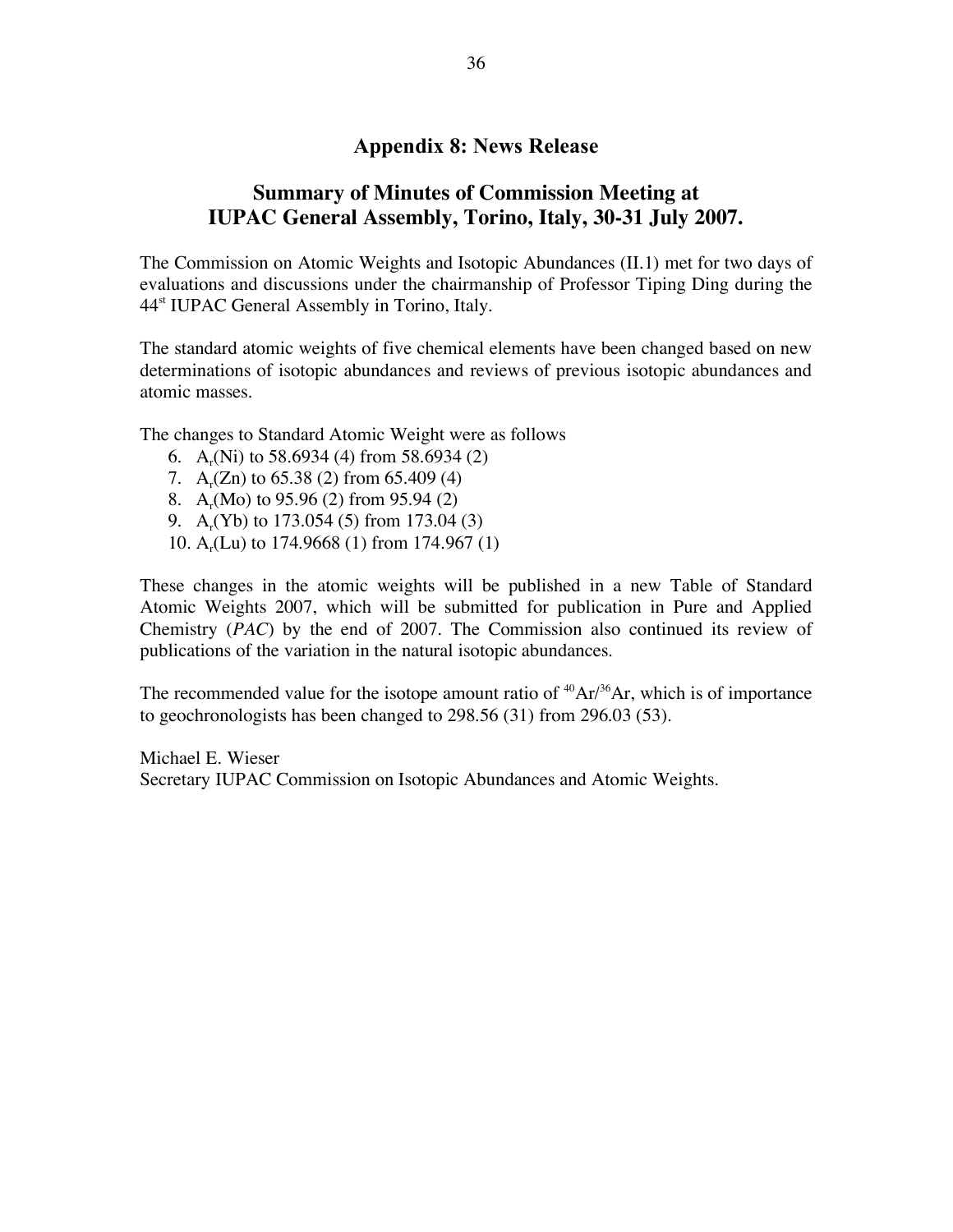### **Appendix 9: ACTION POINTS IUPAC Inorganic Chemistry Division Committee The Lingotto, Torino, Italy August 4-5, 2007**

**The action points in RED are linked to the items on the original Agenda.**

1- Introductions and overview (West)

2- Approval of the Agenda with modifications (West)

3- Approval of Seattle Minutes

4- Report by IUPAC Officers

During this item David Black gave a presentation on funds and IUPAC. Prizes and extra funding for divisions was mentioned.

**Action on everybody to seek funding for the Division and IUPAC. Some divisions have done this, particularly in terms of money for prizes for young chemists.**

5- Report from the nominating committee for the 2007 TM election (Holden, Tatsumi)

6- Review of Division budget allocations and expenditures (West, Coplen)

It was noted that funding available for projects is \$9210 (until end of year) from the Division. More funding is available from the Projects Committee; this is underspent. **Action on everyone; put in some good projects.**

7- Report from Commission on Isotopic Abundances and Atomic Weights (CIAAW) (Ding) and its Subcommittees (Holden, Coplen)

Several items were discussed that required updating activities

**Sean to bring up Green book revision at ICTNS following earlier correspondence.**

**Gerd to update Periodic Table**

8- Report from P. Day

9- CNSR Division (VIII) Report (Leigh)

During this item the question of tungsten/wolfram was raised by Javier as a concern of the Spanish community.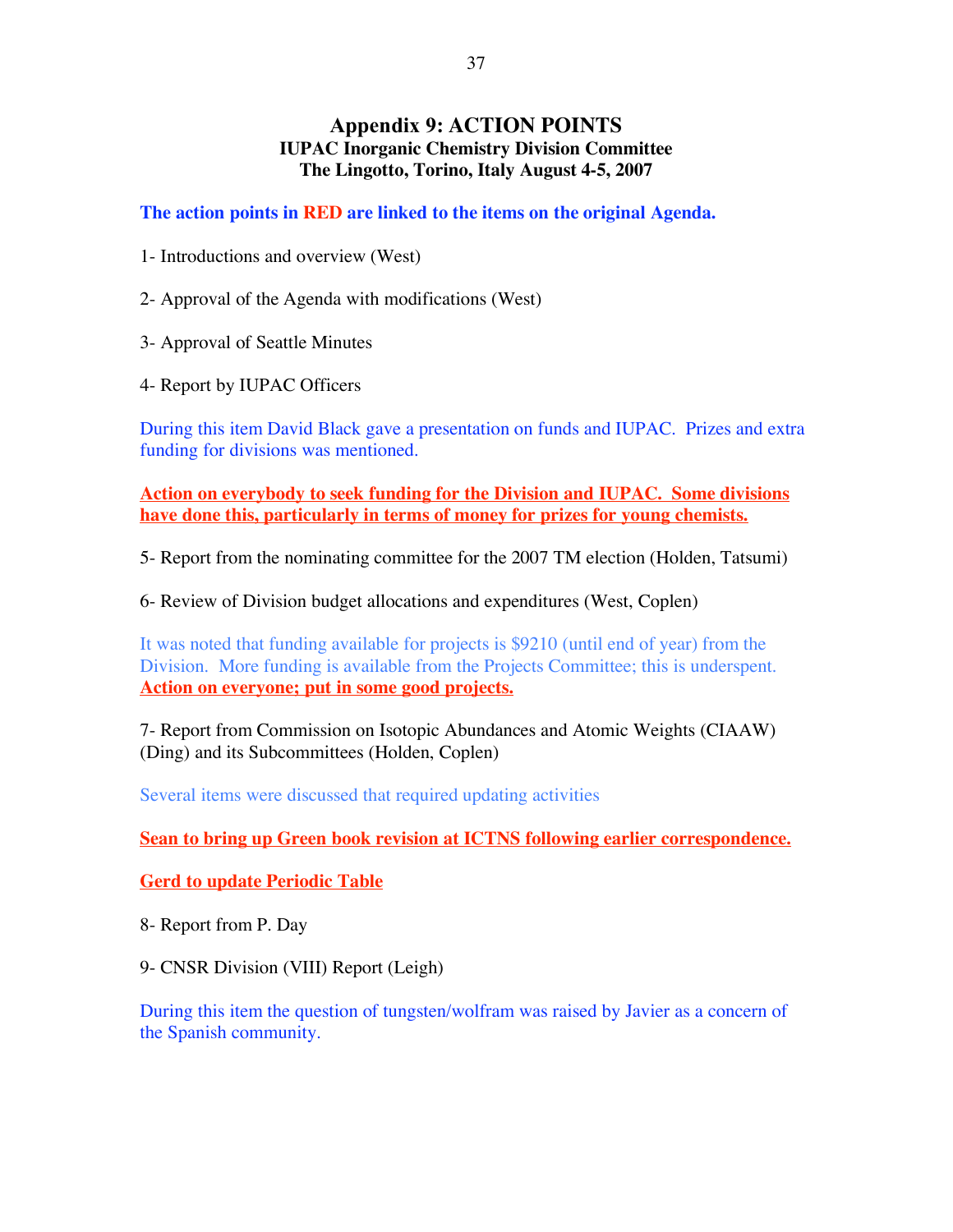**Javier was asked to produce a document to support his petition to reintroduce the name of wolfram as an alternative name for element 74 in the red book to be voted on at the next Division off-year meeting.**

### **Sean to talk to Geoff Leigh about the history of the loss of the name wolfram**

10- CCE Report

11- Report from the Subcommittee on Materials Chemistry (Corish) Report on Project: 2005-001-1-200; Towards Defining Materials Chemistry (Day)

Sean reported on the MC meeting and Peter Day gave a summary of his project on defining materials chemistry. There was discussion on the ways of forwarding materials within IUPAC

**Tony, Sean, Gerd to talk to the secretariat as to a way forward on MC Tony to raise MC difficulty at Bureau**

12- New Elements: Validation of Claims and Naming (Corish)

13- Reports from other IUPAC bodies and Affiliated Organizations Interdivisional Committee on Terminology, Nomenclature, and Symbols (Corish)

14- Reports on recent and planned Division-sponsored conferences (Rosenblatt, Corish) HTMC-XII (see item 11, above) Next Workshop on Advanced Materials (WAM) **Sanjay to write to Joydeep to elicit a formal proposal for sponsorship as soon as possible**

15- Project-by-project review of project status (Coplen, etc.)

1999-049-1-200 Thermodynamic characterization of high-temperature superconductors in the yttrium-barium-copper-oxygen system (Voronin)

**Action on Tony to get report from Voronin**

2000-024-2-200 Teaching High Temp Materials Chem (Balducci) **Action on Alan to get electronic copy from Gianni**

2001-015-1-100 Standard potentials of radicals (Stanbury)

2001-019-2-200 Guidelines for mass spec meas (Walczyk)

2002-049-2-200 A new comprehensive report on the isotopic compositions of the elements for global users communities (RICE phase I) (Loss/Taylor)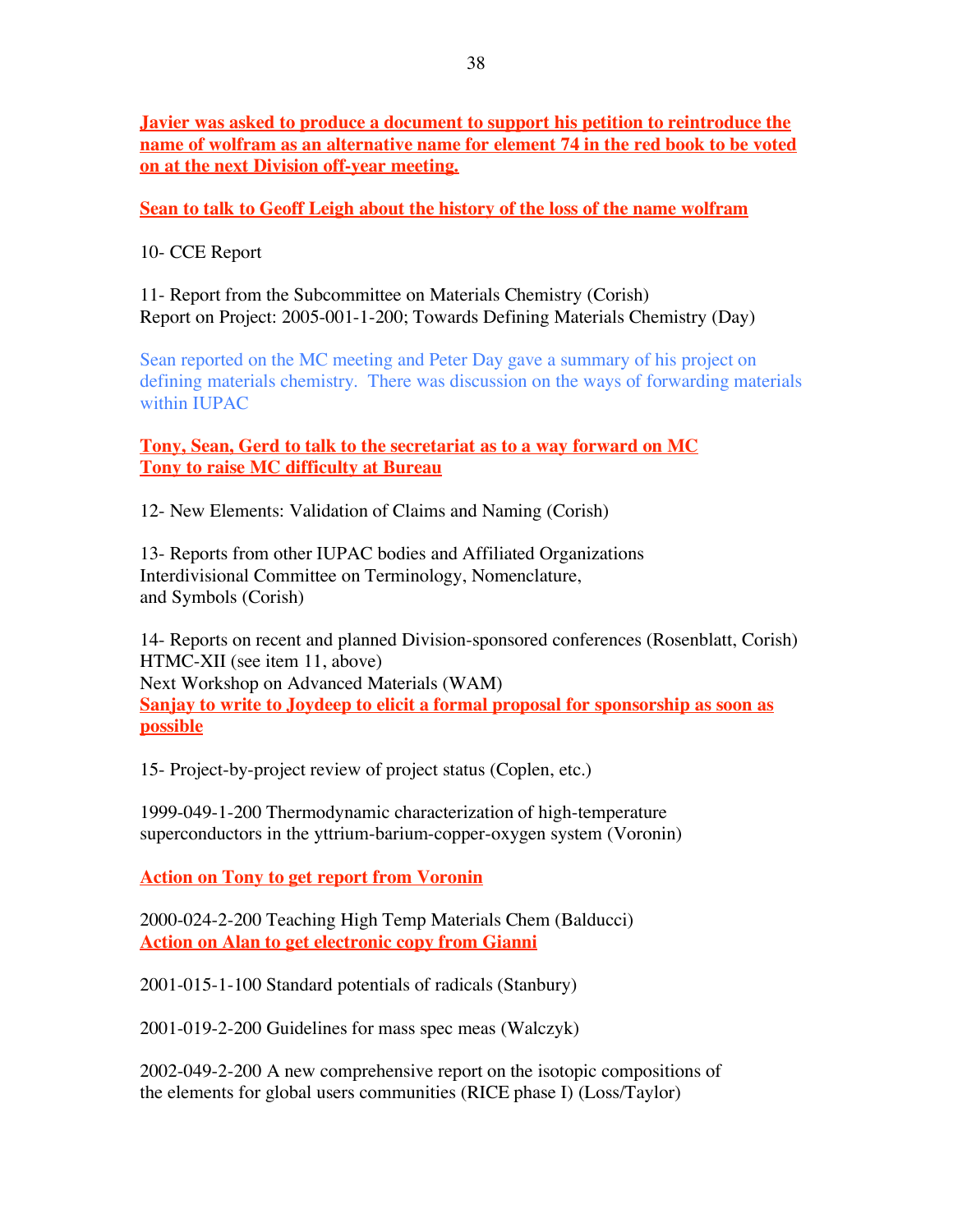2003-006-1-100 NMR Chemical Shifts: Updated Conventions (Harris)

2003-033-1-200 Determination of Atomic Weights Using New Analytical Techniques (Wieser)

2005-022-1-200 Calibration of Organic and Inorganic Oxygen-bearing Isotopic Reference Materials (Brand/Coplen)

2005-027-1-200 Evaluated Published Isotope Ratio Data (2005-2007) (Berglund)

2003-034-1-200 - Classification, terminology and nomenclature of borophosphates\* R Kniep

**Ty to chase this one (large budget, Kniep seems to have pulled out). After this meeting (on 12/42007) Fabienne Meyers attempted to contact Kniep to inquire about this Project; however, no reply was received after waiting for several months.**

2005-043-2-400 Terminology for self-assembly and aggregation of polymers (Ober)

2006-016-1-200 Recommendations for Isotope Data in Geosciences (Renne)

2006-025-1-200 Assessment of fundamental understanding of isotopic abundances and atomic weights of the chemical elements (Holden)

2006-028-1-400 Terminology for conducting, electroactive and field responsive polymers (Ober)

2006-046-1-200 Priority claims for the discovery of elements with atomic number greater than 111 (Karol/Corish) **On time; no budget but funds could be obtained if required. Sean thought a meeting might be useful. He should contact Karol to see if a meeting of group is required. Funds would probably come from Project Committee.**

16- Status of pending project proposals (Coplen)

Sanjay/Javier project on nanomaterials nomenclature. **Bob and Gerd to help Sanjay/Javier to prepare a (preliminary) proposal on nanochemistry**

Berglund proposal from Atoms **Action on Ty to submit the project by Berglund (Evaluated Published Isotope Ratio Data published between 2007-9)**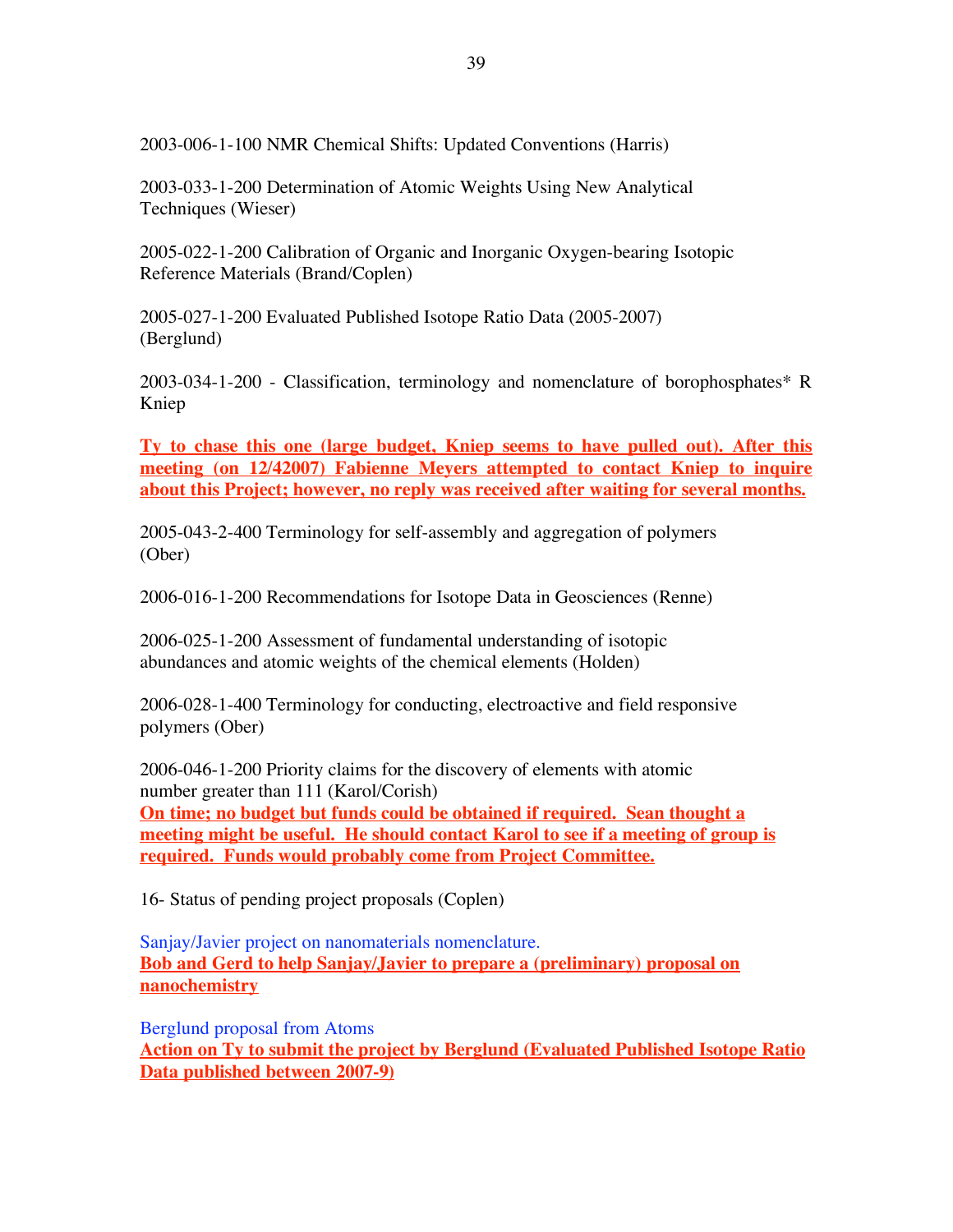Fajeli proposal from Atoms Joint with Analytical Division and will go to Project Committee **Action on Ty to submit the project by Fajeli to Project Committee**

Project in preparation with CCE and will go to Project Committee **Action on Ty to complete and submit the project**

Isotopic ratios of heavy elements – still preparation – key is graphical presentation. **Action on Ty to complete and submit the project; try to get support from Geological Union**

New isotope abundance measurement review by Norm. \$6400 budget for 4 years **Action on Norm to submit**

Jan had a project in mind on bioinorganic issue together with COCO; if that would not work, a topic on the nomenclature in bioinorganic chemistry, joint with Division 8, might develop. \$2-3k **Action on Jan to progress the proposal**

17- Review of any new project proposals (Coplen)

18- Discussion on solicitation of new projects (West)

19- Comments on the Division report for the next Bureau meeting: suggestions for verbal update. (West)

20- Discussion of the proposal to institute an "Action Item List" as part of the Minutes for each Division Meeting (Holden)

**Action Alan to send out action list**

21- Preparation of an Information Packet for new Division members (West)

**Action on Bob and Javier to prepare this pack**

22- Status of the Division Rules (Rosenblatt)

**NOT AN ACTION; Gerd can send anyone a background history of the rules.**

24- Other business

**Action on Kaz – to appoint a representative to ICTNS**